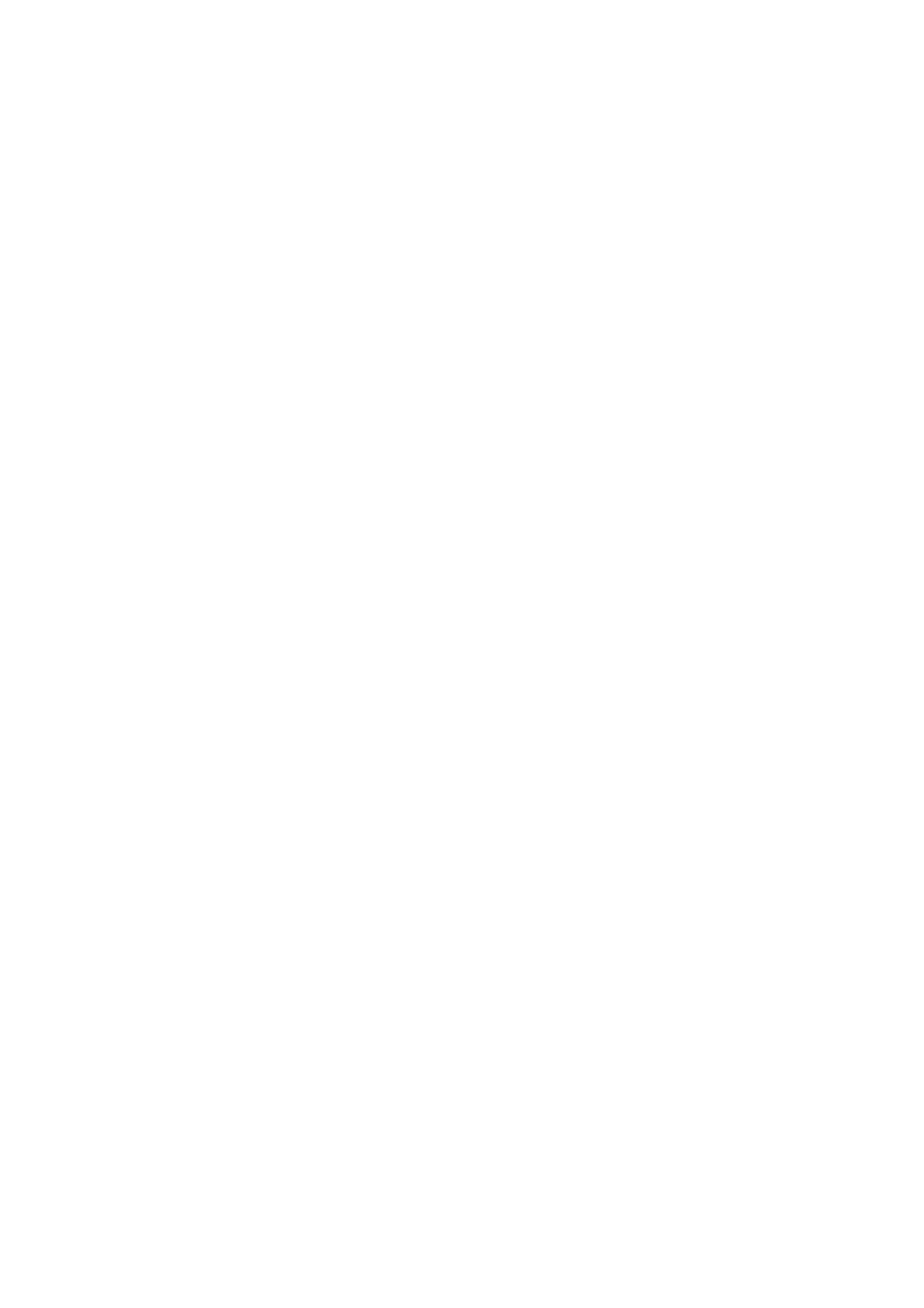## **EUROPEAN UNIVERSITY INSTITUTE DEPARTMENT OF ECONOMICS**

*Path Forecast Evaluation* 

**OSCAR JORDÀ** 

**and**

**MASSIMILIANO MARCELLINO**

EUI Working Paper **ECO** 2008/34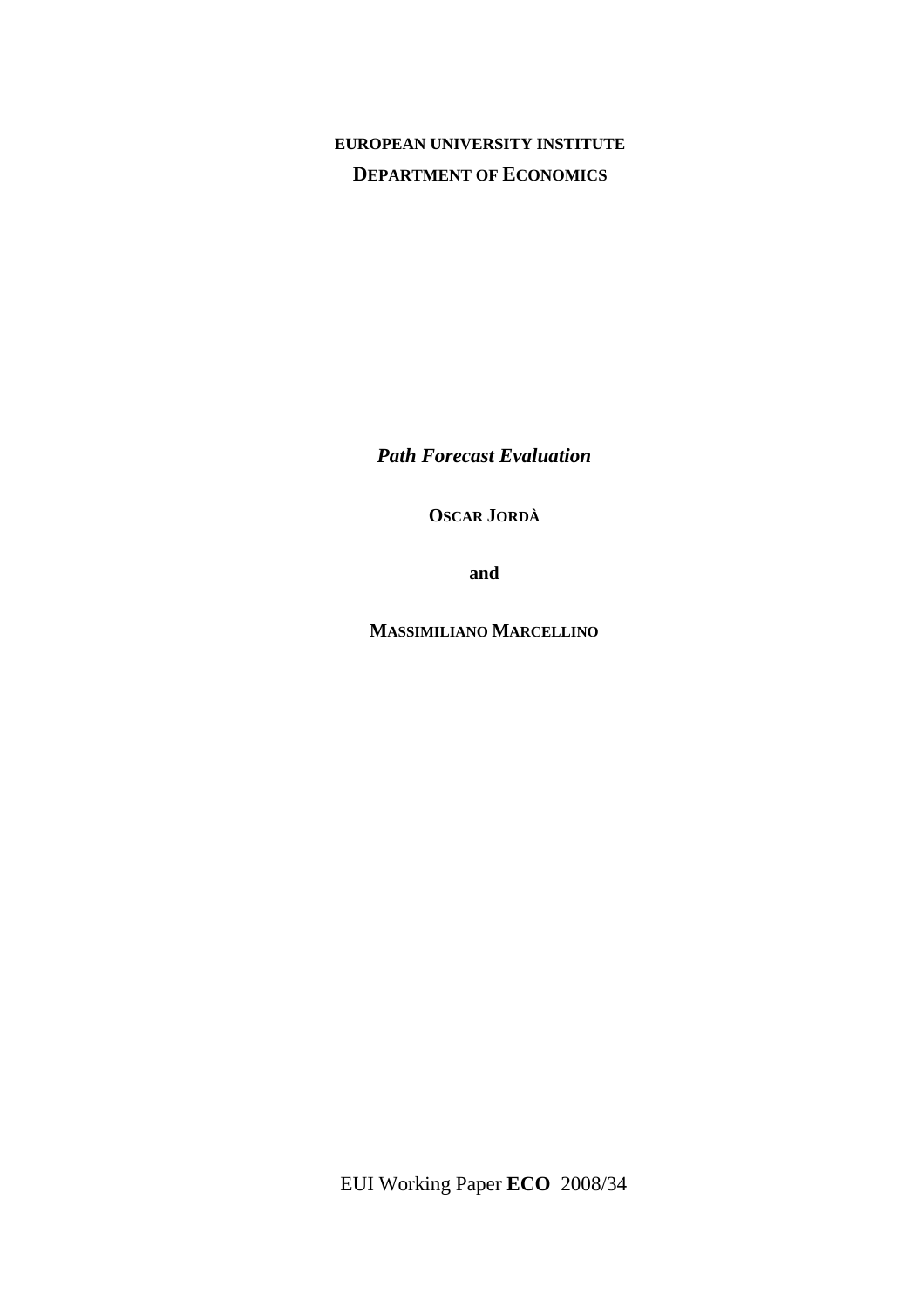This text may be downloaded for personal research purposes only. Any additional reproduction for other purposes, whether in hard copy or electronically, requires the consent of the author(s), editor(s). If cited or quoted, reference should be made to the full name of the author(s), editor(s), the title, the working paper or other series, the year, and the publisher.

The author(s)/editor(s) should inform the Economics Department of the EUI if the paper is to be published elsewhere, and should also assume responsibility for any consequent obligation(s).

ISSN 1725-6704

© 2008 Oscar Jordà and Massimiliano Marcellino

Printed in Italy European University Institute Badia Fiesolana I – 50014 San Domenico di Fiesole (FI) Italy

> http://www.eui.eu/ http://cadmus.eui.eu/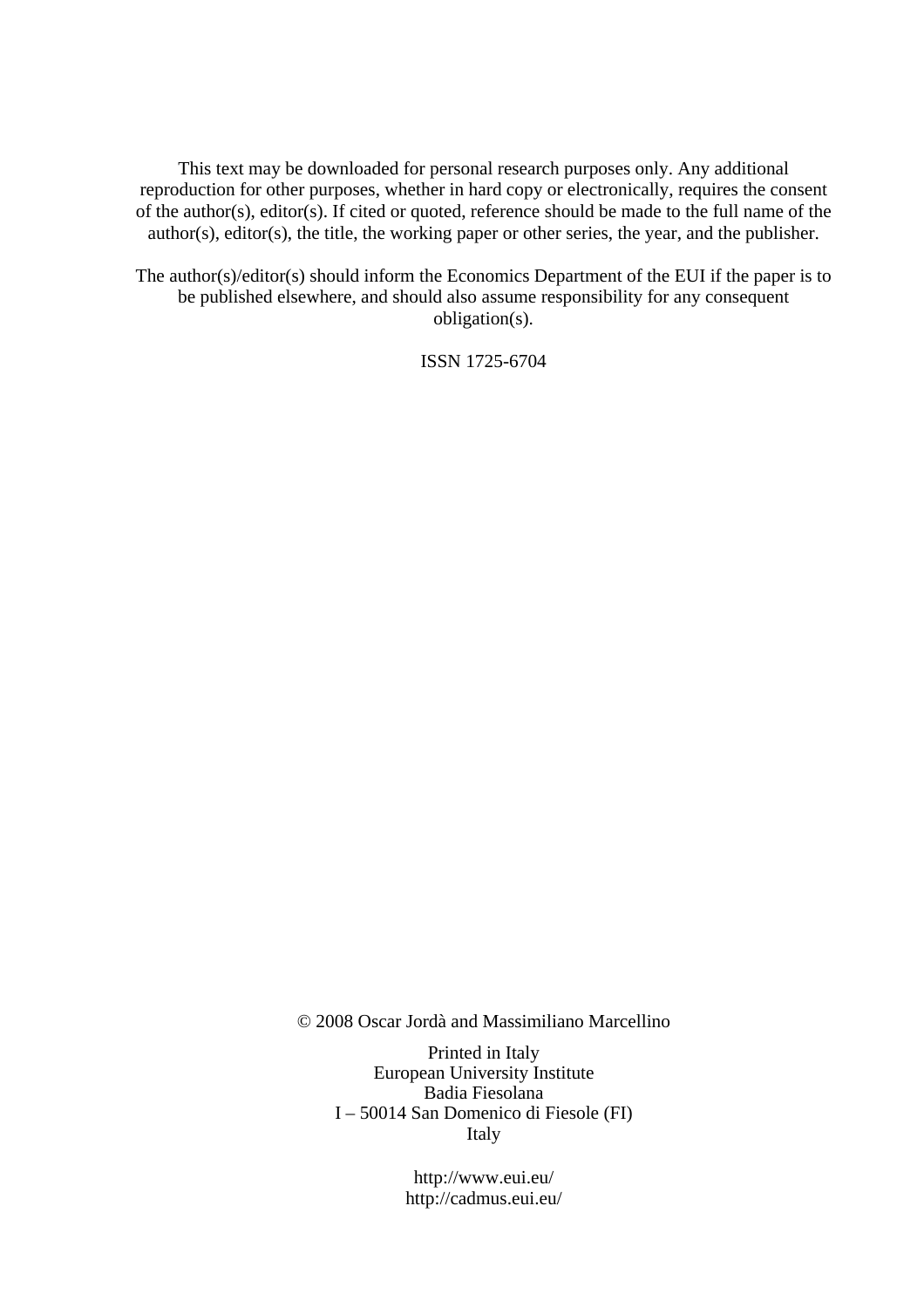#### Path Forecast Evaluation\*

#### Abstract

A path forecast refers to the sequence of forecasts 1 to H periods into the future. A summary of the range of possible paths the predicted variable may follow for a given confidence level requires construction of simultaneous confidence regions that adjust for any covariance between the elements of the path forecast. This paper shows how to construct such regions with the joint predictive density and Scheé's (1953) S-method. In addition, the joint predictive density can be used to construct simple statistics to evaluate the local internal consistency of a forecasting exercise of a system of variables. Monte Carlo simulations demonstrate that these simultaneous confidence regions provide approximately correct coverage in situations where traditional error bands, based on the collection of marginal predictive densities for each horizon, are vastly off mark. The paper showcases these methods with an application to the most recent monetary episode of interest rate hikes in the U.S. macroeconomy.

JEL Classification Codes: C32, C52, C53

Keywords: path forecast, simultaneous confidence region, error bands.

Òscar Jordà Department of Economics University of California, Davis One Shields Ave. Davis, CA 95616-8578 e-mail: ojorda@ucdavis.edu

Massimiliano Marcellino Università Bocconi, IGIER and CEPR Via Salasco 5 20136 Milan, Italy e-mail: massimiliano.marcellino@uni-bocconi.it

<sup>f</sup>We are grateful to two referees, Filippo Altissimo, Frank Diebold, Peter Hansen, Hashem Pesaran, Shinichi Sakata, Mark Watson, Jonathan Wright and seminar participants in the 2007 Oxford Workshop on Forecasting, the 2007 Econometrics Workshop at the Federal Reserve Bank of St. Louis, the 2007 ECB Conference on Forecasting, the Bank of Korea, the Federal Reserve Bank of San Francisco, and the University of California, Davis, for useful comments and suggestions. Jordà acknowledges the hospitality of the Federal Reserve Bank of San Francisco during the preparation of this manuscript.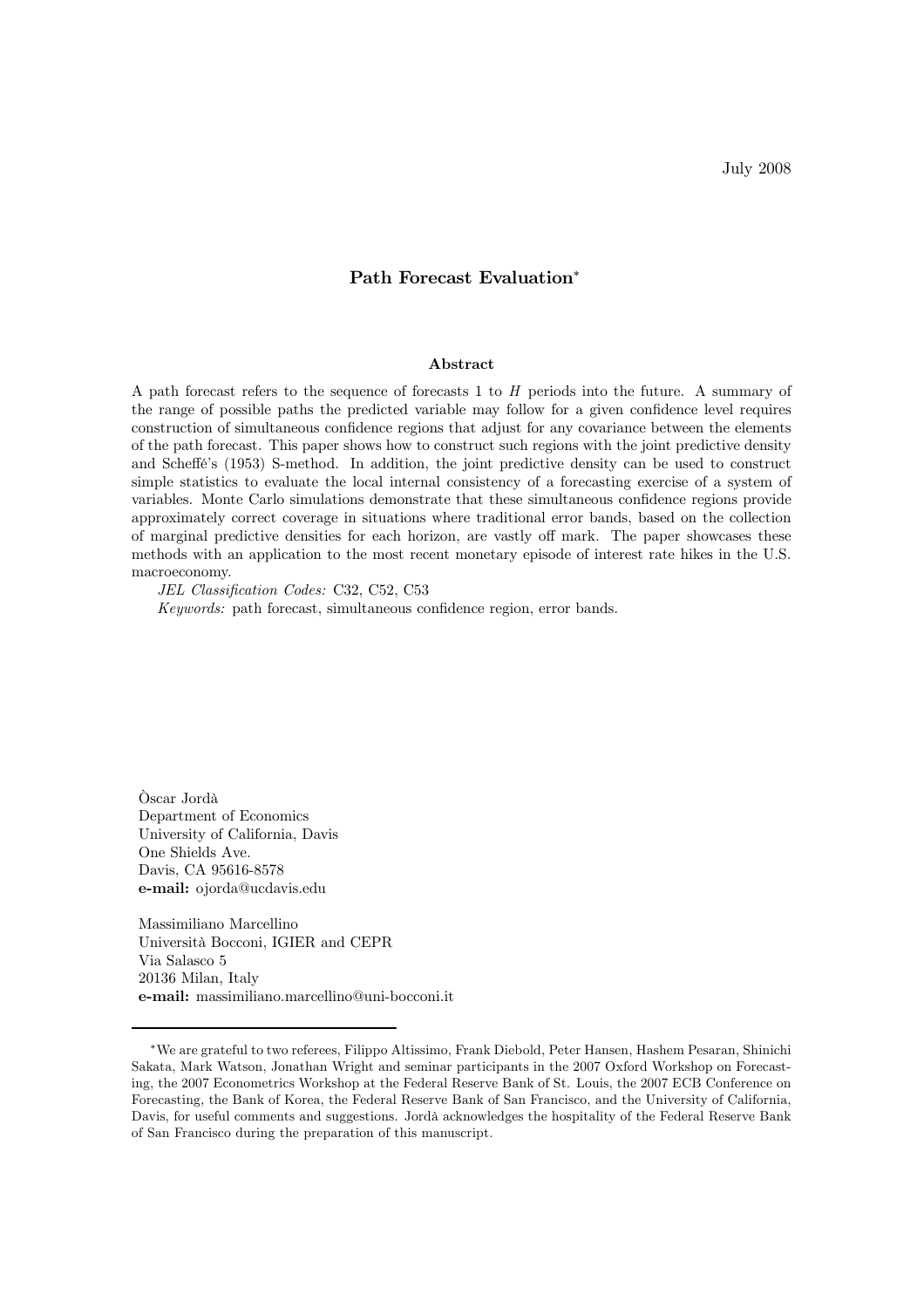[...] a central bank seeking to maximize its probability of achieving its goals is driven, I believe, to a risk-management approach to policy. By this I mean that policymakers need to consider not only the most likely future path for the economy but also the distribution of possible outcomes about that path.

Alan Greenspan, 2003.

## 1 Introduction

Understanding the uncertainty associated with a forecast is as important as the forecast itself. When predictions are made over several periods, such uncertainty is encapsulated by the joint predictive density of the *path forecast*. There are many questions of interest that can be answered with the marginal distribution of the forecasts at each individual horizon. These are the questions that have received the bulk of attention in the literature and are coded into most commercial econometric packages. For example, mean-squared forecast errors (MSFE) that are reported for each forecast horizon individually; two standard-error band plots that are based on the marginal distribution of each individual forecast error; and fan charts that are constructed from the percentiles of marginal predictive densities.

The basic message of this paper is that many questions of interest require knowledge of the joint predictive density, not the collection of marginal predictive densities alone. The joint distribution and the covariance matrix of the path forecast thus play a prominent role in our discussion. They can be obtained either by simulation methods, see e.g. Garratt, Pesaran and Shin (2003), or analytically for a variety of cases as Section 4 will show.

Information about the range of possible paths the predicted variable may follow is con-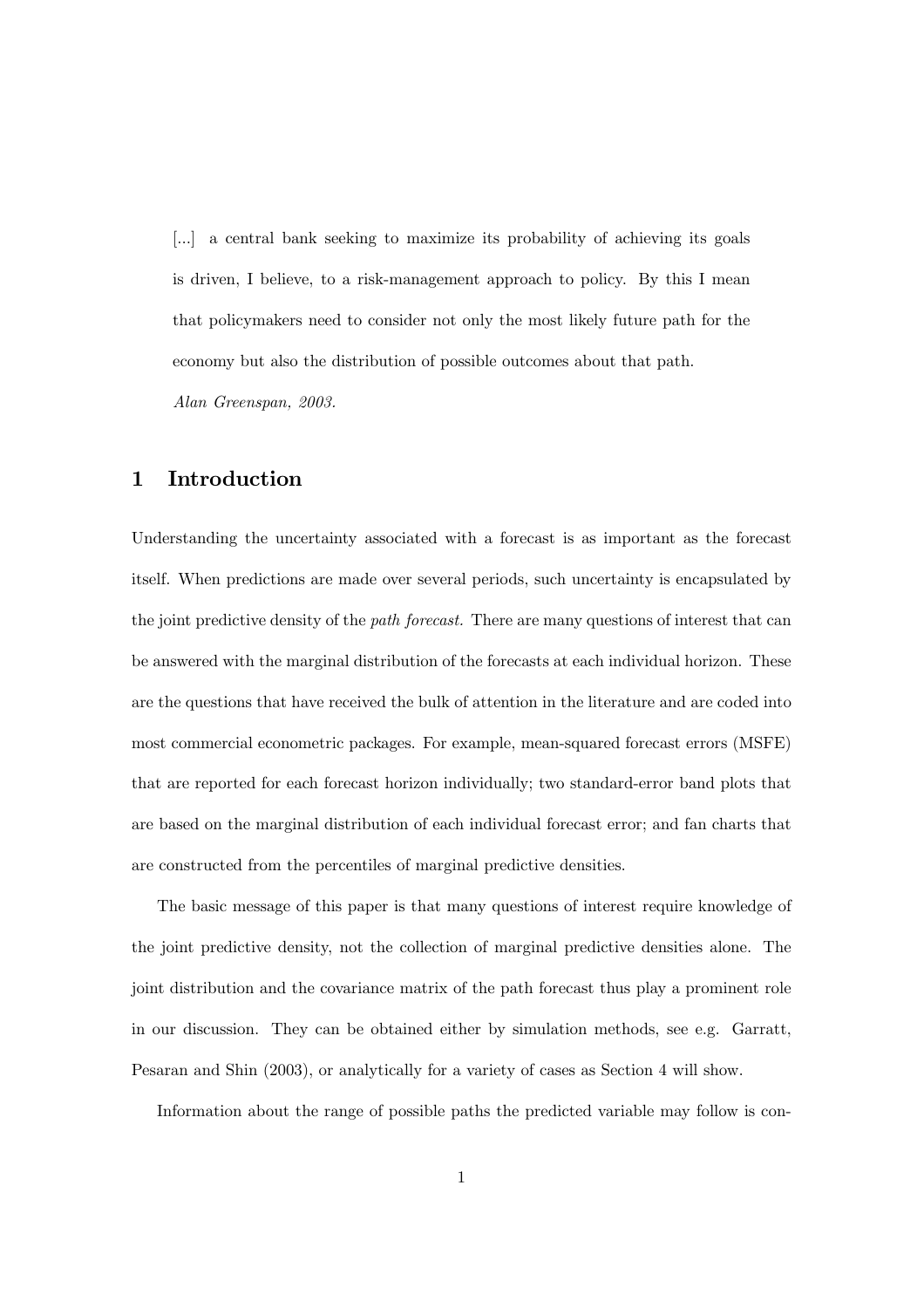tained in a simultaneous confidence region. Thus, a 95% confidence multi-dimensional ellipse based on the joint distribution of the forecast path is an accurate representation of this uncertainty, but it is impossible to display in two-dimensional space. A first contribution of our paper is to introduce several methods to improve the communication of such joint uncertainty to the end-user based on Scheffe's (1953) S-method of simultaneous inference. In particular, Section 2 shows how to construct simultaneous confidence bands (which we will call Scheffe bands); conditional confidence bands for the uncertainty associated with individual forecast horizons; and fan charts based on the quantiles of the joint predictive density. These results parallel similar developments for impulse response functions in Jordà (2008).

Another commonly used method to evaluate the predictive properties of forecasts in a system of variables is to experiment and report forecasts where, for example, one variable follows an alternative path of interest. For example, monetary authorities often report two-year inflation and GDP forecasts under a variety of assumptions about interest rate paths (see, e.g. the Bank of England's Inflation Reports available from their website). The joint predictive density is the natural vehicle with which to provide formal support to these experiments and Section 3 discusses several simple metrics with which to measure the degree of coherence between the experiments and the historical experience, and the degree of exogeneity of a subspace of the system to these alternative experiments.

The small sample properties of the methods we propose are investigated via Monte Carlo simulations in Section 5. Specifically, we simulate data from the VAR process discussed in Stock and Watson's (2001) review article and show that using different estimation methods, different forecasting horizons, and different metrics of performance, traditional marginal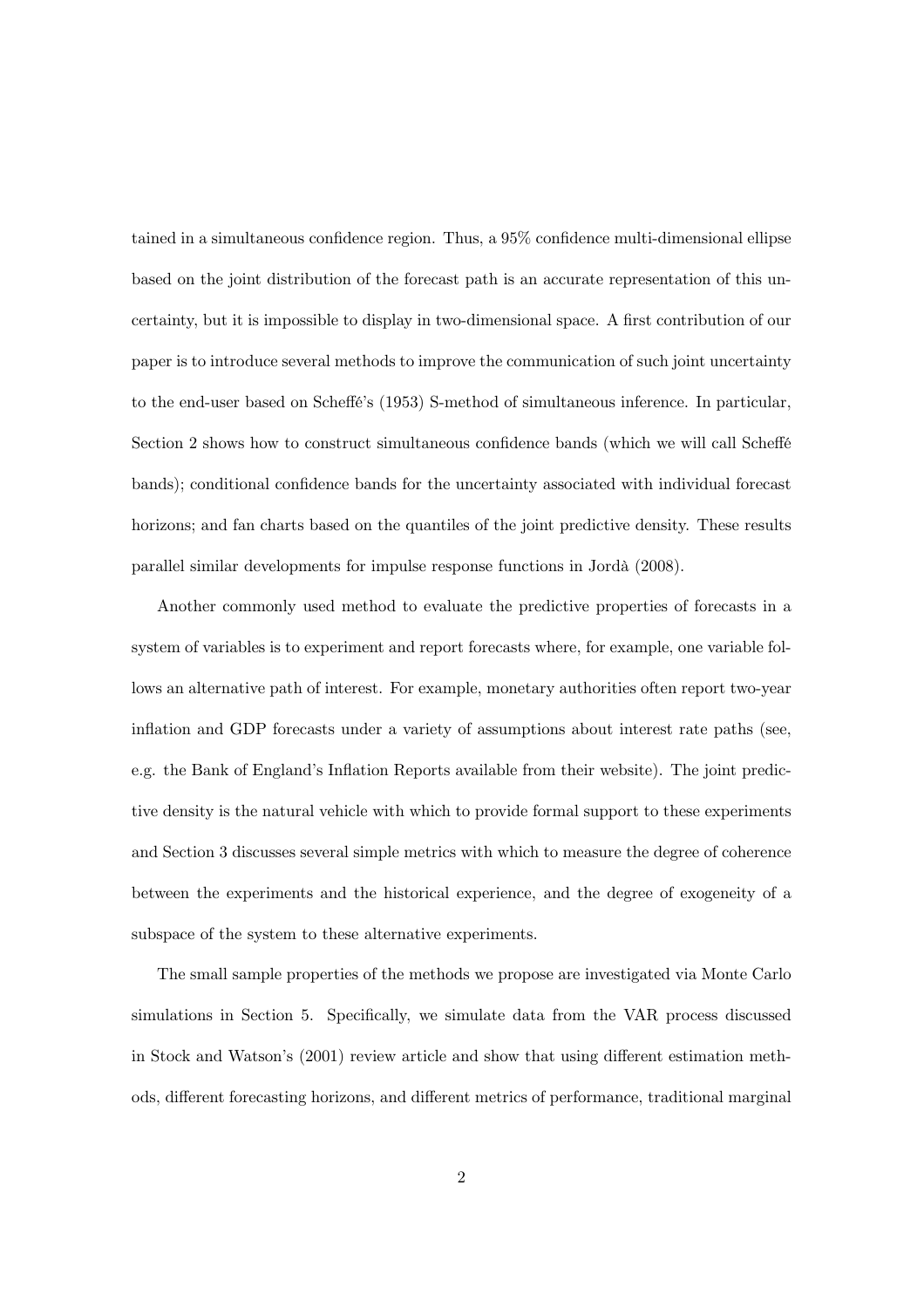bands provide very poor and unreliable coverage  $-$  a problem that is successfully addressed with the methods that we introduce. Section 6 displays our methods in action with a forecasting exercise of the most recent monetary episode of interest rate hikes experienced in the U.S., beginning June, 2003. Finally, directions for further research are outlined in Section 7, which summarizes the main results of the paper and draws some conclusions.

## 2 Measuring Path Forecast Uncertainty

This section considers the problem of providing a measure of uncertainty around the forecast path of the  $j<sup>th</sup>$  variable in the k-dimensional vector  $y<sub>t</sub>$ . An elementary ingredient of this problem requires the joint density of the system's forecasts 1 to H periods into the future. For clarity, we present our derivations with an approximate multivariate Gaussian joint distribution and then derive the theoretically optimal simultaneous confidence region from which a rectangular approximation can be obtained with Scheffé's (1953) S-method. The purpose of this rectangular approximation is so that uncertainty for the path forecast can be displayed in two-dimensional space. These approximations can be created for any quantile of the joint distribution to produce fan charts with approximately correct coverage at each probability level.

Section 4 and the appendix contain large sample Gaussian approximation results obtained for rather general data generating processes (DGPs) that could include infinite-dimensional and heterogeneous processes with various mixing and stability conditions. These derivations are provided to assist the reader with some basic results that have simple closed-form analytic expressions. However, we wish to highlight that the procedures we derive from Scheffe's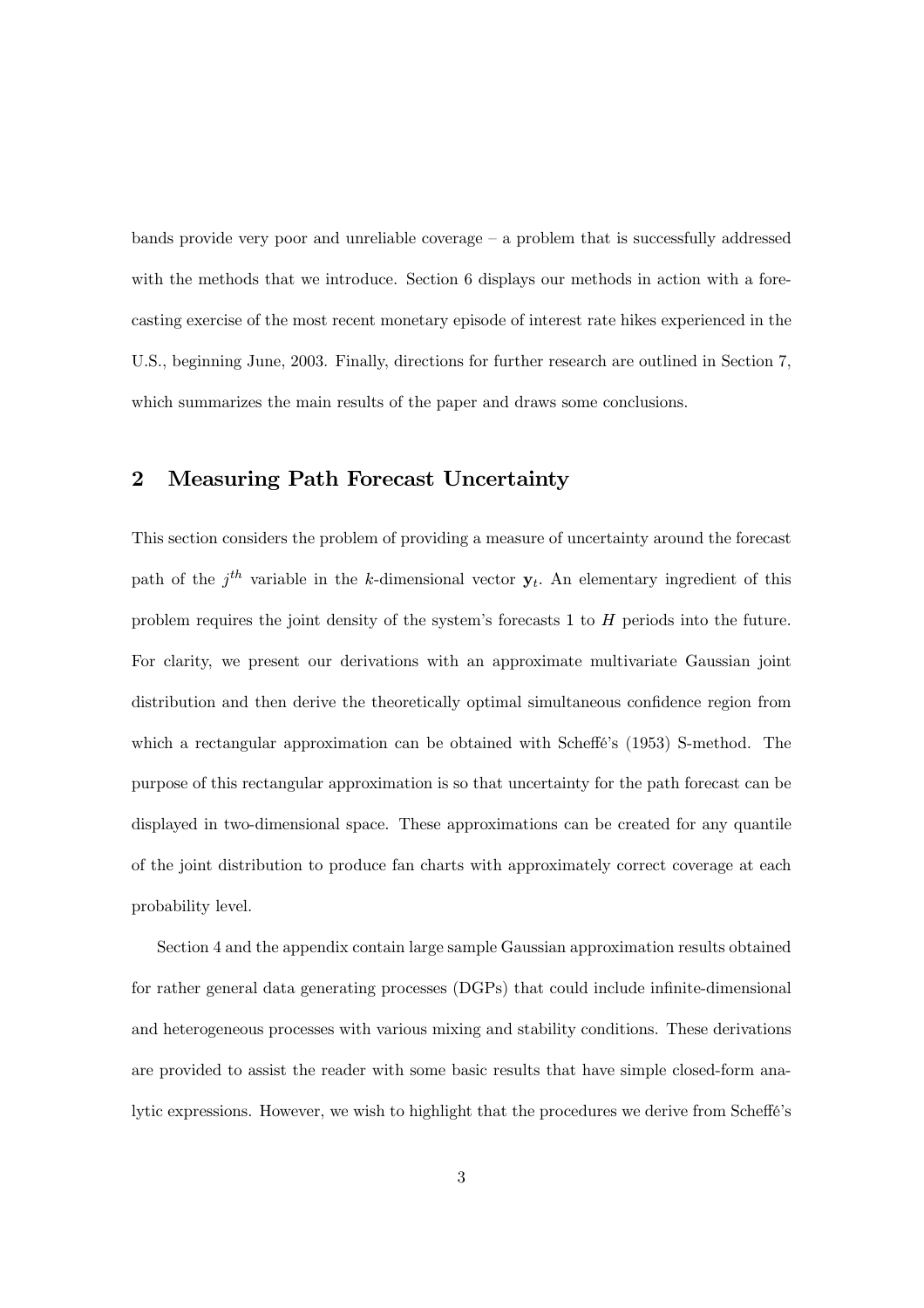(1953) S-method apply, largely unchanged, when the covariance matrix of the path forecast is obtained with simulation techniques such as the bootstrap, or as a way to summarize the multivariate posterior density of the path forecast obtained with Bayesian simulation techniques instead. Investigation of the properties of these alternative computational methods is beyond the scope of this paper, however, we trust the reader will be able to adapt our procedures to suit his favorite approach.

#### 2.1 Simultaneous Confidence Regions for Path Forecasts

Let  $\hat{\mathbf{y}}_T(h)$  be the forecast for  $\mathbf{y}_{T+h}$ , and let  $\hat{Y}_T(H)$  and  $Y_{T,H}$  be the forecast and actual paths for  $h = 1, ..., H$ , so that

$$
\widehat{Y}_{T}(H) = \left[\begin{array}{c} \widehat{\mathbf{y}}_{T}(1) \\ \vdots \\ \widehat{\mathbf{y}}_{T}(H) \end{array}\right]; \ \ Y_{T,H} = \left[\begin{array}{c} \mathbf{y}_{T+1} \\ \vdots \\ \mathbf{y}_{T+H} \end{array}\right],
$$

with, say, large-sample approximate distribution

$$
\sqrt{T}\left(\widehat{Y}_T(H) - Y_{T,H}\right) \stackrel{d}{\to} N\left(\mathbf{0}; \mathbf{\Xi}_H\right). \tag{1}
$$

An example of the specific analytic form of  $\Xi_H$  is provided in the section 4 when the DGP is a VAR and for forecasts generated by either the standard iterative method or by direct estimation (e.g. Jordà, 2005; Marcellino, Stock and Watson, 2006). Other relevant references for specific results on  $\Xi_H$  are Clements and Hendry (1993) and Lütkepohl (2005).

Define the selector matrix  $S_j \equiv (I_H \otimes \mathbf{e}_j)$  where  $\mathbf{e}_j$  is a  $1 \times k$  vector of zeros with a 1 in the  $j<sup>th</sup>$  column. Then based on (1), the asymptotic distribution for the path forecast of the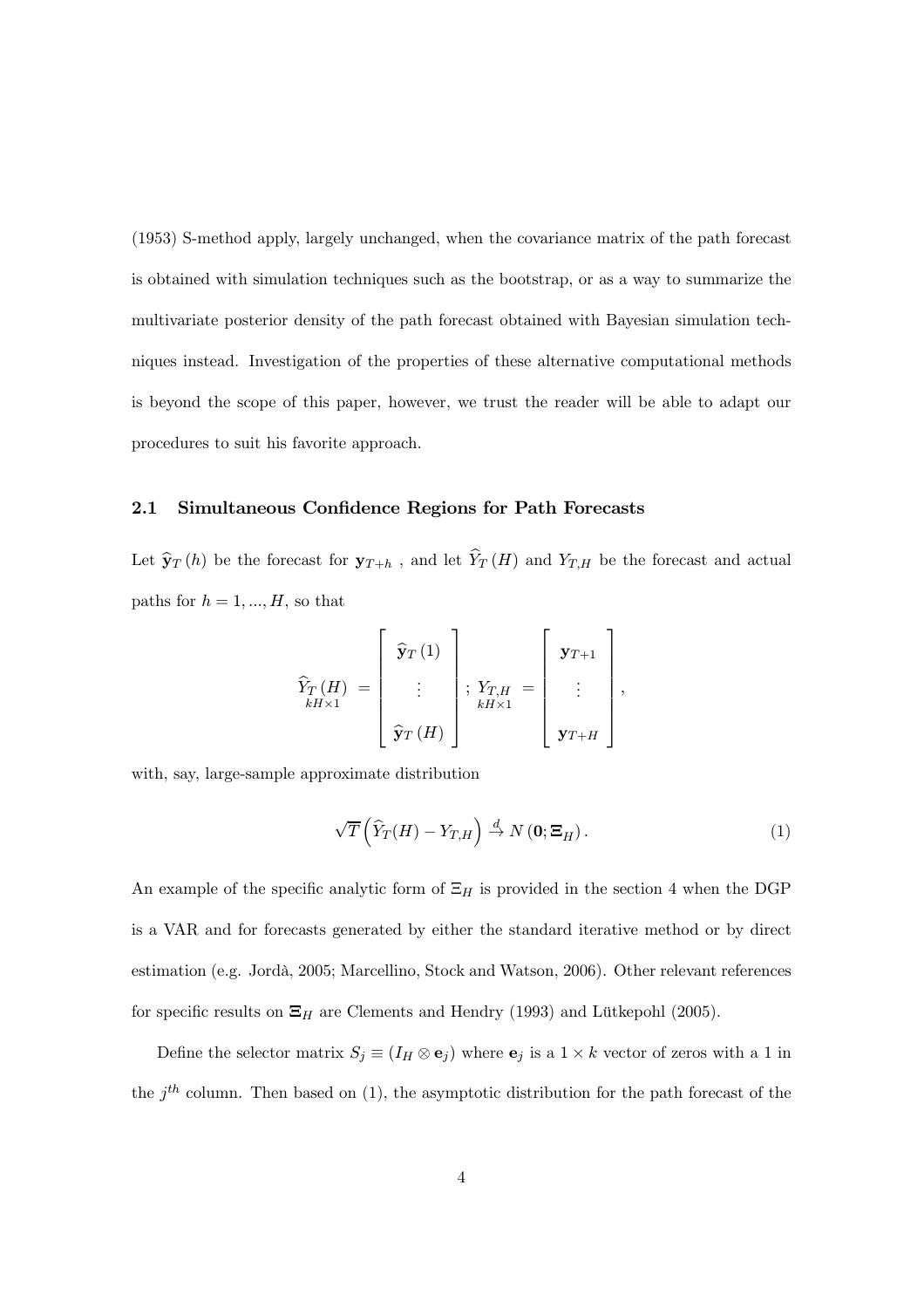$j<sup>th</sup>$  variable in  $y<sub>t</sub>$  is readily seen to be

$$
\sqrt{T}\left(\widehat{Y}_{j,T}(H) - Y_{j,T,H}\right) \stackrel{d}{\to} N\left(\mathbf{0}; \Xi_{j,H}\right),\tag{2}
$$

where  $\hat{Y}_{j,T}(H) = S_j \hat{Y}_T(H); Y_{j,T,H} = S_j Y_{T,H};$  and  $\Xi_{j,H} = S_j \Xi_H S'_j$ .

The conventional way of reporting forecast uncertainty consists of displaying two standarderror marginal bands constructed from the square roots of the diagonal entries of  $\Xi_{j,H}$ . The confidence region described by these bands is therefore equivalent to testing a joint null hypothesis with the collection of t-statistics associated with the individual elements of the joint null. It is easy to see that such an approach ignores the simultaneous nature of the problem as well as any correlation that may exist among the forecasts across horizons, thus providing incorrect probability coverage.

In general, let  $g(.)$  :  $\mathbb{R}^H \to \mathbb{R}^M$  be a first order differentiable function where  $H \geq M$ and with an  $H \times M$  invertible Jacobian denoted  $G(.)$ . The decision problem associated with this transformation of the forecast path can be summarized by the null hypothesis  $H_0$ :  $E[g(Y_{j,T,H})] = g_0$  for any  $j = 1, ..., k$ ; sample T; and forecast horizon H and where  $g_0$  is an  $M \times 1$  vector. Well-known principles based on the Gaussian approximation in expression (2), the Wald principle, and the Delta-method (or more generally, classical Minimum Distance, see, e.g. Ferguson, 1958), suggest that tests of this generic joint null hypothesis can be evaluated with the statistic

$$
W_H = T\left(g(\widehat{Y}_{j,T}(H)) - g_0\right)' \left(\widehat{G}'_{j,T,H} \mathbf{\Xi}_{j,H} \widehat{G}_{j,T,H}\right)^{-1} \left(g(\widehat{Y}_{j,T}(H)) - g_0\right) \stackrel{d}{\to} \chi_H^2 \tag{3}
$$

where  $\widehat{G}_{j,T,H}$  denotes the Jacobian evaluated at  $\widehat{Y}_{j,T}(H)$  and as usual,  $\Xi_{j,H}$  can be replaced by its finite-sample estimate. From expression (3), a traditional null of joint significance can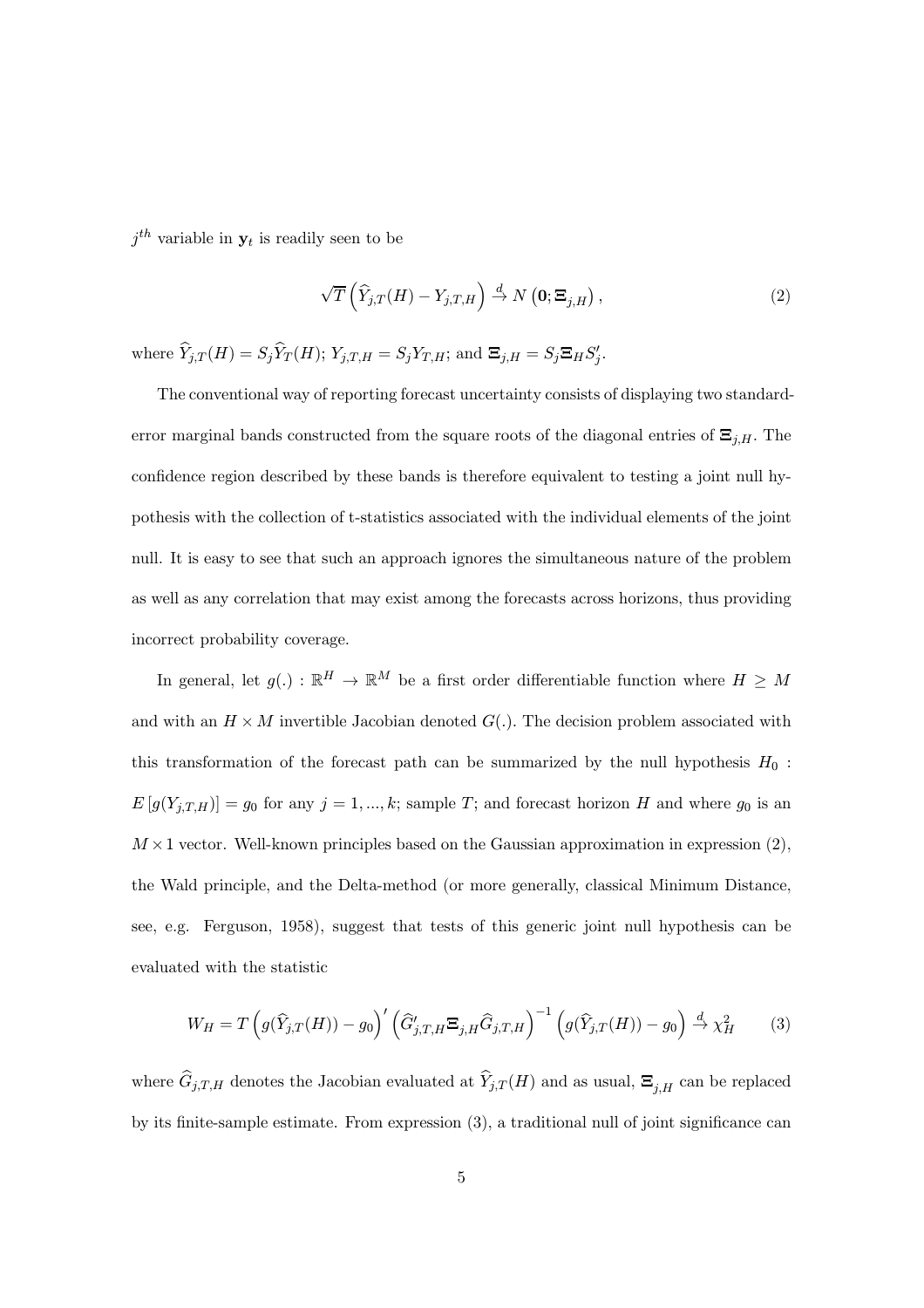be evaluated by setting  $g(\hat{Y}_{j,T}(H)) \equiv \hat{Y}_{j,T}(H)$ ; and  $g_0 \equiv \mathbf{0}_{H\times 1}$  so that a confidence region at an  $\alpha$ -significance level is represented by the values of  $Y_{j,T,H}$  that satisfy

$$
\Pr\left[W_H \le c_\alpha^2(H)\right] = 1 - \alpha
$$

where  $c_{\alpha}^{2}(H)$  is the critical value of a random variable distributed  $\chi_{H}^{2}$  at a  $100(1-\alpha)\%$ confidence level. This confidence region is a multi-dimensional ellipsoid that, in general, cannot be displayed graphically and thus makes communication of forecast uncertainty to the end-user of the forecast difficult. However, for  $H = 2$ , this region can be displayed in two-dimensional space as is done in figure 1.

The top panel of figure 1 displays the 95% confidence region associated with one- and twoperiod ahead forecasts from an AR(1) model with known autoregressive coefficient  $\rho = 0.75$ and error variance  $\sigma^2 = 1$ . Overlaid on this ellipse is the traditional two standard-error box. The figure makes clear why this box provides inappropriate probability coverage: it contains/excludes forecast paths with less/more than 5% chance of being observed. Further, the top panel of figure 2 illustrates that the correlation across horizons increases with the forecast horizon — the correlation between the two- and three-period ahead forecast errors is larger than that between the one- and two-period forecast errors. The larger the correlation between forecast errors, the larger the size distortion of two-standard-error rectangular intervals. Moreover, adding an MA component with a positive coefficient to the  $AR(1)$  model, further distorts the probability coverage, as the bottom panel of figure 2 shows. These two examples are of singular practical relevance since medium-horizon forecasts are of interest for policy making and a positive MA component is statistically significant for several macroeconomic time series (see e.g., Marcellino et al., 2006).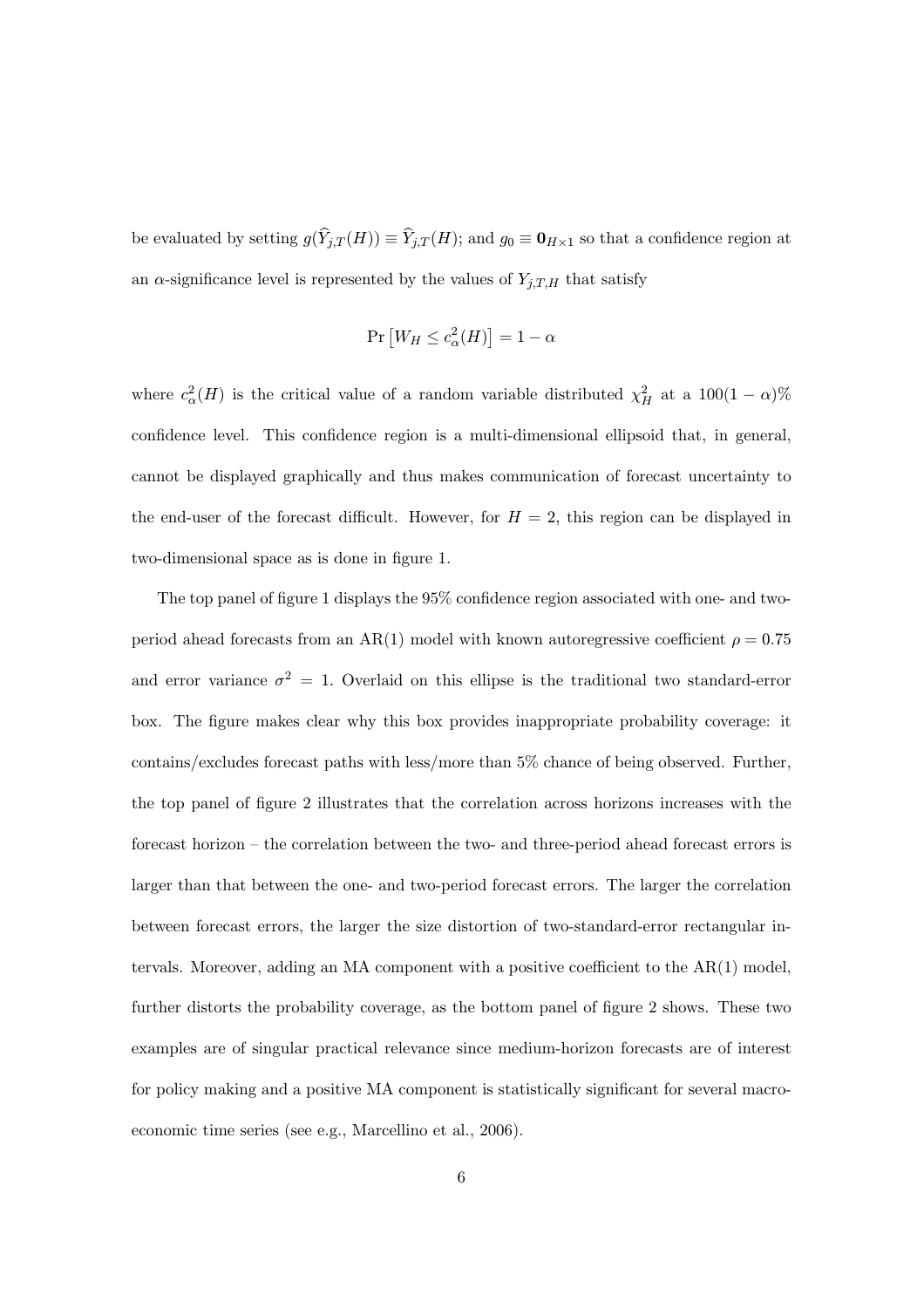#### 2.2 Scheffé Confidence Bands for Forecast Paths

In order to reconcile the inherent difficulty of displaying multi-dimensional ellipsoids with the inadequate probability coverage provided by the more easily displayed marginal error bands, we propose constructing simultaneous rectangular regions with Scheffe's (1953) S-method of simultaneous inference (see also Lehmann and Romano, 2005) and use Holm's (1979) step-down procedure to obtain appropriate refinements. Briefly, the S-method exploits the Cauchy-Schwarz inequality to transform the Wald statistic in expression  $(3)$  from  $L_2$ -metric into  $L_1$ -metric and thus facilitate construction of a rectangular confidence interval.

We begin by noticing that the covariance matrix of  $\widehat{Y}_{j,T} (H)$  is positive-definite and symmetric and hence admits a Cholesky decomposition  $T^{-1}\Xi_{j,H} = PP'$ , where P is a lower triangular matrix. The passage of time provides a natural and unique ordering principle so that P is obtained unambiguously – the result of projecting the  $h^{th}$  forecast on to the path of the previous  $h - 1$  horizons. Notice then that

$$
\Pr\left[T\left(\widehat{Y}_{j,T}(H) - Y_{j,T,H}\right)' \Xi_{j,H}\left(\widehat{Y}_{j,T}(H) - Y_{j,T,H}\right) \le c_{\alpha}^{2}(H)\right] = 1 - \alpha
$$
\n
$$
\Pr\left[\left(\widehat{Y}_{j,T}(H) - Y_{j,T,H}\right)'(PP')^{-1}\left(\widehat{Y}_{j,T}(H) - Y_{j,T,H}\right) \le c_{\alpha}^{2}(H)\right] = 1 - \alpha
$$
\n
$$
\Pr\left[\widehat{V}_{j,T}(H)'\widehat{V}_{j,T}(H) \le c_{\alpha}^{2}(H)\right] = 1 - \alpha
$$
\n
$$
\Pr\left[\sum_{h=1}^{H} \widehat{v}_{j,T}(h)^{2} \le c_{\alpha}^{2}(H)\right] = 1 - \alpha \tag{4}
$$

where  $\hat{V}_{j,T}(H) = P^{-1}\hat{Y}_{j,T}(H)$  and  $\hat{v}_{j,T}(h) \stackrel{d}{\rightarrow} N(0,1)$  are independent across h, by construction.

Consider now the problem of formulating the rectangular confidence region for the average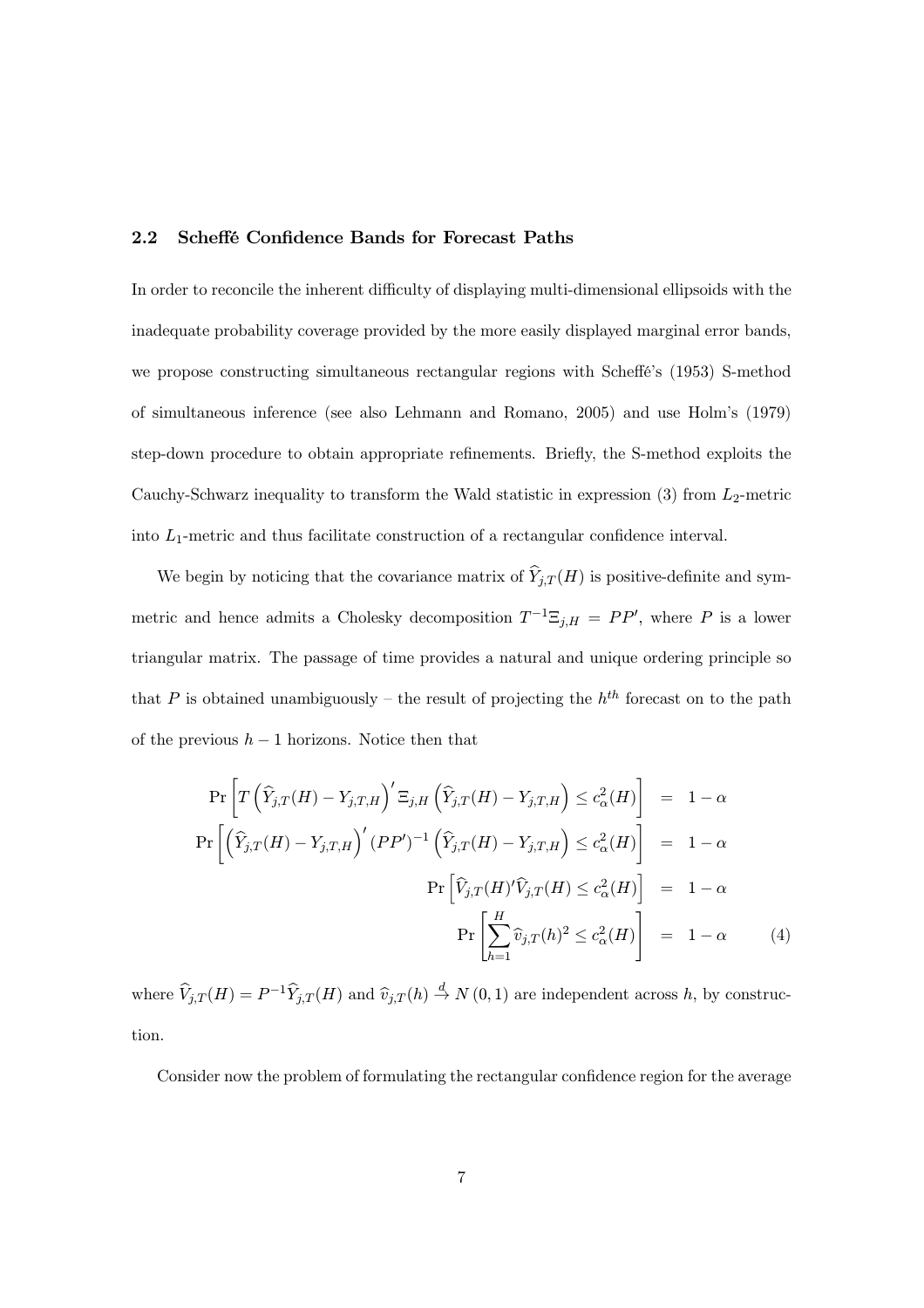path forecast

$$
\Pr\left[\left|\sum_{h=1}^H \frac{\widehat{v}_{j,T}(h)}{h}\right| \le \delta_\alpha\right] = 1 - \alpha.
$$

A direct consequence of Bowden's (1970) lemma is that

$$
\max\left\{\frac{\left|\sum_{h=1}^H\frac{\widehat{v}_{j,T}(h)}{h}\right|}{\sqrt{\sum_{h=1}^H\frac{1}{h^2}}}\cdot|h|<\infty\right\}=\sqrt{\sum_{h=1}^H\widehat{v}_{j,T}(h)^2}
$$

which can be applied directly to the bottom line of expression (4) to obtain

$$
\Pr\left[\left|\sum_{h=1}^{H} \frac{\widehat{v}_{j,T}(h)}{h}\right| \leq \sqrt{\frac{c_{\alpha}^{2}(H)}{H}}\right] = 1 - \alpha,\tag{5}
$$

which in turn implies that  $\delta_\alpha =$  $\frac{\overline{c_a^2(H)}}{H}$ . Expression (5) and  $\widehat{V}_{j,T}(H) = P^{-1} \widehat{Y}_{j,T}(H)$  suggest that a simultaneous confidence region for the path forecast  $\widehat{Y}_{j,T}(H)$  could then be constructed as r

$$
\widehat{Y}_{j,T}(H) \pm P \sqrt{\frac{c_{\alpha}^2(H)}{H}} \mathbf{i}_H \tag{6}
$$

where  $\mathbf{i}_H$  is an  $H \times 1$  vector of ones.

Notice that the width of the bands constructed according to (6) would depend on the number of horizons the researcher chooses to display. This is a somewhat undesirable feature that we resolve by complementing Scheé's S-method with a Holm's (1979) type step-down sequential procedure (see, e.g. Lehmann and Romano, 2005) where instead, we recommend that Scheffé bands (as we name our proposed confidence bands) be constructed as

$$
\widehat{Y}_{j,T}(H) \pm P\left[\sqrt{\frac{c_{\alpha}^2(h)}{h}}\right]_{h=1,\dots,H}
$$
\n(7)

where the last term (in brackets) is an  $H \times 1$  vector whose  $h^{th}$  entry is  $\sqrt{\frac{c_{\alpha}^2(h)}{h}}$ . Hence, for  $H = 1$ , Scheffé and marginal bands are identical since  $\sqrt{\frac{c_{\alpha}^2(1)}{1}} = z_{\alpha/2}$ . This refinement on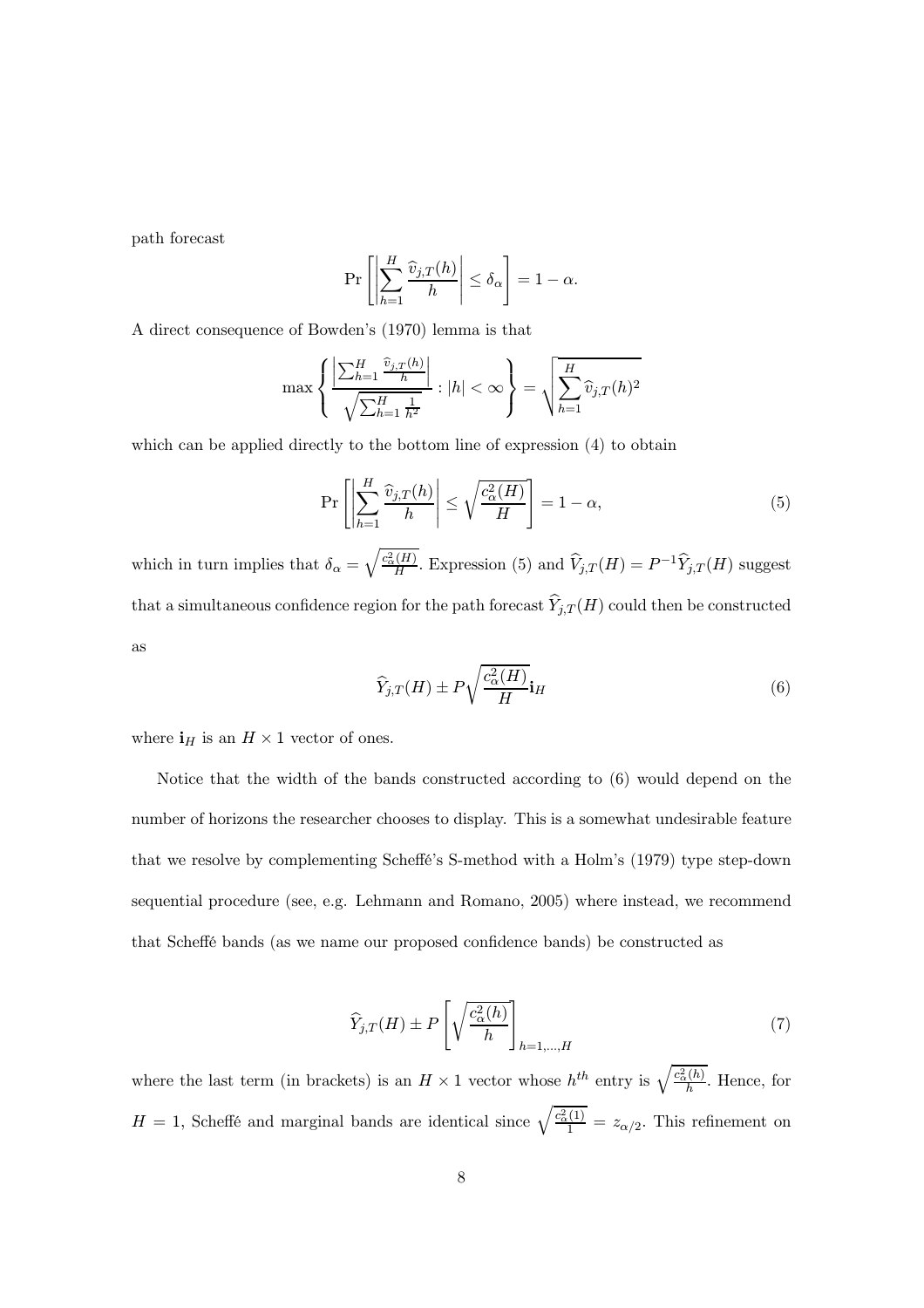Scheffe's (1953) S-method provides for a more intuitive construction of confidence bands with better probability coverage rates, as our Monte Carlo experiments in Section 5 will show.

Geometric intuition further clarifies how the method works. In a traditional marginal band, its boundaries represent the largest shift away from the original forecasts such that the resulting region has a pre-specified probability coverage. Thus, the boundary of the marginal band comes from the appropriately variance-scaled critical values of the standard normal density of a region with symmetric  $100(1-\alpha)$ % coverage, specifically,  $\hat{y}_{j,T}(h) \pm z_{\alpha/2} \hat{\Xi}_{j,(h,h)}^{1/2}$ . Instead, consider now a simultaneous variance-scaled shift in all the elements of the path forecast: What would the appropriate critical value be? It is easier to answer this question with the orthogonal coordinate system  $\widehat{V}_{j,T} (H)$  first, to isolate the answer from the issue of correlation in the forecasts. From expression (4) and denoting this shift  $\delta_{\alpha}$ , then  $\delta_{\alpha}$  must meet the condition

$$
\Pr\left[\delta_{\alpha}^2 + \dots + \delta_{\alpha}^2 = c_{\alpha}^2\right] = 1 - \alpha
$$

 $\mathcal{L}$ 

which implies that  $\delta_{\alpha} =$  $\frac{c_{\alpha}^2}{H}$ . In two dimensions, figure 1 displays the diagonals intersecting the origin of both ellipses, for the original (top panel) and the orthogonalized (bottom panel) path forecasts. The slopes of these diagonals reflect the relative variance of each forecast, thus in the bottom panel the orthogonalization ensures the variances are the same and the diagonal is the 45 degree line representing  $\pm \delta_{\alpha}$  for all values of  $\alpha$ . The Cholesky factor P therefore provides the appropriate scaling for  $\delta_{\alpha}$  since it scales the orthogonal system by the individual variances of its elements and accounts for their correlation.

The literature has previously recognized the problem of simultaneity so one could consider constructing, for example, confidence intervals with Bonferroni's procedure. This procedure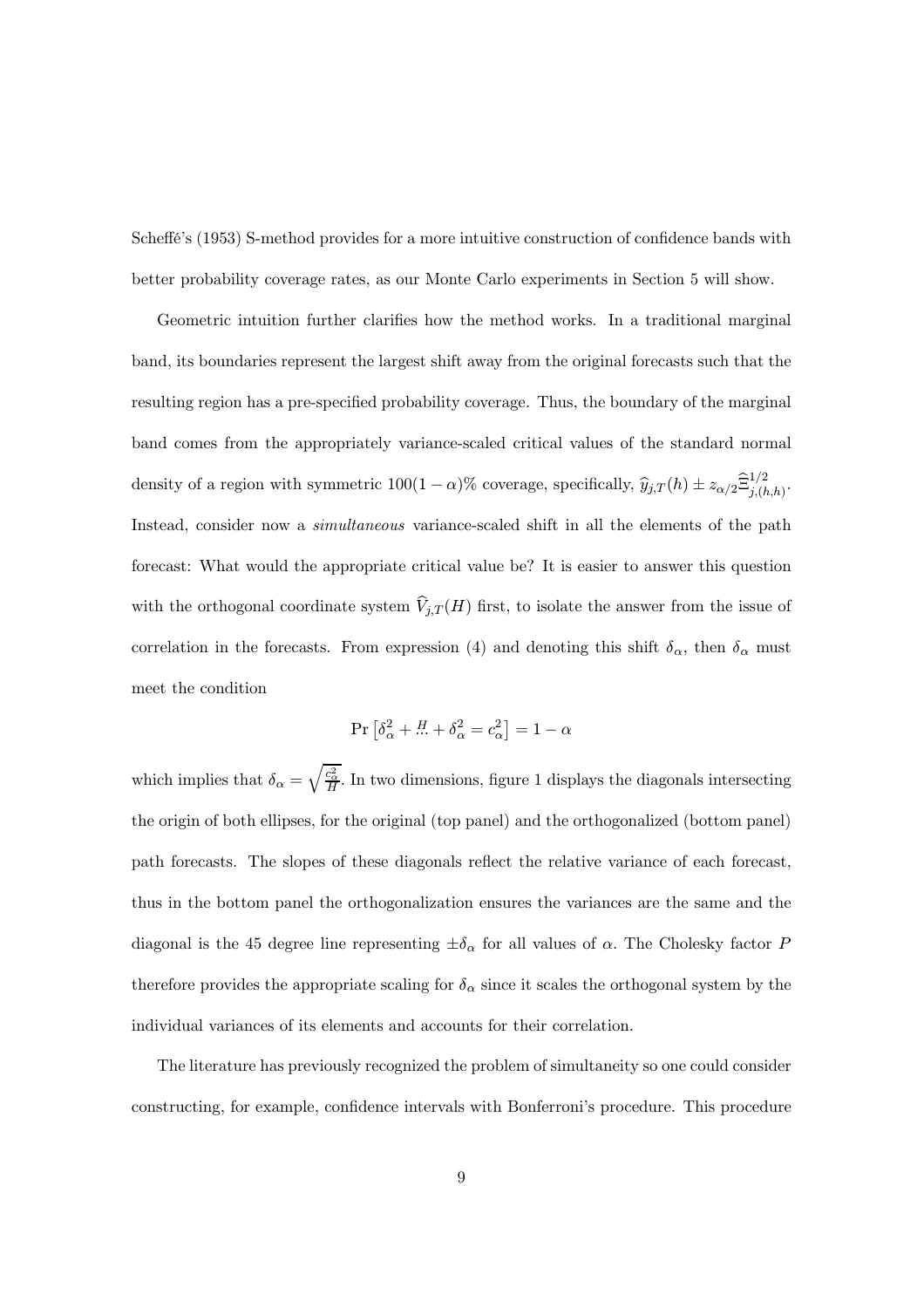proposes the construction of a  $\left(1-\frac{\alpha}{H}\right)$  confidence interval for each  $y_{j,T}(h)$ ,  $h=1,...,H$  so that the union of these individual confidence intervals generates a region that includes  $Y_{j,T,H}$ with at least  $(1 - \alpha)$  probability. Specifically, the Bonferroni confidence region (BCR) is

$$
\widehat{Y}_{j,T}(H) \pm z_{\alpha/2H} \times diag(\Xi_{j,H})^{1/2},
$$

where  $z_{\alpha/2H}$  denotes the critical value of a standard normal random variable at an  $\alpha/2H$ significance level and  $diag(\Xi_{j,H})^{1/2}$  is an  $H \times 1$  vector with the square roots of the diagonal entries of  $\Xi_{j,H}$ . Notice that  $z_{\alpha/2H} \to \infty$  as  $H \to \infty$  and therefore, the BCR can be significantly more conservative than our simultaneous confidence region, specially when the correlation between forecasts across horizons is low. The region tends to be overly conservative for low values of  $h$ , and not sufficiently inclusive for long-range forecasts, a feature we demonstrate in our simulation study of Section 5.

The orthogonalization in expression (4) suggests another measure of uncertainty complementary to Scheffé's bands. Notice that  $T^{-1}\Xi_{j,H} = PP' = QDQ'$  where Q is lower triangular with ones in the main diagonal and  $D$  is a diagonal matrix. Hence, expression  $(4)$  can be rewritten as

$$
W_H = \left(\hat{Y}_{j,T}(H) - Y_{j,T,H}\right)' (QDQ')^{-1} \left(\hat{Y}_{j,T}(H) - Y_{j,T,H}\right)
$$
  
=  $\tilde{V}_{j,T}(H)'D^{-1}\tilde{V}_{j,T}(H)$   
=  $\sum_{h=1}^{H} \frac{\tilde{v}_{j,T}(h)^2}{d_{hh}} = \sum_{h=1}^{H} t_{h|h-1,...,1}^2 \rightarrow \chi_H^2$ 

where  $\widetilde{V}_{j,T}(H) = Q^{-1}$  $\left(\widehat{Y}_{j,T}(H) - Y_{j,T,H}\right)$  is the unstandarized version of  $\widehat{V}_{j,T}(H)$ ; and  $d_{hh}$  is the  $h^{th}$  diagonal entry of D, which is the variance of  $\tilde{v}_{j,T}(h)$ . In other words, the Wald statistic  $W_H$  of the joint null on  $Y_{j,T,H}$  is equivalent to the sum of the squares of the *conditional t*-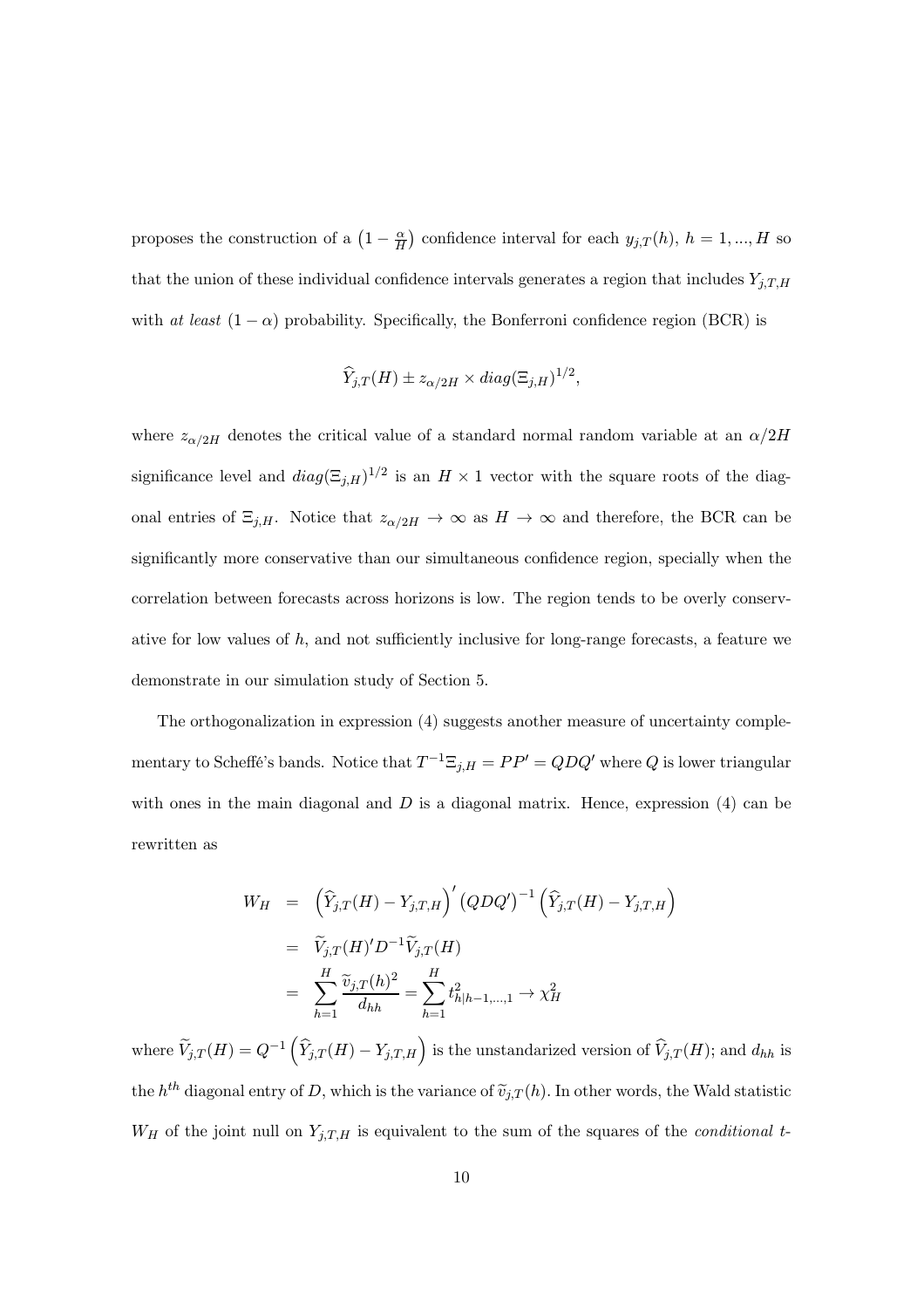statistics of the individual nulls of significance of the path forecast. Therefore, a  $100(1-\alpha)\%$ confidence region for the  $h^{th}$  forecast that sterilizes the uncertainty from the preceding 1 to  $h-1$  forecasts, can be easily constructed with the bands

$$
\widehat{Y}_{j,T}(H) \pm z_{\alpha/2} \times diag(D)^{1/2}
$$

where  $z_{\alpha/2}$  refers to the critical value of a standard normal random variable at an  $\alpha/2$ significance level and  $diag(D)$  is the  $H \times 1$  vector of diagonal terms of D.

#### 3 Other Methods to Evaluate a Forecasting Exercise

Scheffé confidence bands, whether reported for a given  $100(1 - \alpha)\%$  confidence level or reported in the form of a fan chart for a collection of different confidence levels, are a natural way for the professional forecaster to communicate the accuracy of the forecasting exercise. However, when the exercise involves more than one predicted variable, it is often of interest for the end-user to have a means to evaluate the local internal consistency of forecasts across variables. For example, the Bank of England's quarterly Inflation Report (available from their web-site) provides GDP and inflation, two-year ahead projections based on "market interest rate expectations" and projections based on "constant nominal interest rate" paths. Alternatively, it is not difficult to envision a policy maker's interest in examining inflation forecasts based on an array of different assumptions on the future path of crude oil prices, for example. Obviously such checks are not meant to uncover the nature of structural relations between variables, nor provide guidance about the effects of specific policy interventions, both of which, from a statistical point of view, fall into the broad theme of the treatment evaluation literature (see, e.g. Cameron and Trivedi, 2005 for numerous references) and are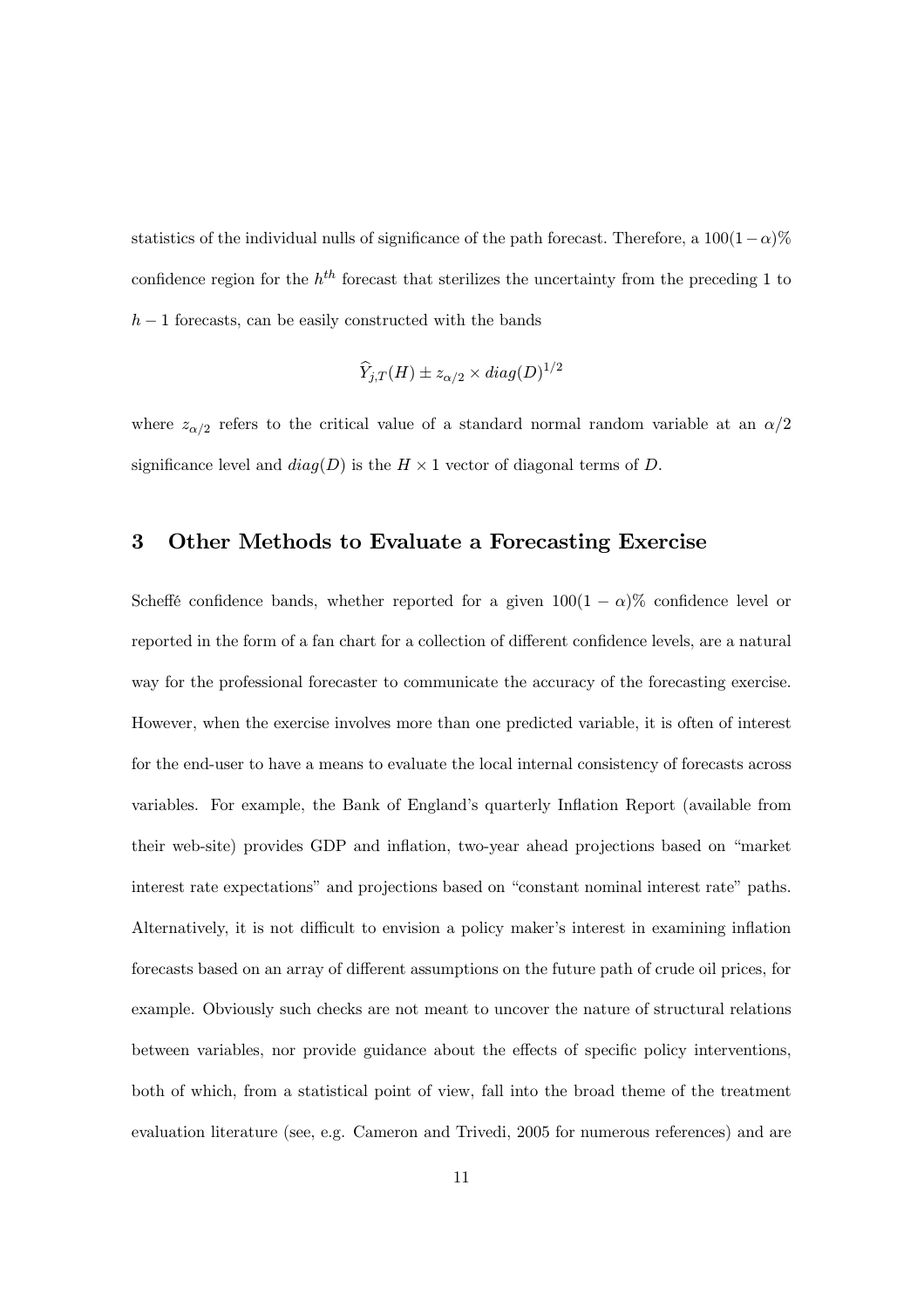not discussed here.

Rather, the objective is to investigate the properties of the forecast exercise in a local neighborhood. Accordingly, for a given k-dimensional vector of path forecasts, it will be of interest: (1) to derive how forecasts for a  $k_0$ -dimensional subset of variables vary if the path forecasts of the remaining  $k_1$  variables in the system (i.e.  $k = k_0 + k_1; 1 \leq k_1 < k$ ) are set to follow paths different from those originally predicted; (2) to evaluate whether the  $k_1$ alternative paths considered deviate substantially from the observed historical record; and (3) to examine how sensitive the  $k_0$  variables are to variations in these alternative scenarios.

Mechanically speaking, an approximate answer to question (1) can be easily derived from the multivariate Gaussian large-sample approximation to the joint predictive density and the linear projection properties of the multivariate normal distribution. Specifically, define the selector matrices  $S_0 = I_H \otimes E_0$ ; and  $S_1 = I_H \otimes E_1$  where  $E_0$  and  $E_1$  are  $k_0 \times k$  and  $k_1 \times k$ matrices formed from the rows of  $I_k$  corresponding to the indices in  $k_0$  and  $k_1$  respectively. Let  $\widetilde{Y}_T^1(H)$  denote the alternative paths considered for the  $k_1$  variables and let  $\widetilde{Y}_T^0(H)$  denote the paths of the  $k_0$  variables given  $\widetilde{Y}^1_T(H)$ , that is

$$
\widetilde{Y}_T^0(H) = S_0 \widehat{Y}_T(H) + S_0 \Xi_H S_1' \left(S_1 \Xi_H S_1'\right)^{-1} \left(\widetilde{Y}_T^1(H) - S_1 \widehat{Y}_T(H)\right)
$$

with covariance matrix

$$
\Xi_{H}^{0}=S_{0}\Xi_{H}S_{0}^{\prime}-S_{0}\Xi_{H}S_{1}^{\prime}\left(S_{1}\Xi_{H}S_{1}^{\prime}\right)^{-1}S_{1}\Xi_{H}S_{0}
$$

In practice, the approximate nature of the predictive density of  $\widehat{Y}_T(H)$  indicates that the accuracy of these calculations depends on several factors such as the value of  $H$  relative to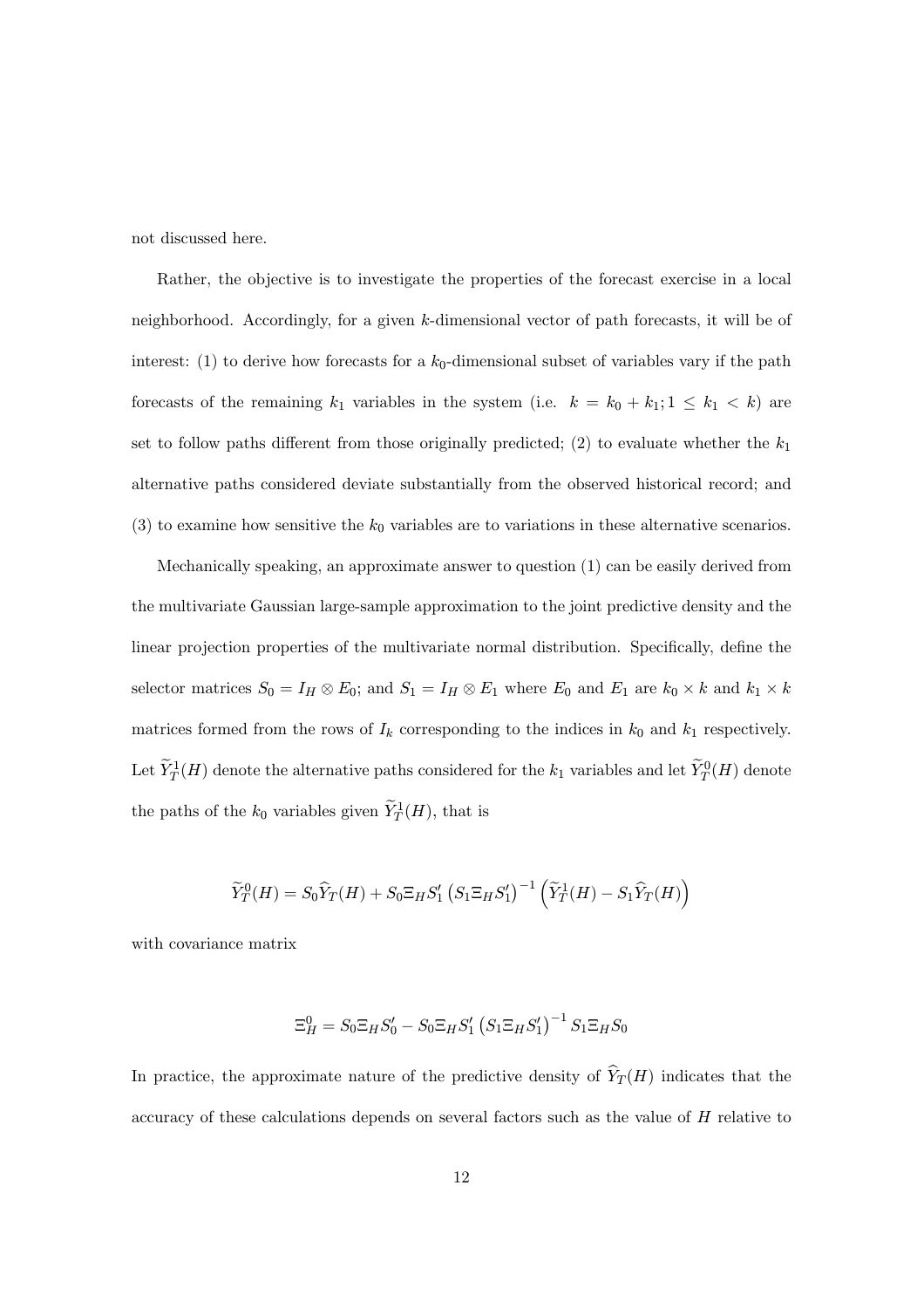the estimation sample T, possible nonlinearities in the data, and the distance between  $\tilde{Y}_T^1(H)$ and  $S_1\widehat{Y}_T(H)$ , among the more important factors.

The last observation suggests that it is useful to properly evaluate the distance between  $\widetilde{Y}_T^1(H)$  and  $S_1\widehat{Y}_T(H)$  and this can be easily accomplished with the Wald score

$$
W_1 = T(S_1\hat{Y}_T(H) - \tilde{Y}_T^1(H))' (S_1\Xi_HS'_1)^{-1} (S_1\hat{Y}_T(H) - \tilde{Y}_T^1(H))
$$

This score will have an approximate chi-square distribution with  $k_1H$  degrees of freedom under the same assumptions that would allow one to obtain the approximate predictive density of  $\widehat{Y}_T(H)$ . Thus, one minus the p-value of this score provides and easy to communicate distance metric in probability units between the predicted paths  $S_1\widehat{Y}_T(H)$  and the alternative scenarios  $\tilde{Y}_T^1(H)$ . The bigger this probability distance, the more the alternative scenarios strain the forecasting exercise toward regions in which the model has received little to no training by sample and the more one has to rely on basic linearity assumptions being true.

Similarly, it is of interest to evaluate which path forecasts from the  $k_0$  variables are most sensitive to the alternative scenarios of the  $k_1$  variables. This sensitivity can be evaluated with the Wald score

$$
W_0 = T\left(S_0\widehat{Y}_T(H) - \widetilde{Y}_T^0(H)\right)' \left(S_0\Xi_HS_0'\right)^{-1} \left(S_0\widehat{Y}_T(H) - \widetilde{Y}_T^0(H)\right)
$$

Under the same conditions as before, this Wald score will have an approximate chi-square distribution with  $k_0H$  degrees of freedom. Thus, p-values of this score below conventional significance values (say 0.05 for  $95\%$  confidence levels) indicate that the  $k_0$  forecast paths are not exogenous to variations in the forecast paths of the  $k_1$  variables and hence care should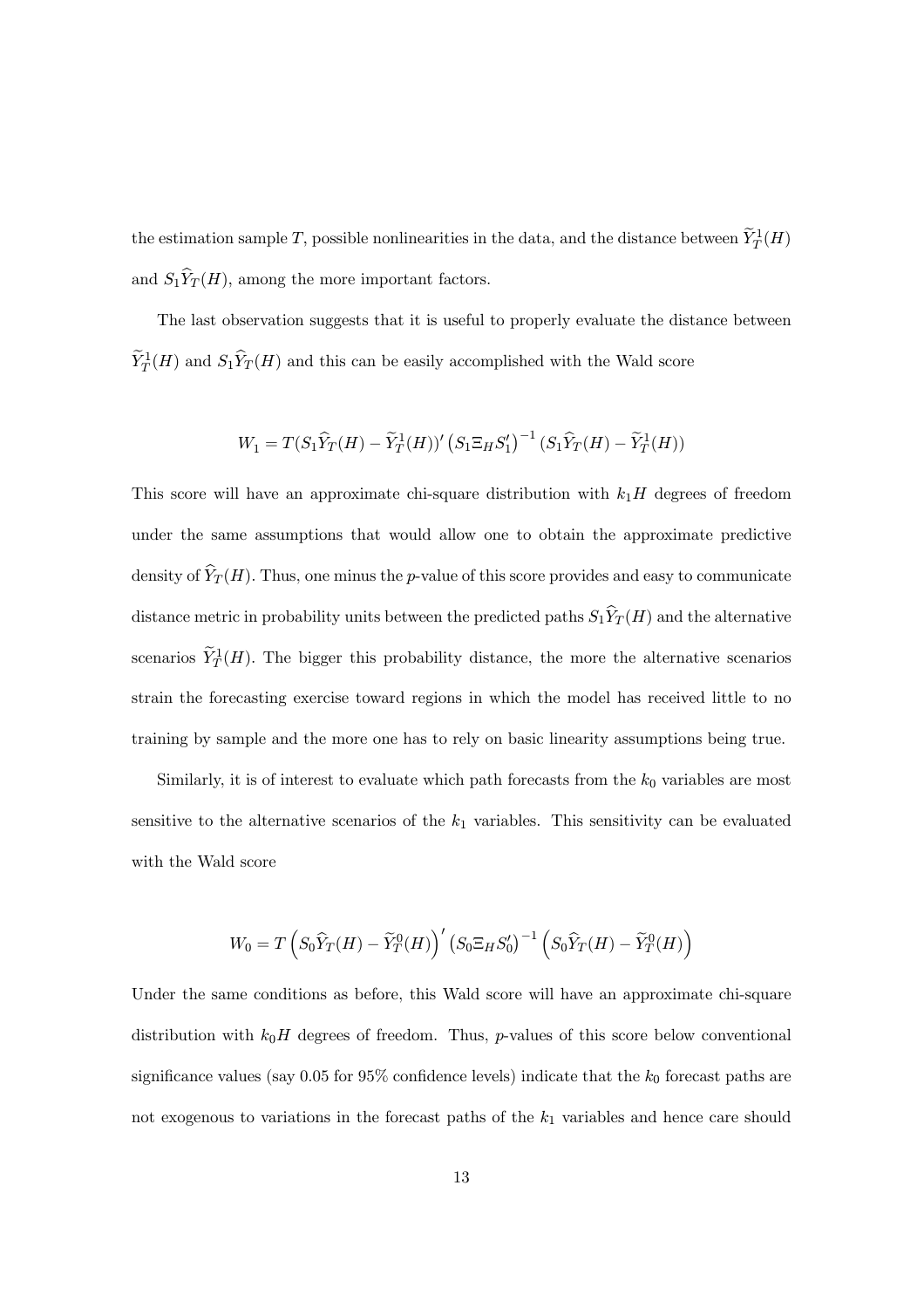be taken that the  $W_1$  score is kept sufficiently low. Consequently, it seems prudent for any forecasting report to include both  $W_0$  and  $W_1$  scores when experimenting with alternative scenarios.

#### 4 Asymptotic Distribution of the Forecast Path

This section characterizes the asymptotic distribution of the path forecast under the assumption that the DGP is possibly of infinite order while the forecasts are generated by finite-order VARs or finite-order direct forecasts. This DGP is sufficiently general to represent a large class of problems of practical interest, and VARs and direct forecasts are the two most commonly used forecasting strategies. Formal presentation of assumptions, corollaries and proofs are reserved for the appendix. Here we sketch the main ideas.

Suppose the k-dimensional vector of weakly stationary variables  $y_t$  has a possibly infinite VAR representation given by

$$
\mathbf{y}_t = \mathbf{m} + \sum_{j=1}^{\infty} A_j \mathbf{y}_{t-j} + \mathbf{u}_t
$$

whose statistical properties are collected in assumptions 1 and 2 in the appendix. Given this DGP, one can either estimate a  $VAR(p)$ , such as

$$
\mathbf{y}_t = \mathbf{m} + \sum_{j=1}^p A_j \mathbf{y}_{t-j} + \mathbf{w}_t
$$
  
\n
$$
\mathbf{w}_t = \sum_{j=p+1}^\infty A_j \mathbf{y}_{t-j} + \mathbf{u}_t
$$
\n(8)

from which forecasts can be constructed with standard available formulas (see, e.g. Hamilton,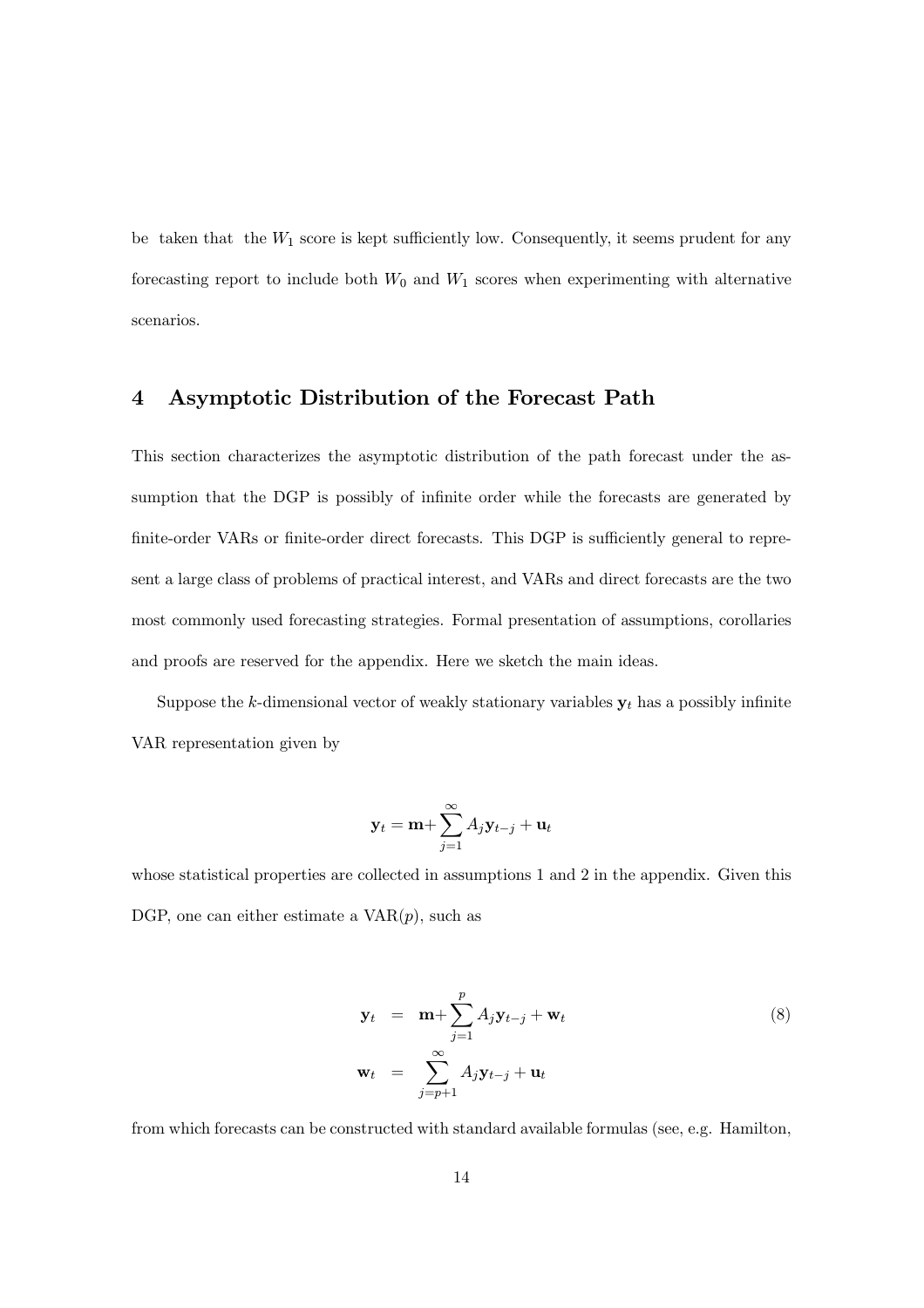1994). Alternatively, forecasts could be constructed with a sequence of direct forecasts given by

$$
\mathbf{y}_{t+h} = \mathbf{m}_h + \sum_{j=0}^{p-1} A_j^h \mathbf{y}_{t-j} + \mathbf{v}_{t+h}
$$
  
\n
$$
\mathbf{v}_{t+h} = \sum_{j=p}^{\infty} A_j^h \mathbf{y}_{t-j} + \mathbf{u}_{t+h} + \sum_{j=1}^{h-1} \Phi_j \mathbf{u}_{t+h-j} \quad \text{for } h = 1, ..., H
$$
\n(9)

where  $A_1^h = \Phi_h$  for  $h \geq 1$ ;  $A_j^h = \Phi_{h-1}A_j + A_{j+1}^{h-1}$  for  $h \geq 1$ ;  $A_{j+1}^0 = 0$ ;  $\Phi_0 = I_k$ ; and  $j \geq 1$ . Let  $\Gamma(j) \equiv E$ ³  $y_t y'_{t+i}$ ´ with  $\Gamma(-j) = \Gamma(j)'$  and define:  $X_{t,p} = (1, \mathbf{y}'_{t-1}, ..., \mathbf{y}'_{t-p})$  $f'$ ;  $\widehat{\Gamma}_{1-p,h}$ <br>kp+1×k =  $(T-p-h)^{-1} \sum_{t=p}^{T} X_{t,p} \mathbf{y}'_{t+h}$ ; and  $\widehat{\Gamma}_p = (T-p-h)^{-1} \sum_{t=p}^{T} X_{t,p} X'_{t,p}$ . Then, the

least-squares estimate of the  $VAR(p)$  in expression  $(8)$  is given by the formula

$$
\widehat{A}(p) = (\widehat{\mathbf{m}}, \widehat{A}_1, ..., \widehat{A}_p) = \widehat{\Gamma}'_{1-p,0} \widehat{\Gamma}_p^{-1},
$$
\n(10)

whereas the coefficients of the mean-squared error linear predictor of  $\mathbf{y}_{t+h}$  based on  $\mathbf{y}_t, ..., \mathbf{y}_{t-p+1}$ is given by the least-squares formula

$$
\widehat{A}(p,h) = (\widehat{\mathbf{m}}_h, \widehat{A}_1^h, ..., \widehat{A}_p^h) = \widehat{\Gamma}'_{1-p,h} \widehat{\Gamma}_p^{-1}; \quad h = 1, ..., H.
$$
\n(11)

Then, corollary 1 in the appendix shows that the parameter estimates in expressions (10) and (11) are consistent and asymptotically Gaussian.

Next, denote with  $\mathbf{y}_T(h)$  the forecast of the vector  $\mathbf{y}_{T+h}$  assuming the coefficients of the infinite order process (16) were known, that is

$$
\mathbf{y}_{T}\left(h\right) = \mathbf{m} + \sum_{j=1}^{\infty} A_{j}\mathbf{y}_{T}\left(h-j\right)
$$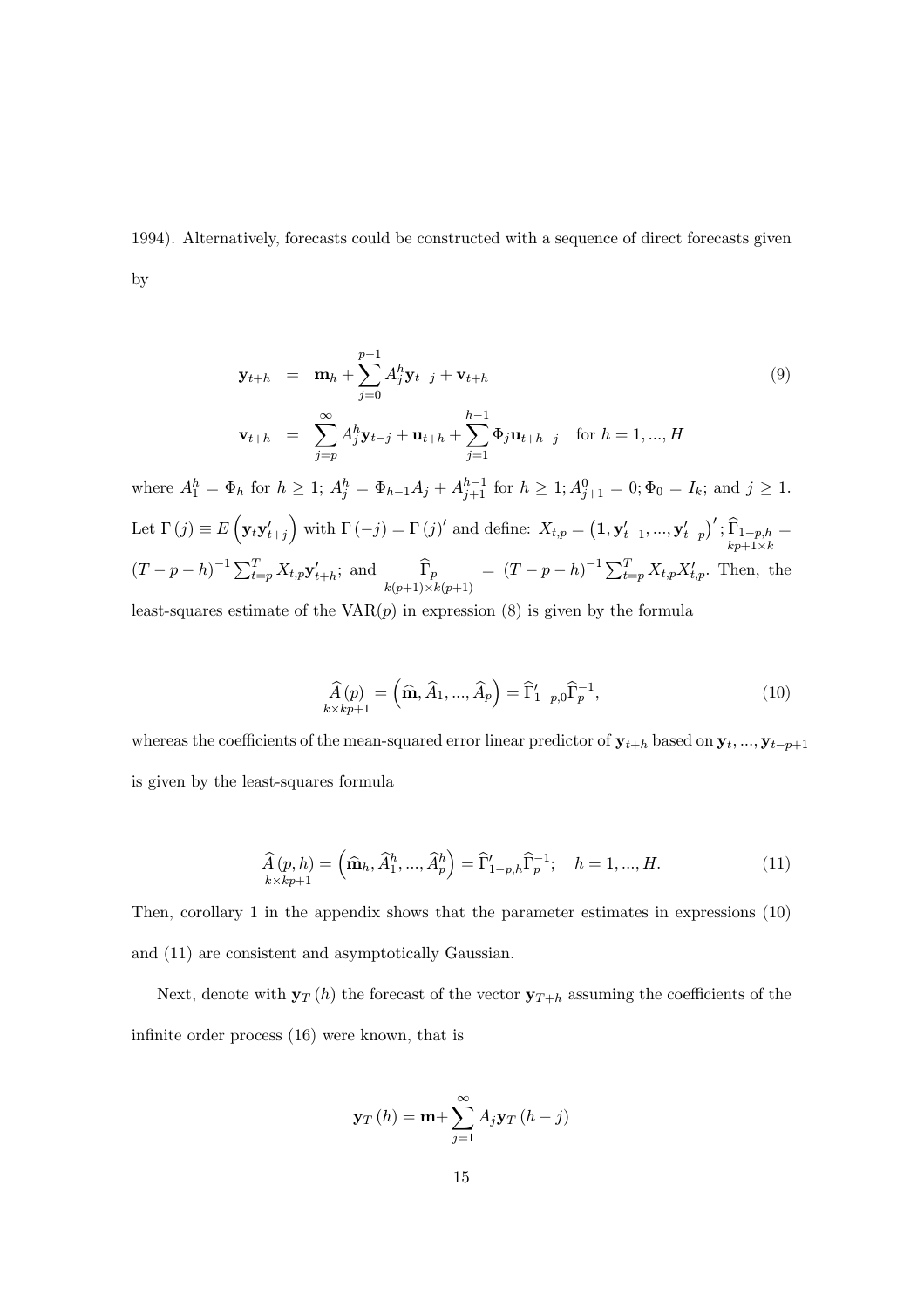where  $\mathbf{y}_T (h - j) = \mathbf{y}_{T+h-j}$  for  $h-j \leq 0$ . Denote  $\hat{\mathbf{y}}_T (h)$  the forecast that relies on coefficients estimated from a sample of size  $T$  and based on a finite order VAR or direct forecasts, respectively

$$
\widehat{\mathbf{y}}_T(h) = \widehat{\mathbf{m}} + \sum_{j=1}^p \widehat{A}_j \widehat{\mathbf{y}}_T(h-j)
$$

$$
\widehat{\mathbf{y}}_T(h) = \widehat{\mathbf{m}}_h + \sum_{j=0}^{p-1} \widehat{A}_j^h \mathbf{y}_{T-j}
$$

where  $\hat{\mathbf{y}}_T (h - j) = \mathbf{y}_{T+h-j}$  for  $h - j \leq 0$ . To economize in notation, we do not introduce a subscript that identifies how the forecast path was constructed as it should be obvious in the context of the derivations we provide. Then, define the forecast path for  $h = 1, ..., H$  by stacking each of the quantities  $\hat{\mathbf{y}}_T \left( h \right), \, \mathbf{y}_T \left( h \right),$  and  $\mathbf{y}_{T+h}$  as follows

$$
\widehat{Y}_T(H) = \begin{bmatrix} \widehat{\mathbf{y}}_T(1) \\ \vdots \\ \widehat{\mathbf{y}}_T(H) \end{bmatrix}; Y_T(H) = \begin{bmatrix} \mathbf{y}_T(1) \\ \vdots \\ \mathbf{y}_T(H) \end{bmatrix}; Y_{T,H} = \begin{bmatrix} \mathbf{y}_{T+1} \\ \vdots \\ \mathbf{y}_{T+H} \end{bmatrix}.
$$

Our interest is in finding the asymptotic distribution for  $\hat{Y}_T(H) - Y_{T,H} =$  $\widehat{Y}_T \left( H \right) - Y_T \left( H \right)$ i +  $[Y_T(H) - Y_{T,H}]$ .

It should be clear that  $[Y_T(H) - Y_{T,H}]$  does not depend on the estimation method and hence its mean-squared error can be easily verified to be

$$
\Omega_H \equiv E\left[ \left( Y_T \left( H \right) - Y_{T,H} \right) \left( Y_T \left( H \right) - Y_{T,H} \right)' \right] = \Phi \left( I_H \otimes \Sigma_u \right) \Phi'. \tag{12}
$$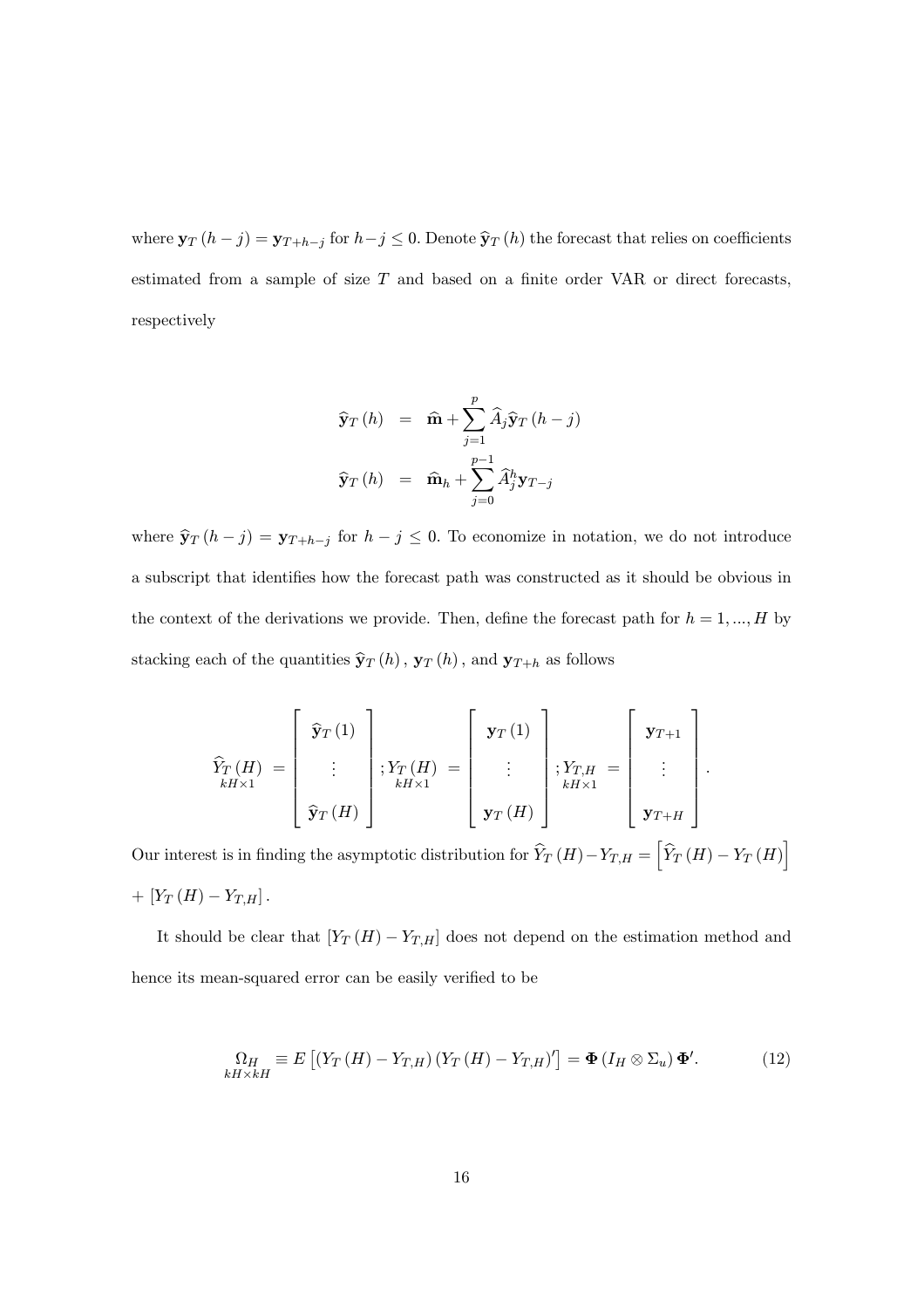where

$$
\Phi = \begin{bmatrix} I_k & 0 & \dots & 0 \\ \Phi_1 & I_k & \dots & 0 \\ \vdots & \vdots & \dots & \vdots \\ \Phi_{h-1} & \Phi_{h-2} & \dots & I_k \end{bmatrix}.
$$

Furthermore, since the parameter estimates are based on a sample of size T and hence  $\mathbf{u}_t$ for  $t = p + h, ..., T$  while the term  $Y_T(H) - Y_{T,H}$  only involves  $u_t$  for  $T + 1, ..., T + H$ , then it should be clear that to derive the asymptotic distribution of  $\left[ \widehat{Y}_T(H) - Y_T(H) \right]$ , i the asymptotic covariance of the forecast path will simply be the sum of the asymptotic covariance for this term and the mean-squared error in expression (12) but the covariance between these terms will be zero.

Corollary 1(a) and 1(b) in the appendix and the observation that  $\hat{Y}_T(H)$  is simply a function of estimated parameters and predetermined variables is all we need to conclude that

$$
\Psi_{H} \equiv \frac{\sqrt{\frac{T-p-H}{p}} \text{vec}\left(\hat{Y}_{T}\left(H\right) - Y_{T}\left(H\right)\right) \stackrel{d}{\rightarrow} N\left(0, \Psi_{H}\right)}{\text{over}\left(\hat{\mathbf{X}}_{T}\left(H\right)\right)} \Sigma_{A} \frac{\partial \text{vec}\left(\hat{Y}_{T}\left(H\right)\right)}{\text{over}\left(\hat{\mathbf{A}}\right)} \tag{13}
$$

where  $\Sigma_A$  is the covariance matrix for  $vec(\hat{\mathbf{A}})$ ; with  $\hat{\mathbf{A}} = \hat{A}(p)$  for estimates from a  $VAR(p)$  ; and for estimates from local projections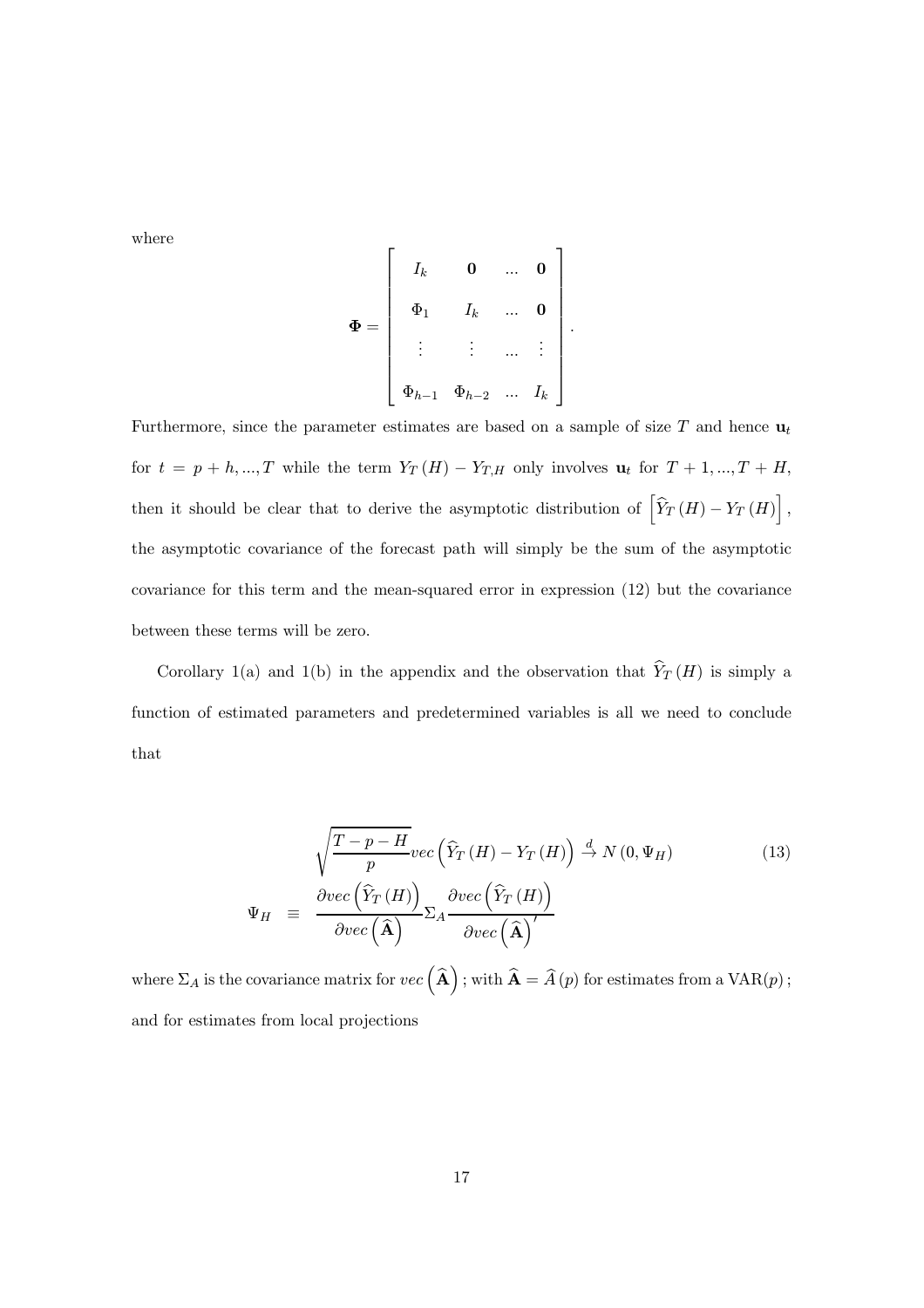$$
\widehat{\mathbf{A}} = \begin{bmatrix} \widehat{A}(p,1) \\ \vdots \\ \widehat{A}(p,H) \end{bmatrix} .
$$
 (14)

Therefore, corollaries 2 and 3 in the appendix contain the analytic formulas that show that

$$
\begin{aligned}\n\sum_{H} \mathbf{E}_{H} &= \left\{ \frac{p}{T - p - H} \text{vec} \left( \widehat{Y}_{T}(H) - Y_{T,H} \right) \stackrel{d}{\rightarrow} N(\mathbf{0}; \Xi_{H}) \right. \\
\sum_{H} &= \left\{ \frac{p}{T - p - H} \Omega_{H} + \Psi_{H} \right\} \\
\Omega_{H} &= \Phi(I_{H} \otimes \Sigma_{u}) \Phi'\n\end{aligned}
$$

were the specific analytic expression of  $\Psi_H$  depends on whether a  $VAR(p)$  or direct forecasts are used. The appendix contains the specific formulae in each case.

## 5 Small Sample Monte Carlo Experiments

This section compares the probability coverage of traditional marginal error bands, bands constructed with the Bonferroni procedure and Scheé bands with a small-scale simulation study. In setting up the data generating process (DGP) for the simulations, our objective was to choose a forecasting exercise that would be representative of situations researchers will likely encounter in practice. In addition and to avoid the arbitrary nature of parameter choices and model specifications common to Monte Carlo experiments, we borrowed a wellknown empirical specification directly from the literature.

Stock and Watson's (2001) well-cited review article on vector autoregressions (VARs) seems like an appropriate choice then. The specification discussed therein examines a threevariable system (inflation, measured by the chain-weighted GDP price index; unemployment,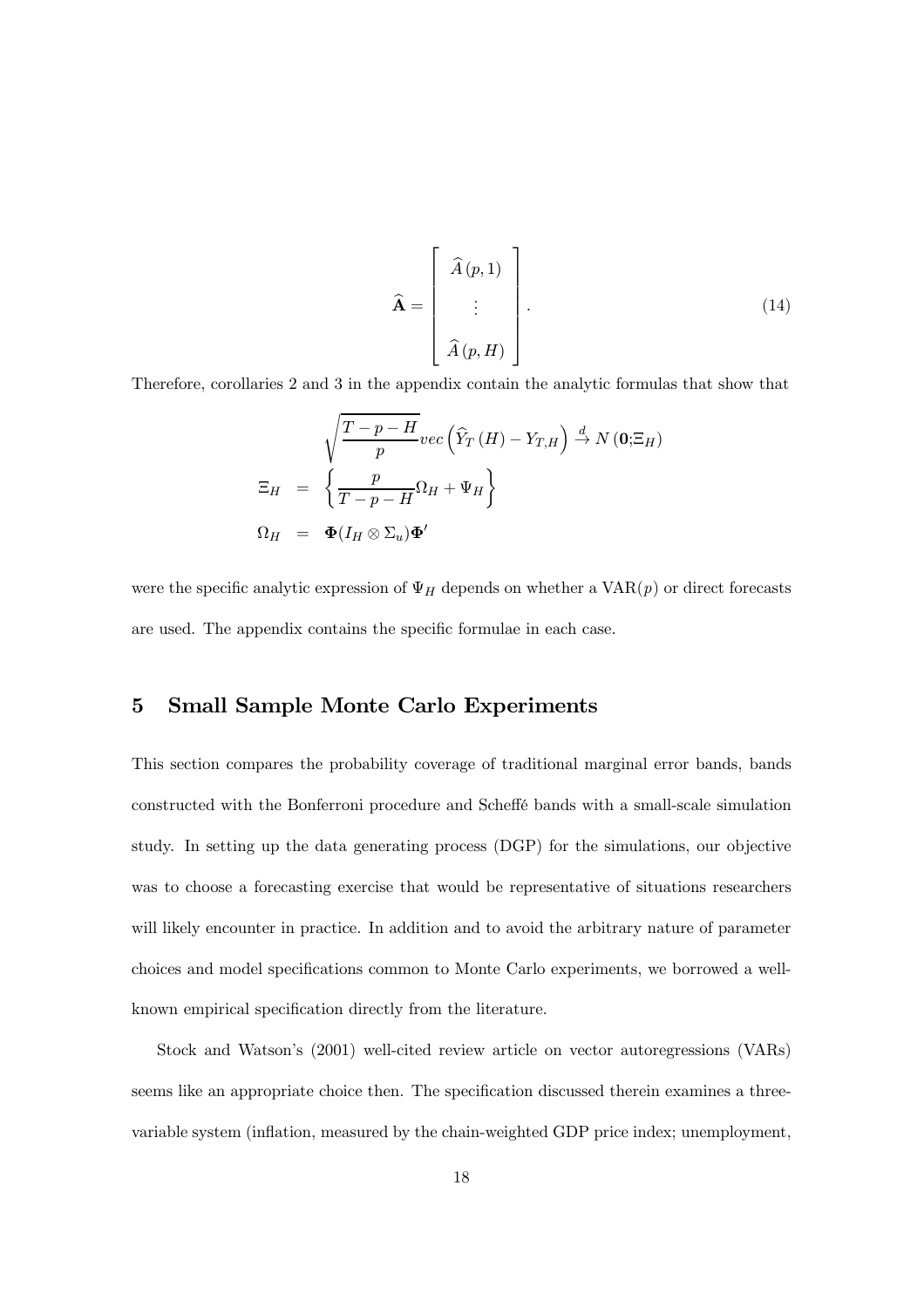measured by the civilian unemployment rate; and the average federal funds rate) that is observed quarterly over a sample beginning the first quarter of 1960 and that we extend to the first quarter of 2007 (188 observations). Their VAR is estimated with four lags.

The DGP for our experiments is therefore constructed from this VAR specification as follows. First, we estimate a  $VAR(4)$  on the sample of data just described except for the last 12 observations (3 years worth), which we save to do some out-of-sample exercises later on (reported in figure 3). We collect the least-squares parameter estimates of the conditional means and the residual covariance matrix to generate the simulated samples of data of size  $T = 100$ , 400 (these are always initialized using the first four observations from the data for consistency across runs). The smaller sample of 100 observations is approximately half of the available estimation sample and given the number of parameters to be estimated, a good representation of a relatively small sample with few degrees of freedom. The larger sample of 400 observations is approximately twice the size of the sample available for estimation and hence, considerably closer to the theoretical asymptotic ideal. We constructed 1,000 Monte Carlo replications of each sample size in this fashion.

In order to be as faithful as possible in replicating a typical practical environment, at each replication the VAR's lag length is determined empirically (rather than chosen to be its true value of four) with the information criterion  $AIC_C$  – a correction to the traditional  $AIC$ , specially designed for VARs by Hurvich and Tsai  $(1993).<sup>1</sup>$  Next, each replication involves estimating a VAR and direct forecasts by least-squares and hence generating appropriate forecast error variances for forecast paths of varying length (specifically for  $H = 1, 4, 8$ , and

<sup>&</sup>lt;sup>1</sup> Hurvich and Tsai (1993) show that  $AIC_c$  has better small sample properties than AIC, SIC and other common information criteria.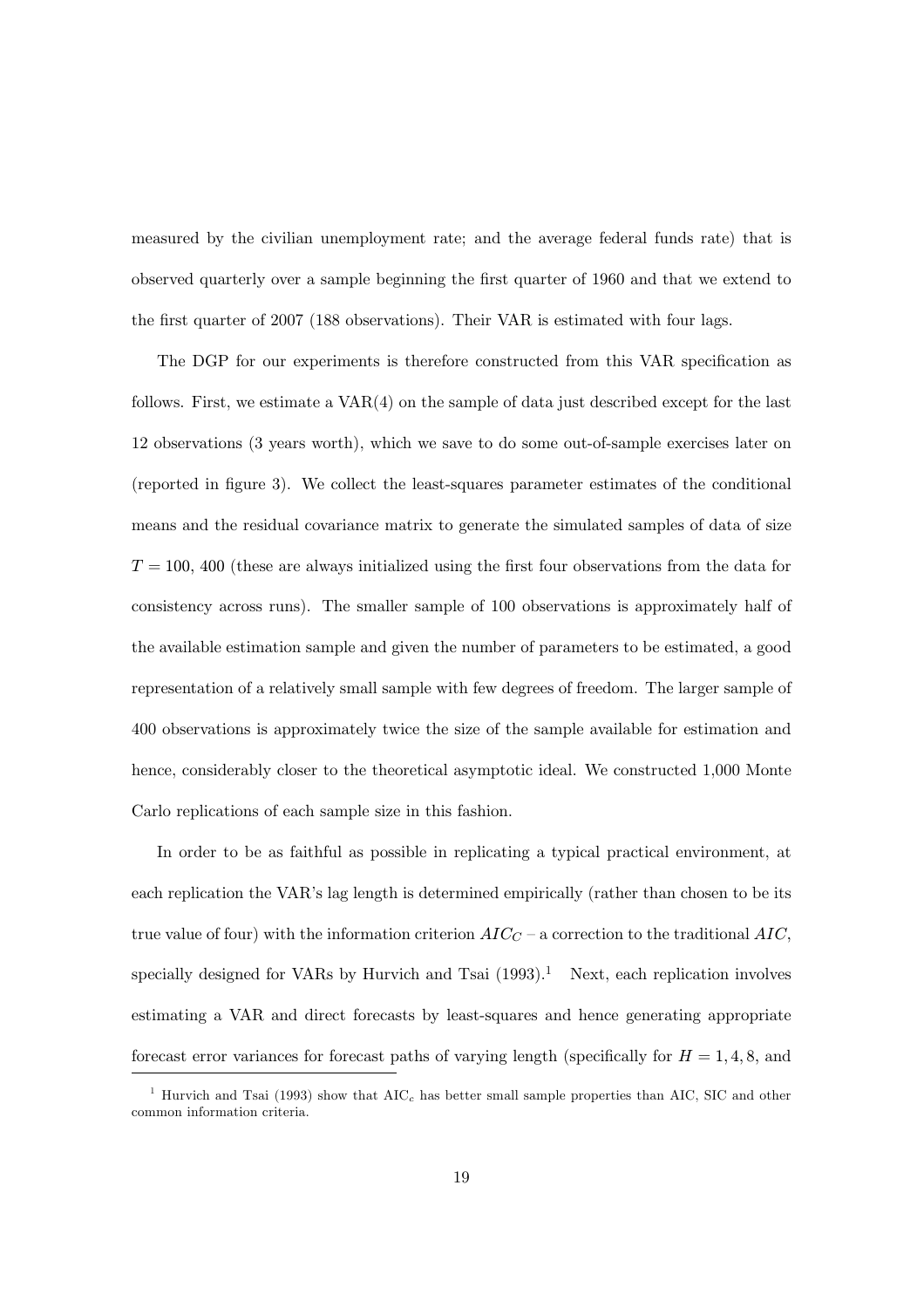12 or one quarter and one, two and three years ahead) that include forecast error uncertainty as well as estimation error uncertainty as the previous section shows. Thus, each replication produces two sets of estimates (VAR and direct forecasts) with which we construct traditional marginal bands, Bonferroni bands and Scheffe bands; one and two standard deviations in width (the traditional choices in the literature), which correspond approximately with 68% and 95% probability coverage, respectively. These bands and forecasts are computed for each of the three variables (inflation, the unemployment rate and the federal funds rate) in the system and they are reported separately.

In order to assess the empirical coverage of these three sets of bands, we then generated 1,000 draws from the known model and multivariate distribution of the residuals in the DGP and hence constructed 1,000 paths conditional on the last four observations in the data (since the DGP is a  $VAR(4)$ . These conditioning observations are used to homogenize the analysis in all the Monte Carlo runs and thus facilitate comparability.

The empirical coverage of each set of bands is then evaluated with two metrics. The first metric looks at the proportion of paths that fall completely within the bands. For example, a 12-period ahead forecast path in which, say, only one forecast out of the 12 fell outside the bands, would be considered "not covered." This type of metric controls the family-wise error rate (FWER) as defined in, for example, Lehmann and Romano (2005).

The second metric constructs the value of the Wald statistic associated with the bands and with each of the 1,000 predicted paths. Hence we compute the proportion of predicted paths with Wald scores lower than those for the bands. Using the previous example of a 12 period forecast path that had one element outside the bands, such a path would be counted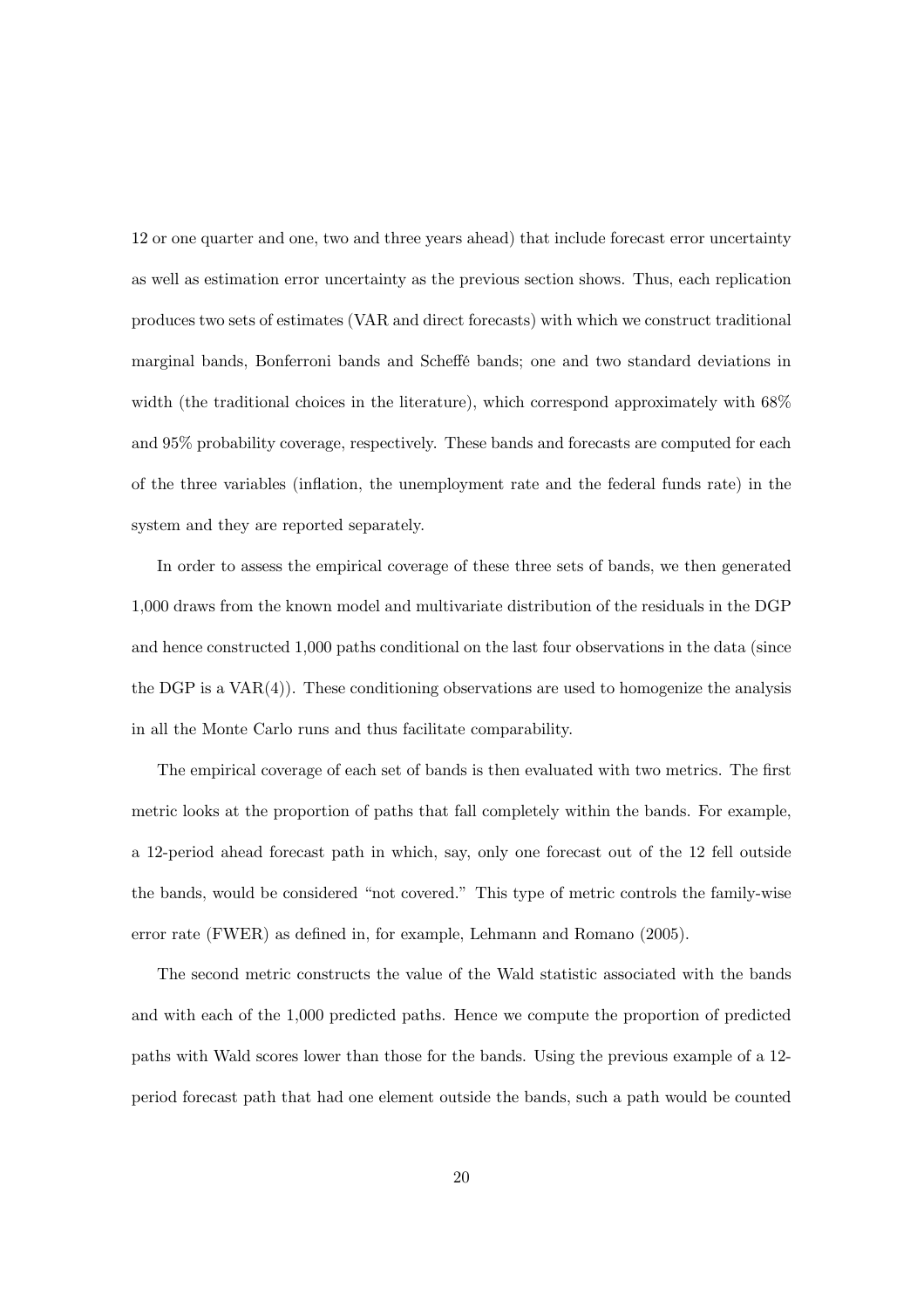as "covered" as long as its Wald score was lower than that for the bands. In other words, this metric controls the size of the joint test directly rather than the FWER. Such metric is related to control of the false discovery rate as defined in Benjamini and Hochberg (1995).

The results of these experiments are reported in tables 1 (for VAR-based forecasts ) and 2 (for direct forecasts) for forecast horizons  $H = 1, 4, 8$ , and 12; for each of the three variables in the VAR (with mnemonics  $P$  for inflation,  $UN$  for the unemployment rate; and  $FF$  for the federal funds rate). In addition, figure 3 displays what the three types of bands (marginal, Bonferroni and Scheffé) look like for an out-of-sample, two-year ahead path forecast from the VAR estimated with the actual data.

Before commenting on the results in the tables, it is useful to comment on figure 3 first. For one-period ahead forecasts, all three bands attain the same value. However, as the forecast horizon increases, Bonferroni and Scheffé bands fan out wider than marginal bands, the former more conservatively than the latter although after three periods Scheffé bands fan wider than Bonferroni bands.

From Tables 1 and 2, for one-period ahead forecasts (where the three methods coincide), coverage rates are very close to nominal values even in small samples. However, as the forecasting horizon increases, several important results emerge. The most evident is the severely distorted coverage provided by marginal bands. In terms of FWER metric, the empirical coverage is in the neighborhood of 15% for nominal coverage 68%. These distortions are even more dramatic in terms of the simultaneous Wald metric, with empirical coverage below 1% for  $H = 12$  and nominal coverage 68%. At higher coverage levels (95%) the distortions are less dramatic although still considerable (for  $H = 12$ , the FWER empirical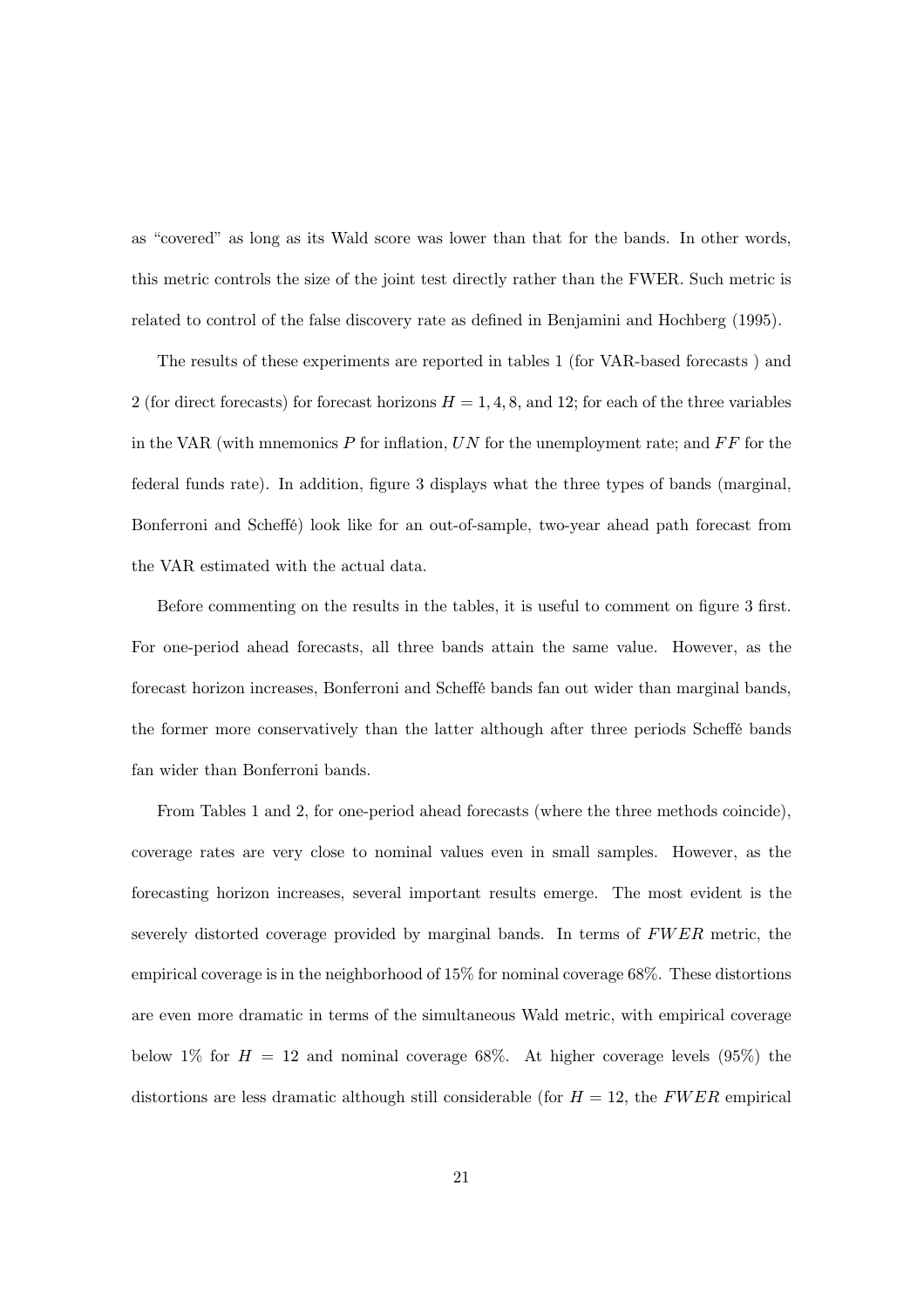coverage is around the mid-seventies although W ald coverage can sometimes be in the low 20's%). Bonferroni's procedure generates bands that are generally more conservative in terms of FWER control across all forecast horizons and nominal coverage levels and with empirical coverage close to 95% confidence levels even with  $H = 12$ . However, there are considerable distortions in terms of simultaneous Wald coverage, with empirical levels around 40% for  $68\%$  nominal coverage and  $H = 12$ .

Scheffé bands are designed from a rectangular approximation to the Wald statistic and hence provide the most accurate match between empirical and nominal coverage rates, at all horizons, and at all confidence levels; yet the bands have small distortions in FWER metric, usually within 10% of the corresponding nominal values, thus providing the best overall balance between these two metrics and empirical coverage of all three methods (marginal, Bonferroni and Scheffé). Finally, we did not observe significant differences in performance between forecasts generated from VARs or from direct forecasts.

As a complement to these results, we experimented with a simple  $AR(1)$  model whose autoregressive coefficient ( $\rho$ ) was allowed to vary between 0.5 and 0.9. We did not consider smaller values because at longer horizons the forecasts quickly revert to their unconditional mean. For example, if  $\rho = 0.5$  notice that  $\rho^{12} = 0.000244$ . Further, we isolated the effects of parameter uncertainty, model misspecification, and other sources of model uncertainty to focus exclusively on forecasting uncertainty generated from the arrival of shocks. Insofar as the leading root of higher order processes often provides a good summary of its dynamic properties, we felt that this small-scale set of experiments elucidates for practitioners variations in band coverage as a function of the persistence of the process considered. These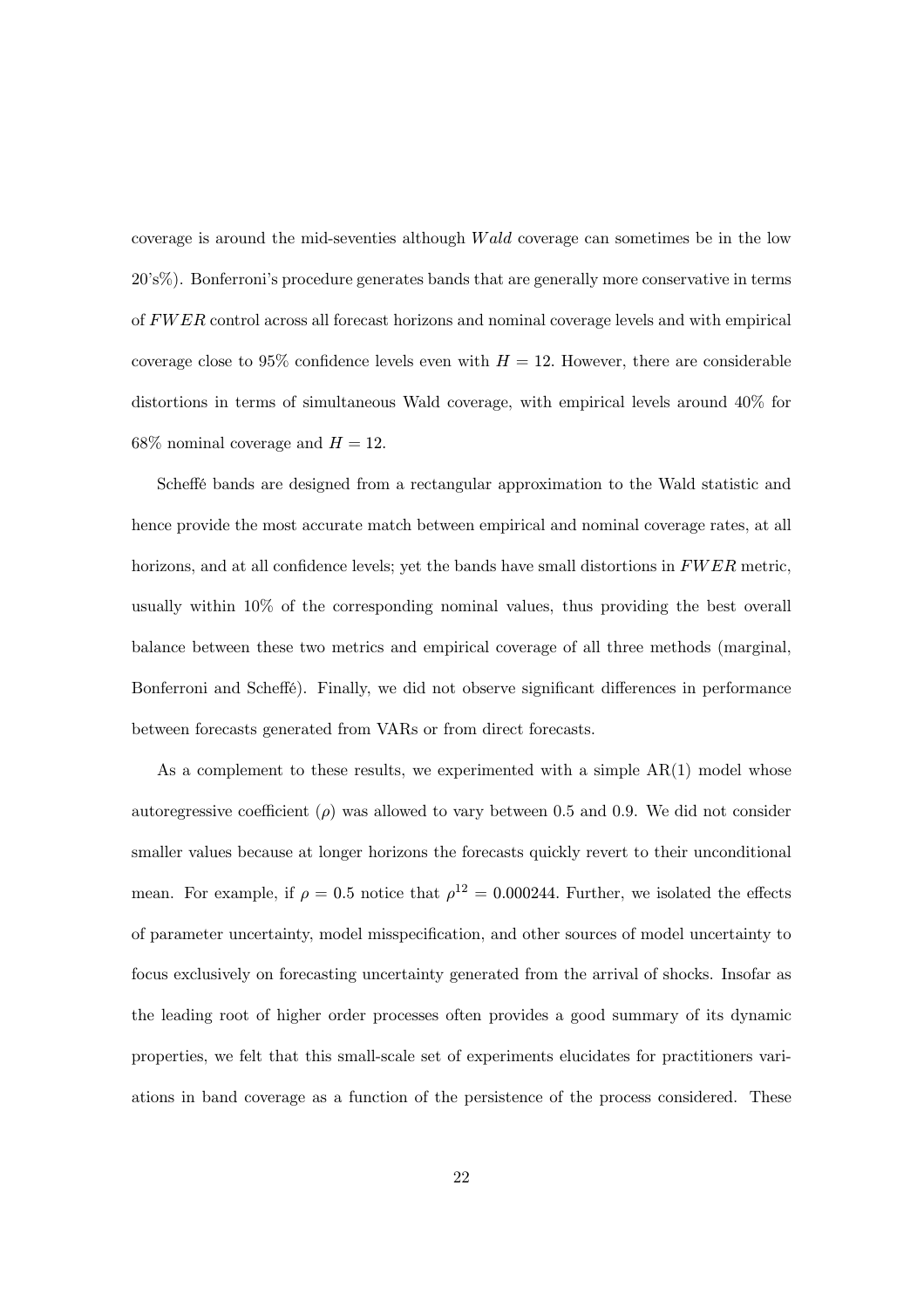results are reported in table 3 and use 1,000 Monte Carlo replications.

The simulations generally replicate the findings of the VAR examples considered above. As one would expect, the more persistence, the more correlation among the elements of the forecast path and the worse the coverage of the marginal bands (which are only approximately correct when this correlation is zero). The same is true for Bonferroni bands although the distortions are less severe (and at 95% confidence levels, often behave quite reasonably). Predictably, the same situations that make marginal bands fail (high correlation among elements of the forecast path), are the situations were correcting for this correlation pays-off. Hence Scheffé bands tend to do considerably better the higher the value of  $\rho$ .

No Monte Carlo exercise is ever exhaustive of all the situations practitioners may encounter in practice. However, the results from our simulations clearly indicate that traditional marginal bands provide particularly poor coverage, the worse the more persistence in the data. If interest is in controlling the  $FWER$ , Bonferroni bands work relatively well in some cases but may provide poor coverage in terms of simultaneous Wald scores. In contrast, Scheffé bands manage to strike a nice balance between  $FWER$  and simultaneous Wald control and their coverage is relatively robust to all sorts of coverage levels and forecast horizon choices. In addition, they seem specially appropriate if one is interested in constructing fan charts that accurately represent all depicted nominal coverage levels since either marginal or Bonferroni bands can be quite a ways off when different nominal levels are considered.

#### 6 A Macroeconomic Forecasting Exercise

On June 30, 2004, the Federal Open Market Committee (FOMC) raised the federal funds rate (the U.S. key monetary policy rate) from 1% to 1.25% — a level it had not reached since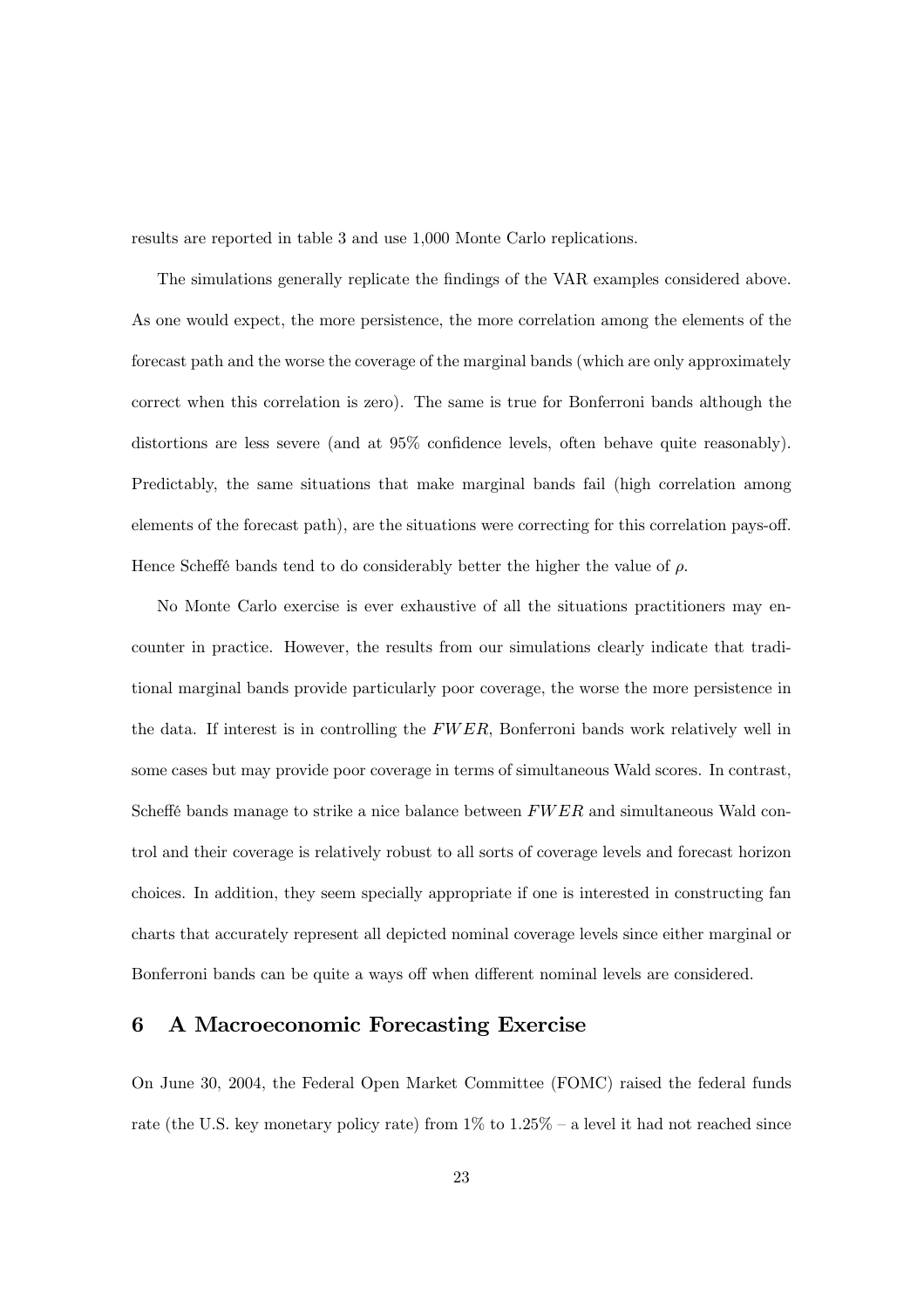interest rates were last changed from 1.5% to 1.25% on November 6, 2002. For more than a year before the June 30, 2004 change, the Federal Reserve had kept the federal funds rate fixed at 1%. This section examines forecasts of the U.S. economy on the eve of the first in a series of interest rate increases that would culminate two years later, on June 29, 2006, with the federal funds rate at 5.25%.

Our out-of-sample forecast exercise examines U.S. real GDP growth (in yearly percentage terms, and seasonally adjusted); inflation (measured by the personal consumption expenditures deflator, in yearly percentage terms, and seasonally adjusted); the federal funds rate; and the 10 year Treasury Bond rate. All data are measured quarterly (with the federal funds rate and the 10 year T-Bond rate averaged over the quarter) from 1953:II to 2006:II and were the last two years are reserved for evaluation purposes only. With these data, we then construct two-year (eight-quarters) ahead forecasts by direct forecasts. The lag length of the projections was automatically selected to be six by  $AIC<sub>C</sub>$ .

Figure 4 displays these forecasts along with the actual realizations of these economic variables, conditional and marginal 95% confidence bands, and 95% Scheffé bands. Several results deserve comment. First, the 95% Scheffé bands are more conservative and tend to fan out as the forecast horizon increases but, over the two-year period examined, they tend to be relatively close to the traditional 95% marginal bands (specially for U.S. GDP). Second, the 95% conditional bands are considerably narrower in all cases but they are meant to capture the uncertainty generated by that period's shock, not the overall uncertainty of the path. Third, our simple exercise results in projections for output and inflation that are more optimistic than the actual data later displayed. As a consequence, our forecast for the federal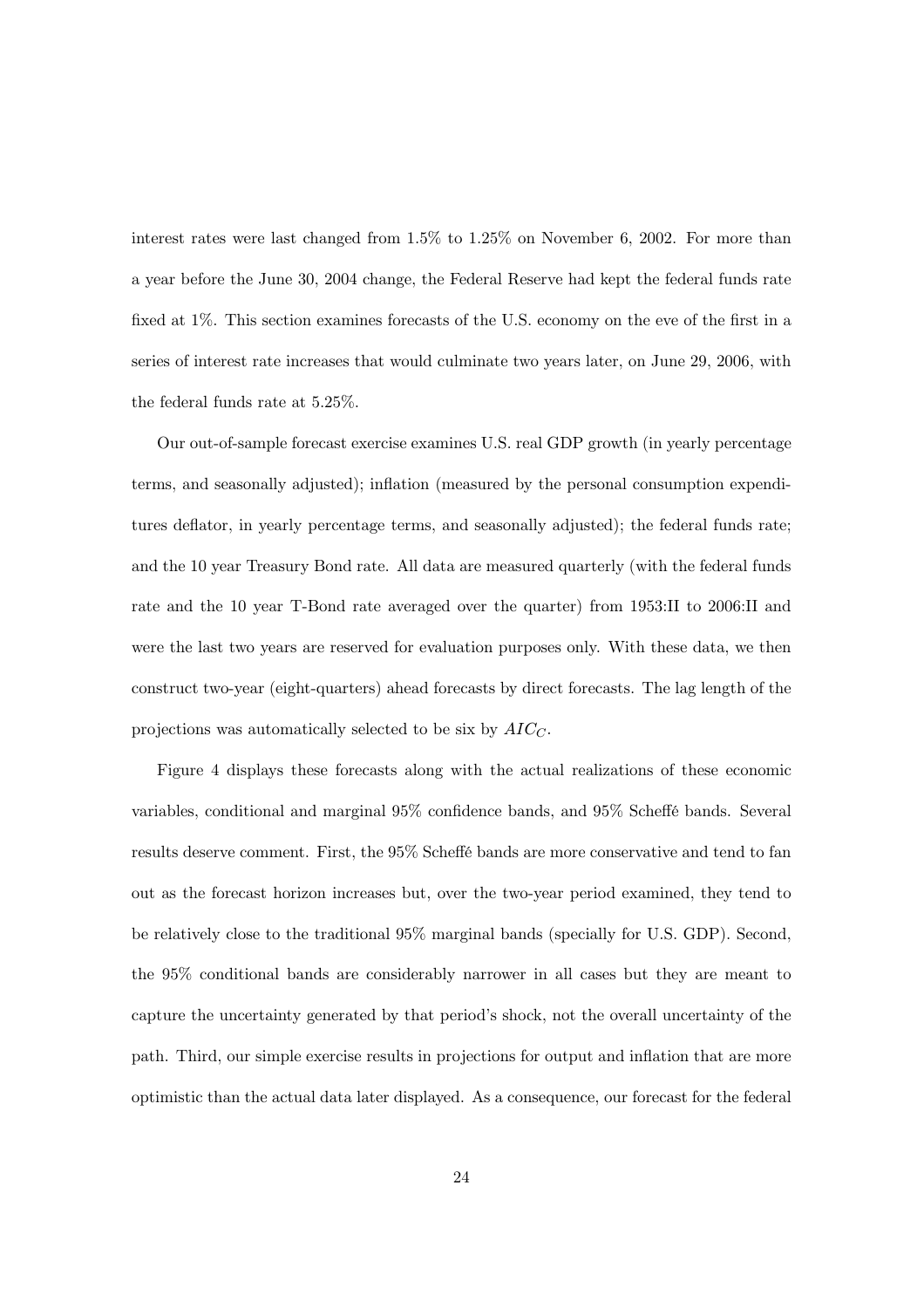funds rate is more aggressive (after two years we would have predicted the rate to be at 5.5% instead of 5.25%) although the general pattern of interest rate increases is very similar. Not surprisingly, the 10 year T-Bond rate is also predicted to be higher than it actually was although consistent with a higher inflation premium.

At this point, a forecast report may include other experiments that allow the reader to assess the internal coherence of the exercise. As an illustration, we experimented with the alternative scenario that consists in choosing a more benign inflation path (perhaps because the end of major military operations in Iraq portended more stability in oil markets would be forthcoming or other factors that may be difficult to quantify within the model). Along these lines, we experimented with a path of inflation that tracks the lower 95% conditional confidence band so that inflation is predicted to be at 3.4% (rather than at 3.8%) after two years. Of course, this is a completely arbitrary choice in that it is not based on any information coming from the data. This is precisely the objective: to stress the forecasting exercise locally along a direction that differs from that originally predicted but that does not stray too far from it.

The results of this experiment are reported in figure 5. We remark that this alternative path is very conservative: the Wald distance between the alternative and the original inflation forecast path is 29% in probability units, suggesting that such an experiment is well within the experience observed in the historical sample. In all cases, the exogeneity metric indicates that the paths of output, the federal funds rate and the 10-year T-Bond rate are not exogenous to variations in the path of inflation, as might have been expected a priori.

Interestingly, the forecasts obtained by conditioning on this alternative path for inflation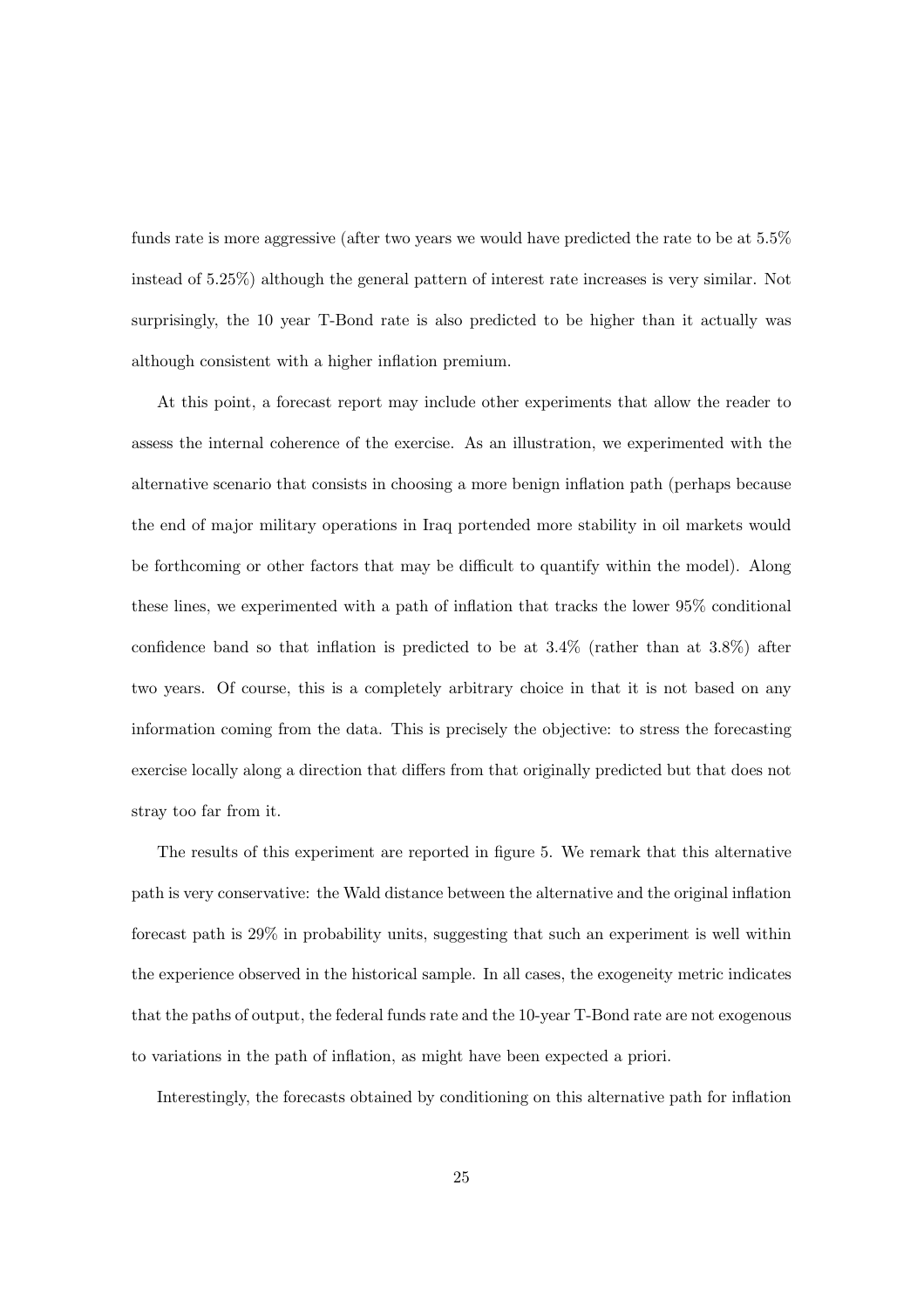are remarkably close to the actual data later observed. In particular, the path of predicted increases in the federal funds rate is virtually identical to the actual path observed, whereas the path of the 10 year T-Bond rate is mostly within the 95% conditional bands. The most significant difference was a slight drop in output after one year to a  $3\%$  growth rate that in the conditional exercise was predicted to be closer to 3.5%, but otherwise both paths seem to reconnect at the end of the two year predictive horizon. Obviously, we are not speculating that this alternative scenario reflected the Federal Reserve's view on inflation at the time — ours is not a statement about actual behavior. Rather, it serves to illustrate how staff forecasters could have formally presented small-scale alternative assumptions about the paths of some of the variables in the forecasting exercise and their effect on the predictions made about the paths of other variables in the system.

## 7 Conclusions

Error bands around forecasts summarize the uncertainty the professional forecaster has about his predictions and are an elementary tool of communication. When forecasts are generated over a sequence of increasingly distant horizons  $-$  a path forecast  $-$  this paper shows that error bands should be derived from the joint predictive density. The common practice of building error bands from the marginal distribution of each point forecast does not provide appropriate probability coverage; is a misleading representation of the set of possible paths the predicted variable may take; and should therefore be abandoned.

This paper provides a satisfactory solution to the problem of graphically summarizing the range of possible values a variable can take over time, given a finite sample of data and a statistical model. This solution is based on an application of Scheé's (1953) S-method of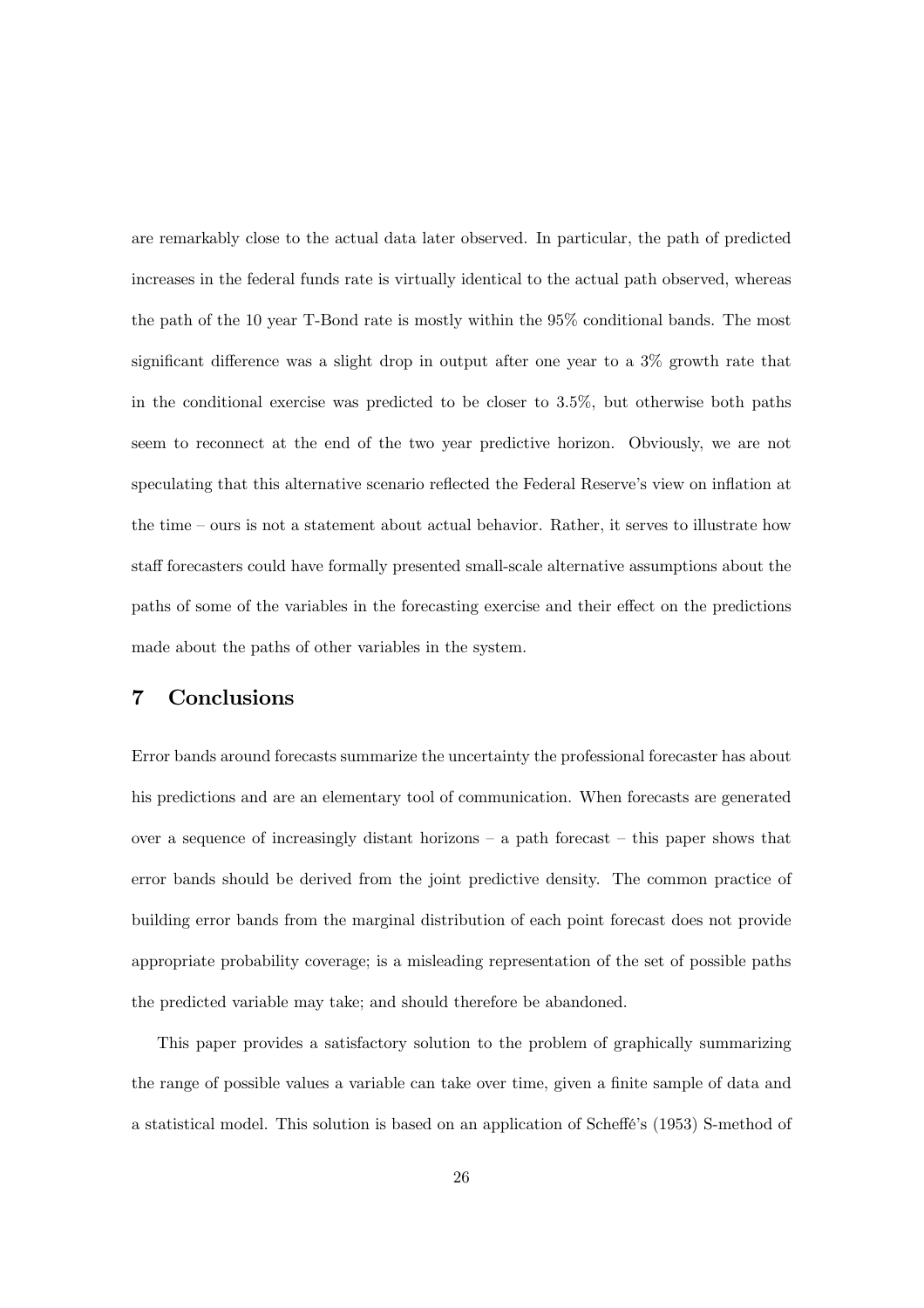simultaneous inference; the realization that the Cholesky decomposition orthogonalizes the forecast path's covariance matrix by projecting each forecast on to its immediate past; and by applying a refinement based on Holm's (1973) step-down testing procedure.

The result is a set of bands (that we call Scheffe bands) which balance the family-wise error rate (the probability that one or more elements of the path will lie outside the bands) with a measure of the false discovery rate based on the simultaneous Wald score (the probability that, jointly, the elements of the path are "close" in probability distance units even if one or more elements of the path are not strictly within the bands). Monte Carlo experiments demonstrate that Scheé bands provide approximately correct probability coverage under either of these measures whereas marginal bands or bands based on Bonferroni's procedure fail in one or both metrics, sometimes quite substantially.

When path forecasts are reported for more than one variable, another way to evaluate the properties of the forecasting exercise is to examine its internal consistency. The approximate joint predictive density can be quite useful in this respect, even when forecasts are produced from a variety of different methods. Thus, the coherence of the forecasting exercise can be analyzed by examining alternative scenarios — a common feature in many forecast reports. To ensure that the alternative scenarios do not stress the model over regions where the sample provides no training, we provide a simple Wald score that measures the probability distance to their conditional mean path. In addition, the Wald score can be used to measure the sensitivity of each variable in the system to the proposed scenarios, thus providing another metric to assess the results of the experiments with alternative scenarios.

The basic statistical principles discussed in this paper suggest a number of intriguing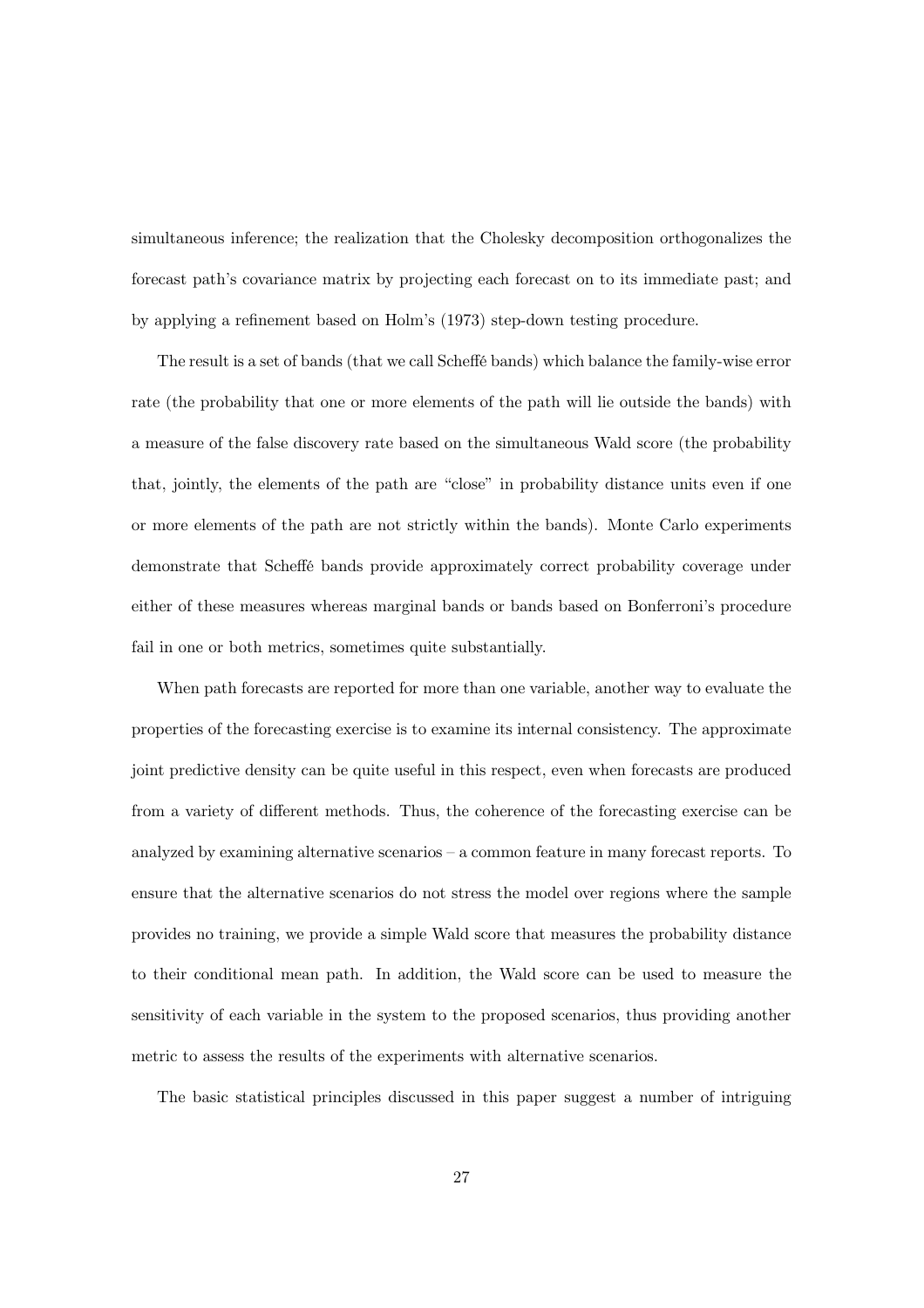research directions. In a sequel to this paper, we investigate ways in which predictive ability measures and statistics can be extended to path forecasts. It is well known that, relative to simple specifications, more elaborate models tend to predict well in the short-run and poorly in the long-run. Instead, we are interested in assessing a model's performance with respect to its ability to predict general dynamic patterns even at the cost of imprecision in specific point forecasts. Hence, we are developing alternative measures to the commonly used MSFE that integrate the correlation patterns in a path forecast, as well as tests of predictive ability along the lines of Giacomini and White (2006) based on multivariate Wald scores.

## 8 Appendix

We begin by stating our assumptions on the DGP described in section 4 to which the reader is referred for any doubts about the notation.

**Assumption 1:** Suppose the k-dimensional vector of weakly stationary variables,  $y_t$  has a Wold representation given by

$$
\mathbf{y}_t = \boldsymbol{\mu} + \sum_{j=0}^{\infty} \Phi'_j \mathbf{u}_{t-j},
$$
\n(15)

where the moving-average coefficient matrices  $\Phi_j$  are of dimension  $k \times k$ , and we assume that:

- (i)  $E(\mathbf{u}_t) = 0$ ; and  $u_t$  are *i.i.d.* and Gaussian
- (ii)  $E(\mathbf{u}_t \mathbf{u}'_t) = \Sigma_u < \infty$ .
- (iii)  $\sum_{j=0}^{\infty} ||\Phi_j|| < \infty$  where  $||\Phi_j||^2 = tr \left( \Phi_j' \Phi_j \right)$ is the equivalent of the Euclidean  $L_2$  norm for matrices and  $\Phi_0 = I_k$ .

´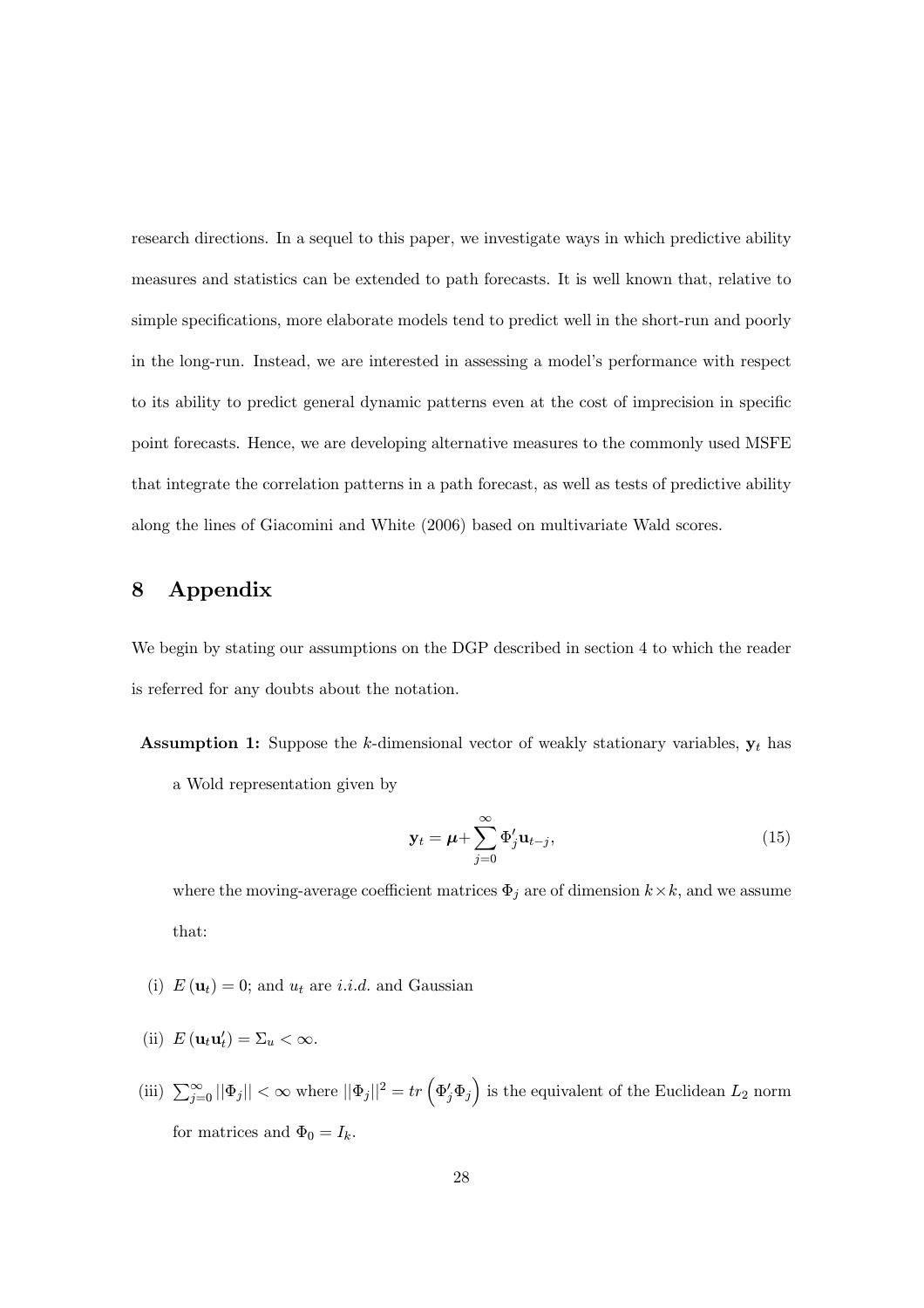(iv) det  $\{\Phi(z)\}\neq 0$  for  $|z|\leq 1$  where  $\Phi(z) = \sum_{i=0}^{\infty} \Phi_i z^j$ .

Then the process in (15) can also be written as an infinite VAR process (see, e.g. Anderson, 1994),

$$
\mathbf{y}_t = \mathbf{m} + \sum_{j=1}^{\infty} A_j \mathbf{y}_{t-j} + \mathbf{u}_t
$$
 (16)

such that,

(v)  $\sum_{i=1}^{\infty} ||A_i|| < \infty$ .

(vi) 
$$
A(z) = I_k - \sum_{j=1}^{\infty} A_j z^j = \Phi(z)^{-1}
$$
.

(vii) det  $\{A(z)\}\neq 0$  for  $|z|\leq 1$ .

Assumption 1 includes the class of stationary vector autoregressive moving average, VARMA $(p, q)$  processes as a special case. Lewis and Reinsel (1985) derive conditions under which a finite order VAR will provide consistent and asymptotically normal estimates of the p original autoregressive coefficient matrices  $A_j$  in expression (16). We will use this result momentarily and extend it for local projections when deriving the asymptotic distribution of the forecast path. The *i.i.d.* assumption could be relaxed to allow for heteroskedasticity so that the consistency and asymptotic normality results in Lewis and Reinsel (1985) are derived with appropriate laws of large numbers and central limit theorems for martingale difference sequences  $(m.d.s.)$  under more general mixing conditions. We refer the reader to Gonçalves and Kilian (2007) and references therein for a discussion of these issues. The most significant implication of allowing for these alternative, more flexible assumptions is that a robust covariance estimator along the lines of White (1980) is advised. For now, we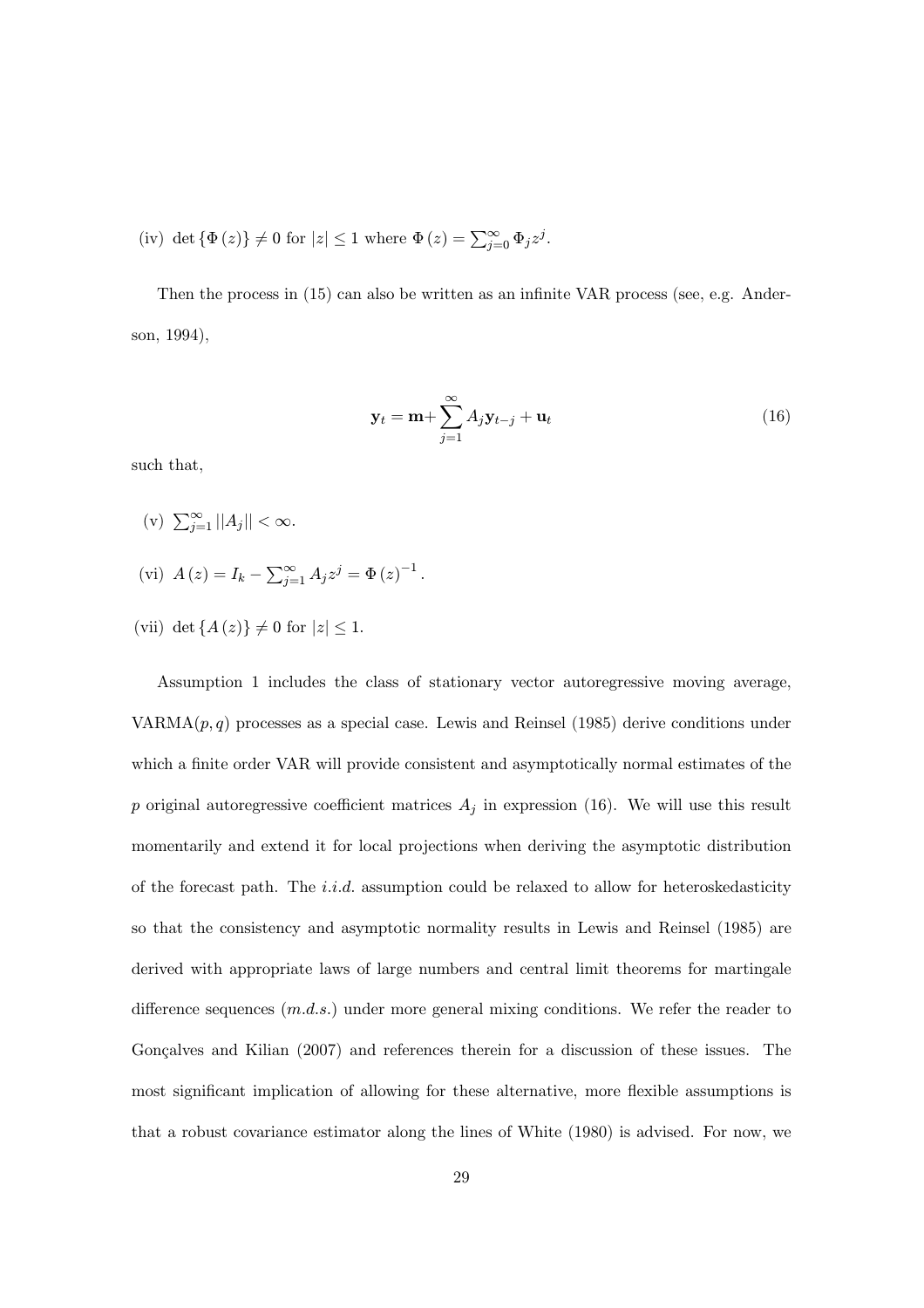prefer to trade-off some sophistication for clarity to illustrate the more important points we discuss below. Similarly, the assumption of Gaussian errors could be relaxed, but then the distribution of the forecast errors would no longer be Normal and should be obtained by means of simulation methods, see e.g. Garratt et al. (2003).

**Assumption 2:** If  $\{y_t\}$  satisfies conditions (i)-(vii) in assumption 1 and:

- (i)  $E |u_{it}u_{it}u_{rt}u_{lt}| < \infty$  for  $1 \leq i, j, r, l \leq k$ .
- (ii)  $p$  is chosen as a function of  $T$  such that

$$
\frac{p^3}{T} \to 0 \text{ as } T, p \to \infty.
$$

(iii)  $p$  is chosen as a function of  $T$  such that

$$
p^{1/2} \sum_{j=p+1}^{\infty} ||A_j|| \to 0 \text{ as } T, p \to \infty.
$$

Then, a summary of results shown by Lewis and Reinsel (1985), Lütkepohl and Poskitt

(1991) and Jordà and Kozicki (2007) are contained in the following corollary.

**Corollary 1** Given assumptions 1 and 2, the VAR(p) and  $p^{th}$  order local projections are consistent and asymptotically normal, specifically:

(a) 
$$
\widehat{A}_j \stackrel{p}{\rightarrow} A_j
$$
;  $\widehat{A}_j^h \stackrel{p}{\rightarrow} A_j^h$  and  $\widehat{A}_1^h \stackrel{p}{\rightarrow} \Phi_h$ .

(b) 
$$
\sqrt{\frac{T-p-h}{p}}\text{vec}\left(\hat{A}(p) - A(p)\right) \stackrel{d}{\rightarrow} N(0, \Sigma_a)
$$
 where  $\Sigma_a = \Gamma_p^{-1} \otimes \Sigma_u$   
\n(c)  $\sqrt{\frac{T-p-h}{p}}\text{vec}\left(\hat{A}(p, h) - A(p, h)\right) \stackrel{d}{\rightarrow} N(0, \Sigma_\alpha)$  where  $\Sigma_\alpha = \Gamma_p^{-1} \otimes \Omega_h$  and  $\Omega_h = \Phi(I_h \otimes \Sigma_u) \Phi'$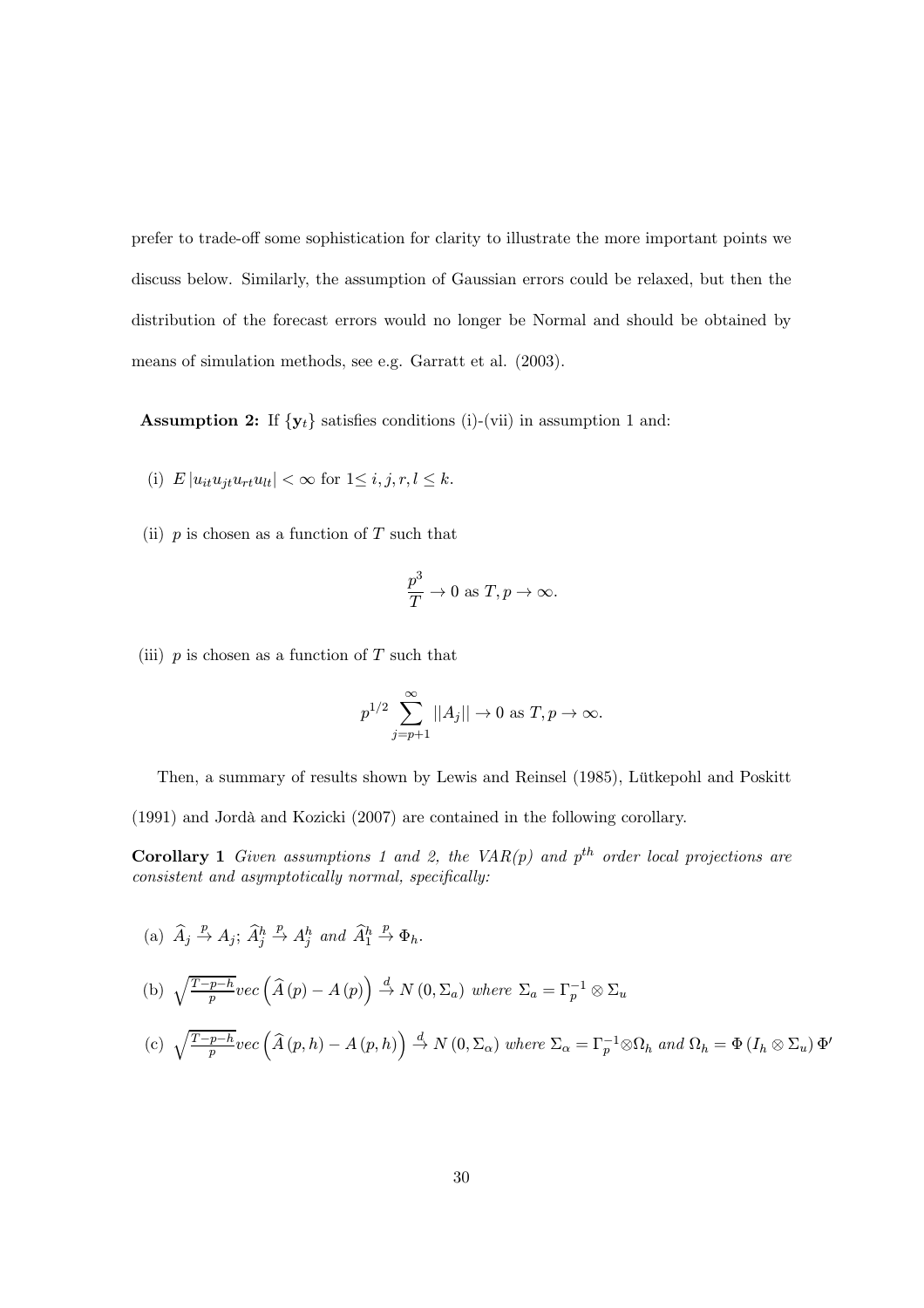where

$$
\Phi = \left[ \begin{array}{cccc} I_k & \mathbf{0} & \dots & \mathbf{0} \\ \Phi_1 & I_k & \dots & \mathbf{0} \\ \vdots & \vdots & \dots & \vdots \\ \Phi_{h-1} & \Phi_{h-2} & \dots & I_k \end{array} \right]
$$

(d) Let  $\hat{\mathbf{u}}(p)_t \equiv y_t - \hat{\mathbf{m}} - \sum_{j=1}^p \widehat{A}_j y_{t-j}$  so that  $\widehat{\Sigma}_u(p) = (T - p)^{-1} \sum_{t=1}^T \widehat{\mathbf{u}}(p)_t \widehat{\mathbf{u}}(p)_t'$  then  $\overline{\phantom{a}}$ T ³  $\widehat{\Sigma}_u (p) - \Sigma_u$ ´  $\rightarrow N(0, \Omega_{\Sigma})$  where  $\Omega_{\Sigma}$  is the covariance matrix of the residual covariance matrix.

Several results deserve comment. Technically speaking, condition (ii) in assumption 2 is required for asymptotic normality but not for consistency, where the weaker condition  $p^2/T \to 0$ ,  $T, p \to \infty$  is sufficient. Results (a)-(c) show that estimators of truncated models are consistent and asymptotically normal. Result (d) is useful if one prefers to rotate the vector of endogenous variables  $y_t$  when providing structural interpretations for the forecast exercise. Here though, we abstain of such interpretation and provide the result only for completeness.

We find it convenient to momentarily alter the order of our derivations and begin by examining forecasts from direct forecasts first, since these are linear functions of parameter estimates and hence can be obtained in a straightforward manner.

First notice that  $\widehat{Y}_T \left( H \right) = \widehat{\mathbf{A}} {X}_{T,p}$  and hence

$$
\frac{\partial vec\left(\widehat{Y}_{T}\left(H\right)\right)}{\partial vec\left(\widehat{\mathbf{A}}\right)} = \frac{\partial vec\left(\widehat{\mathbf{A}}X_{t,p}\right)}{\partial vec\left(\widehat{\mathbf{A}}\right)} = \left(X'_{T,p} \otimes I_{kH}\right),\tag{17}
$$

which combined with corollary 1(c) results in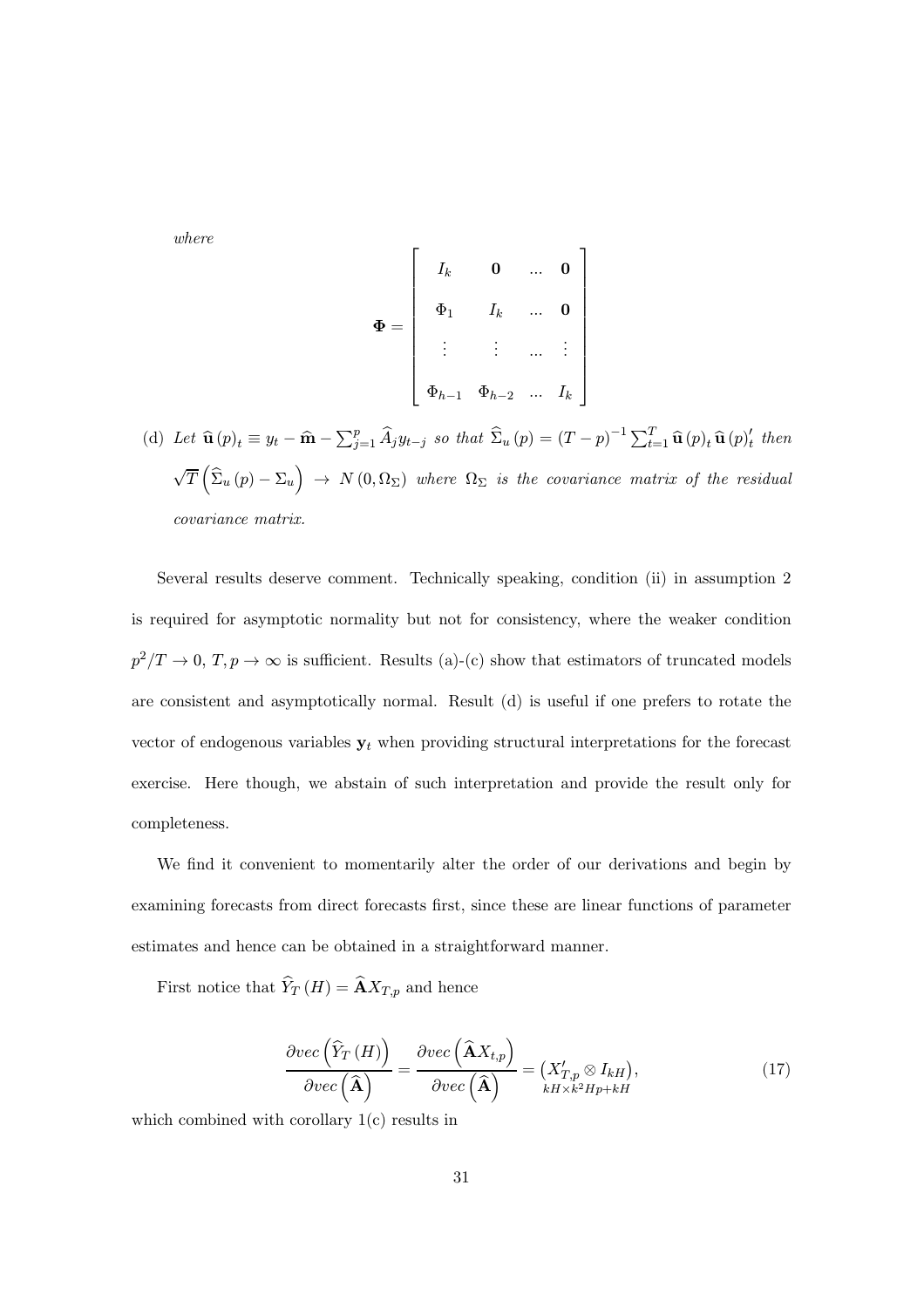$$
\sqrt{\frac{T-p-H}{p}} \left( vec\left(\hat{\mathbf{A}} - \mathbf{A}\right) \right) \stackrel{d}{\rightarrow} N(0, \Sigma_A)
$$
\n
$$
\Sigma_A
$$
\n
$$
k^2 H p + k H \times k^2 H p + k H
$$
\n
$$
= \Gamma_p^{-1} \otimes \Omega_H; \quad \Omega_H = \Phi \left( I_H \otimes \Sigma_u \right) \Phi'
$$
\n
$$
(18)
$$

Putting together expressions (12), (13), (17) and (18), we arrive at the following corollary.

**Corollary 2** Under assumptions 1 and 2 and expressions  $(13)$ ,  $(12)$ ,  $(17)$  and  $(18)$ , the asymptotic distribution of the forecast path generated with the local projections approach described in assumption 1 is

$$
\sqrt{\frac{T-p-H}{p}}vec\left(\hat{Y}_T(H) - Y_{T,H}\right) \stackrel{d}{\rightarrow} N\left(\mathbf{0}; \Xi_H\right)
$$
\n
$$
\Xi_H = \left\{\frac{p}{T-p-H}\Omega_H + \Psi_H\right\}
$$
\n
$$
\Omega_H = \Phi(I_H \otimes \Sigma_u)\Phi'
$$
\n
$$
\Psi_H = (X'_{T,p} \otimes I_{kH})\left[\Gamma_p^{-1} \otimes \Omega_H\right](X_{T,p} \otimes I_{kH})
$$
\n(19)

In practice, all population moments can be substituted by their conventional sample counterparts.

We now return to the more involved derivation of the asymptotic distribution of the forecast path when the forecasts are generated by the  $VAR(p)$  in expression  $(8)$ . For this purpose, we find it easier to work with each element of the vector  $\widehat{Y}_T\left(H\right)$  individually, so that we begin by examining the derivation of

$$
\Psi_{h,h} = \frac{\sqrt{\frac{T-p-H}{p}} \text{vec}(\hat{\mathbf{y}}_T(h) - \mathbf{y}_T(h)) \stackrel{d}{\rightarrow} N(\mathbf{0}; \Psi_{h,h})}{\frac{\partial \text{vec}(\hat{\mathbf{y}}_T(h))}{\partial \text{vec}(\hat{A}(p))} \Sigma_a \frac{\partial \text{vec}(\hat{\mathbf{y}}_T(h))}{\partial \text{vec}(\hat{A}(p))}}
$$

where we remind the reader that from corollary 1(b),  $\Sigma_a = \Gamma_p^{-1} \otimes \Sigma_u$ . In general, notice that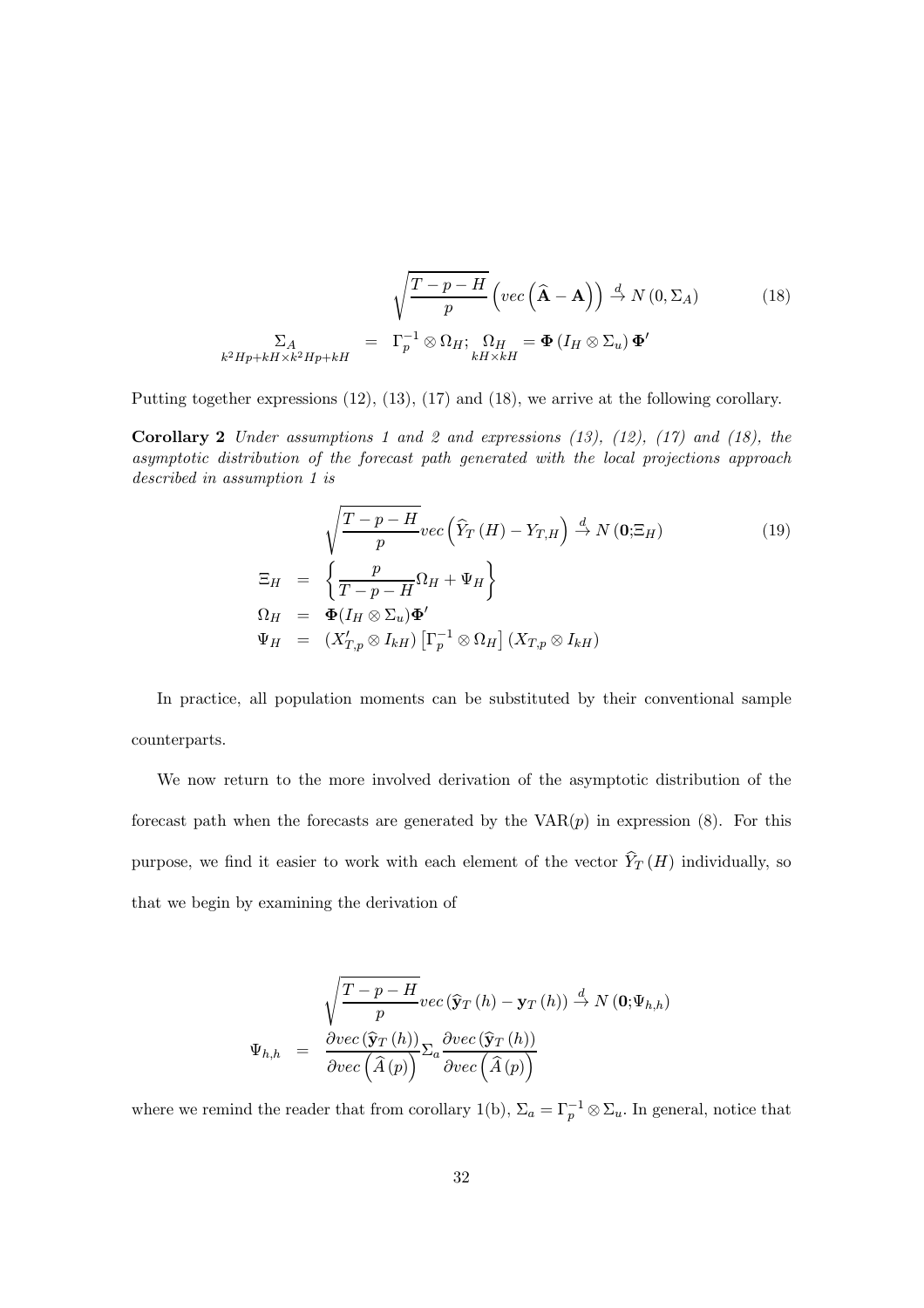$$
\Psi_{i,j} = \frac{\partial vec\left(\mathbf{\widehat{y}}_T\left(i\right)\right)}{\partial vec\left(\widehat{A}\left(p\right)\right)} \Sigma_a \frac{\partial vec\left(\mathbf{\widehat{y}}_T\left(j\right)\right)}{\partial vec\left(\widehat{A}\left(p\right)\right)}
$$

which is all we need to construct all the elements in the asymptotic covariance matrix of  $\widehat{Y}_T\left(H\right)$  , namely  $\Psi_H.$  An expression for  $\widehat{\mathbf{y}}_T\left(h\right)$  generated from the  $\mathrm{VAR}(p)$  in expression (8) can be obtained as

$$
\widehat{\mathbf{y}}_{T}\left(h\right) = SB^{h}X_{T,p}
$$

where B simply stacks the  $VAR(p)$  coefficients in companion form and S is a selector matrix, both of which are

$$
k_{p+1} = \begin{pmatrix} 1 & 0 & 0 & \dots & 0 & 0 \\ \mathbf{m} & A_1 & A_2 & \dots & A_{p-1} & A_p \\ 0 & I_k & 0 & \dots & 0 & 0 \\ 0 & 0 & I_k & \dots & 0 & 0 \\ \vdots & \vdots & \vdots & \dots & \vdots & \vdots \\ 0 & 0 & 0 & \dots & I_k & 0 \end{pmatrix}
$$

$$
k_{p+1} = \begin{pmatrix} 0 & I_k & 0 & \dots & 0 & 0 \\ 0 & I_k & \dots & 0 & 0 & 0 \\ 0 & 0 & 0 & \dots & I_k & 0 \\ 0 & 0 & 0 & \dots & I_k & 0 \end{pmatrix}
$$

,

Therefore, notice that

$$
\frac{\partial vec(\widehat{\mathbf{y}}_T(h))}{\partial vec(\widehat{A}(p))} = \frac{\partial vec(SB^h X_{t,p})}{\partial vec(\widehat{A}(p))} = \sum_{i=0}^{h-1} X'_{T,p}(B')^{h-1-i} \otimes \Pi_i, \quad \Pi_i = SB^iS'.
$$

The following corollary characterizes the asymptotic distribution of VAR(p) generated forecasts paths.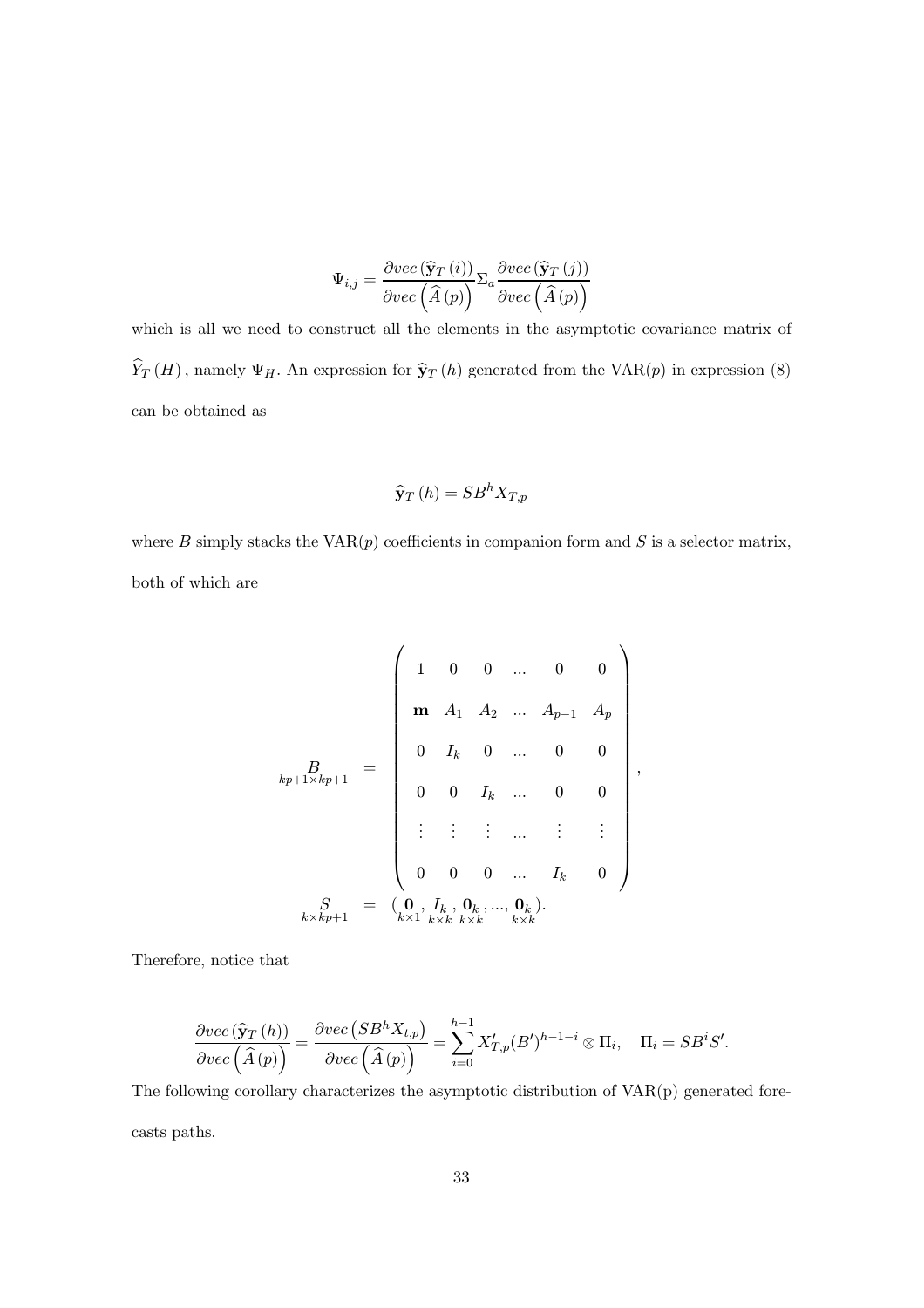Corollary 3 Under assumptions 1 and 2, the asymptotic distribution of the forecast path  $\widehat{Y}_T(H)$  generated from the VAR(p) in expression (8) is given by

$$
\sqrt{\frac{T-p-H}{p}} vec\left(\hat{Y}_T(H) - Y_{T,H}\right) \stackrel{d}{\rightarrow} N(\mathbf{0}; \Xi_H)
$$
\n
$$
\Xi_H = \left\{\frac{p}{T-p-H} \Omega_H + \Psi_H\right\}
$$
\n
$$
\Omega_H = \Phi(I_H \otimes \Sigma_u) \Phi'
$$
\n
$$
\Psi_{i,j} = \frac{p}{T-p-H} \sum_{k=0}^{i-1} \sum_{s=0}^{j-1} E(X'_{T,p}(B')^{i-1-k} \Gamma_p^{-1} B^{j-1-s} X_{T,p}) \otimes \Pi_k \Sigma_u \Pi'_s
$$
\n
$$
= \frac{p}{T-p-H} \sum_{k=0}^{i-1} \sum_{s=0}^{j-1} tr((B')^{i-1-k} \Gamma_p^{-1} B^{j-1-s} \Gamma_p) \Pi_k \Sigma_u \Pi'_s
$$
\n(20)

In practice all moment matrices can be substituted by their sample counterparts as usual.

#### References

Anderson, Theodore W. (1994) The Statistical Analysis of Time Series Data. New York, NY: Wiley Interscience.

Bank of England, "Inflation Report," available quarterly since 1997 at http://www.bankofengland.co.uk/publications/inflationreport/index.htm.

Benjamini, Yoav and Yosef Hochberg (1995) "Controlling the False Discovery Rate: A Practical and Powerful Approach to Multiple Testing," Journal of the Royal Statistical Society: Series B, 57(1): 289-300.

Bowden, David C. (1970) "Simultaneous Confidence Bands for Linear Regression Models," Journal of the American Statistical Association, 65(329): 413-421.

Cameron, A. Colin and Pravin Trivedi (2005) Microeconometrics: Methods and Applications. Cambridge, U.K.: Cambridge University Press.

Clements, Michael P. and David F. Hendry (1993) "On the Limitations of Comparing Mean Square Forecast Errors," Journal of Forecasting, 12: 617-676.

Ferguson, Thomas S. (1958) "A Method of Generating Best Asymptotically Normal Estimates with Application to Estimation of Bacterial Densities," Annals of Mathematical Statistics, 29:1046-1062.

Garratt, A., Lee, K., Pesaran, H. M., and Shin, Y. (2003) "Forecast Uncertainties in Macroeconometric Modelling: An Application to the UK Economy", Journal of the American Statistical Association, 98: 829-838.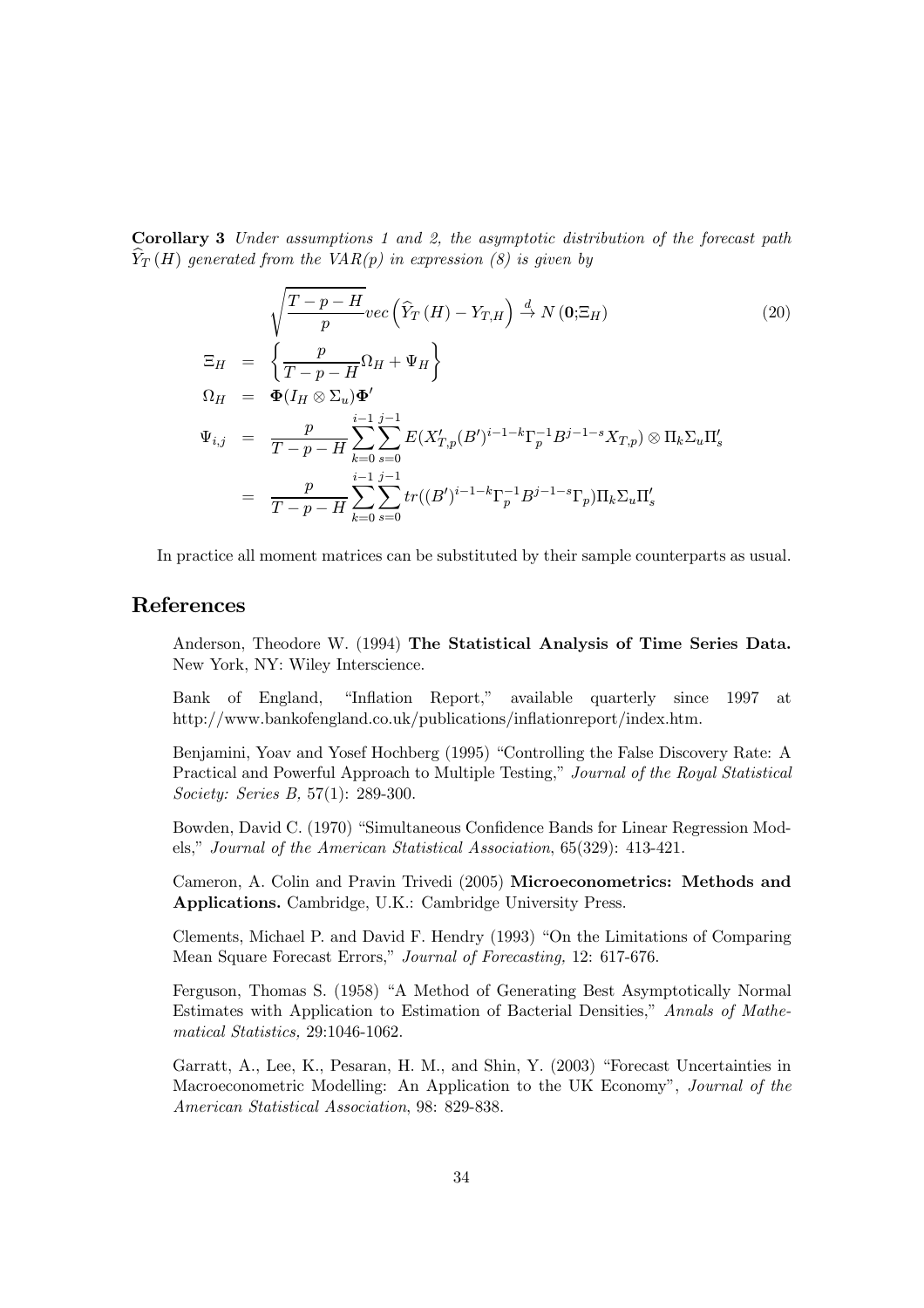Giacomini, Raffaella and Halbert White (2006) "Tests of Conditional Predictive Ability," Econometrica, 74(6): 1545-1578.

Gonçalves, Silvia and Lutz Kilian (2007) "Asymptotic and Bootstrap Inference for  $AR(\infty)$  Processes with Conditional Heteroskedasticity," Econometric Reviews, 26(6): 609-641.

Greenspan, Alan (2003) Remarks at a symposium sponsored by the Federal Reserve Bank of Kansas City, Jackson Hole, Wyoming on August 29, 2003. Available at: http://www.federalreserve.gov/boarddocs/speeches/2003/20030829/.

Hamilton, James D. (1994). Time Series Analysis. Princeton, NJ: Princeton University Press.

Holm, S. (1979) "A Simple Sequentially Rejective Multiple Test Procedure," Scandinavian Journal of Statistics, 6:65-70.

Hurvich, Clifford M. and Chih-Ling Tsai (1993) "A Corrected Akaike Information Criterion for Vector Autoregressive Model Selection," Journal of Time Series Analysis, 14: 271-279.

Jordà, Òscar (2005) "Estimation and Inference of Impulse Responses by Local Projections," American Economic Review, 95(1): 161-182.

Jordà, Òscar (2008) "Simultaneous Confidence Regions for Impulse Responses," Review of Economics and Statistics, forthcoming.

Jordà, Òscar and Sharon Kozicki (2007) "Estimation and Inference by the Method of Projection Minimum Distance," U.C. Davis working paper 07-8.

Lehmann, E. L. and Joseph P. Romano (2005) Testing Statistical Hypothesis. Berlin, Germany: Springer-Verlag.

Lewis, R. A. and Gregory C. Reinsel (1985) "Prediction of Multivariate Time Series by Autoregressive Model Fitting," Journal of Multivariate Analysis, 16(33): 393-411.

Lütkepohl, Helmut (2005) New Introduction to Multiple Time Series. Berlin, Germany: Springer-Verlag.

Lütkepohl, Helmut and P. S. Poskitt (1991) "Estimating Orthogonal Impulse Responses via Vector Autoregressive Models," Econometric Theory, 7:487-496.

Marcellino, Massimiliano, James H. Stock and Mark W. Watson (2006) "A Comparison of Direct and Iterated Multistep AR Methods for Forecasting Macroeconomic Time Series," Journal of Econometrics, 127(1-2): 499-526.

Scheffé, Henry (1953) A Method for Judging All Contrasts in the Analysis of Variance," Biometrika, 40: 87-104.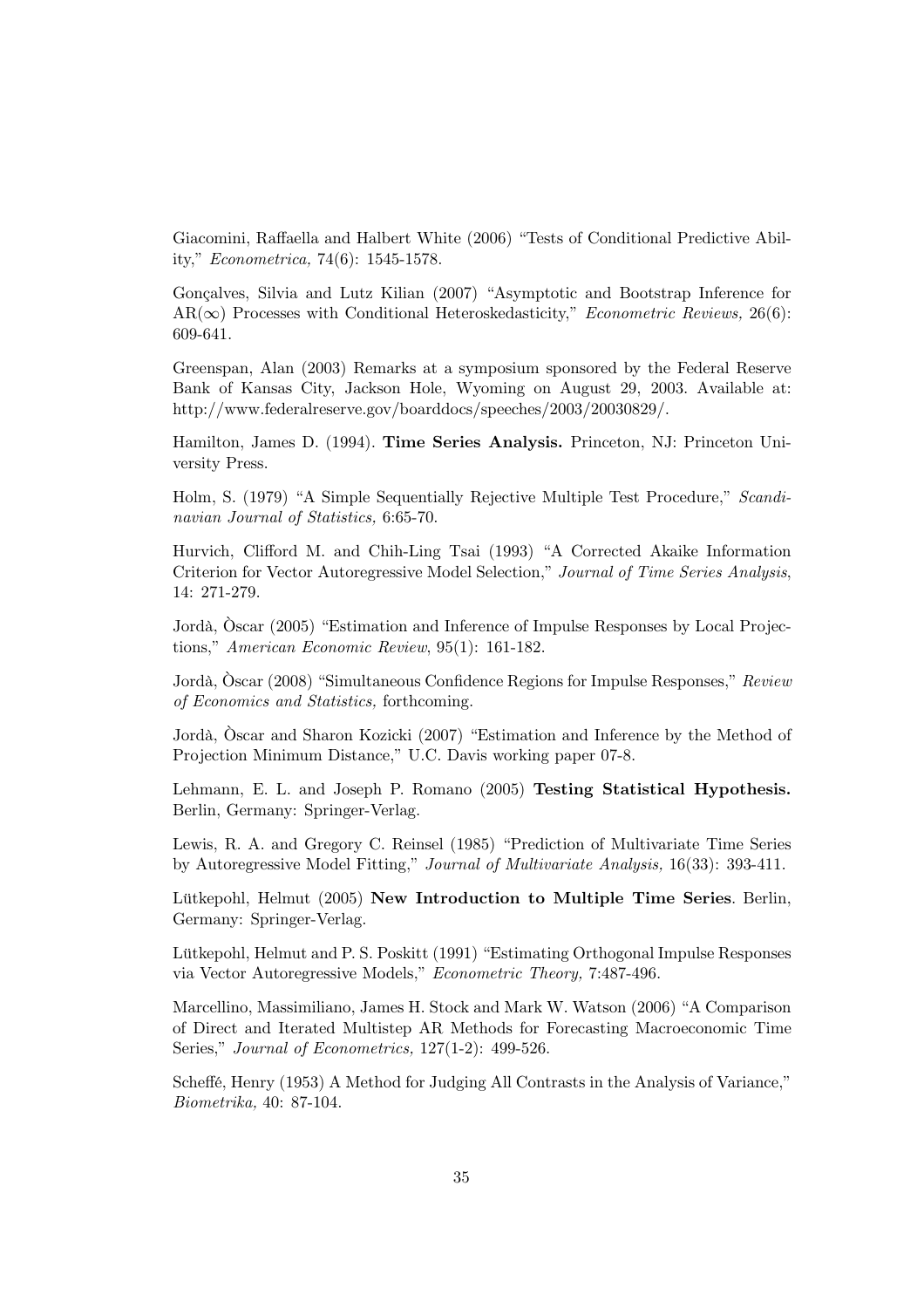Stock, James H. and Mark W. Watson (2001) "Vector Autoregressions," Journal of Economic Perspectives, 15(4): 101-115.

White, Halbert (1980) "A Heteroskedasticity-Consistent Covariance Matrix Estimator and a Direct Test for Heteroskedasticity," Econometrica, 48(4): 817:838.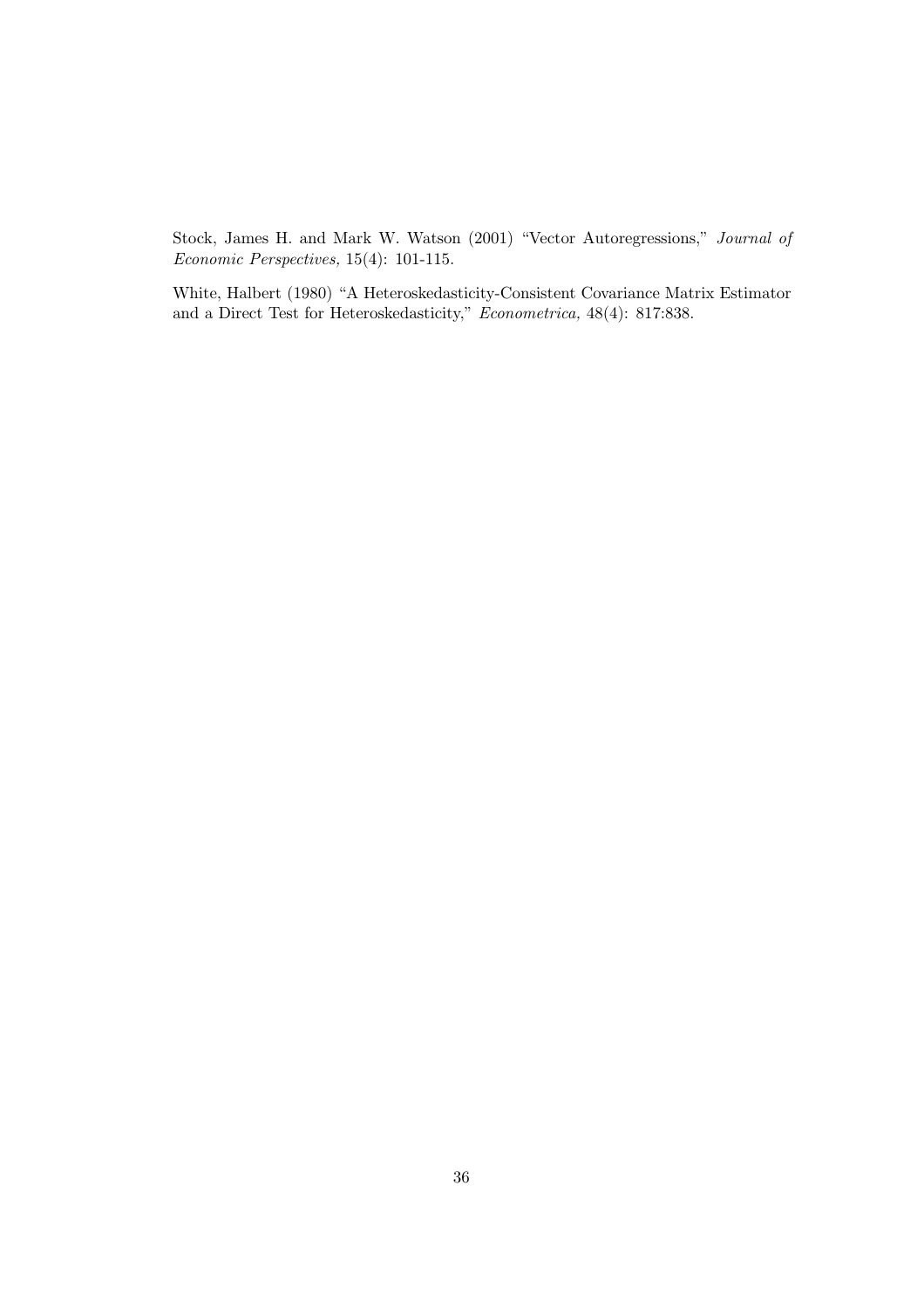**Table 1. Coverage Rates of Marginal, Bonferroni, and Scheffé Bands in Stock and Watson's (2001) VAR(4). Forecasts Obtained with VARs**

| <b>Forecast Horizon: 1</b>  |                            |       |             |        |                              |             |        |                            |             |        |                              |             |        |
|-----------------------------|----------------------------|-------|-------------|--------|------------------------------|-------------|--------|----------------------------|-------------|--------|------------------------------|-------------|--------|
|                             |                            |       |             |        | <b>Nominal Coverage: 68%</b> |             |        |                            |             |        | <b>Nominal Coverage: 95%</b> |             |        |
|                             |                            |       | <b>FWER</b> |        |                              | <b>WALD</b> |        |                            | <b>FWER</b> |        |                              | <b>WALD</b> |        |
|                             |                            | Marg. | Bonf.       | Schef. | Marg.                        | Bonf.       | Schef. | Marg.                      | Bonf.       | Schef. | Marg.                        | Bonf.       | Schef. |
| $T=100$                     | $\mathbf{P}$               | 67.5  | 67.5        | 67.5   | 67.5                         | 67.5        | 67.5   | 93.8                       | 93.8        | 93.8   | 93.8                         | 93.8        | 93.8   |
|                             | <b>UN</b>                  | 69.5  | 69.5        | 69.5   | 69.5                         | 69.5        | 69.5   | 95.8                       | 95.8        | 95.8   | 95.8                         | 95.8        | 95.8   |
|                             | FF                         | 68.4  | 68.4        | 68.4   | 68.4                         | 68.4        | 68.4   | 94.6                       | 94.6        | 94.6   | 94.6                         | 94.6        | 94.6   |
| $T=400$                     | $\mathbf{P}$               | 66.9  | 66.9        | 66.9   | 66.9                         | 66.9        | 66.9   | 93.6                       | 93.6        | 93.6   | 93.6                         | 93.6        | 93.6   |
|                             | <b>UN</b>                  | 69.7  | 69.7        | 69.7   | 69.7                         | 69.7        | 69.7   | 96.0                       | 96.0        | 96.0   | 96.0                         | 96.0        | 96.0   |
|                             | FF                         | 67.8  | 67.8        | 67.8   | 67.8                         | 67.8        | 67.8   | 94.2                       | 94.2        | 94.2   | 94.2                         | 94.2        | 94.2   |
|                             | <b>Forecast Horizon: 4</b> |       |             |        |                              |             |        |                            |             |        |                              |             |        |
|                             |                            |       |             |        | <b>Nominal Coverage: 68%</b> |             |        |                            |             |        | <b>Nominal Coverage: 95%</b> |             |        |
|                             |                            |       | <b>FWER</b> |        |                              | <b>WALD</b> |        |                            | <b>FWER</b> |        |                              | <b>WALD</b> |        |
|                             |                            | Marg. | Bonf.       | Schef. | Marg.                        | Bonf.       | Schef. | Marg.                      | Bonf.       | Schef. | Marg.                        | Bonf.       | Schef. |
| $T=100$                     | $\mathbf{P}$               | 32.8  | 78.7        | 58.4   | 20.5                         | 70.2        | 67.1   | 85.6                       | 95.9        | 92.8   | 80.3                         | 95.0        | 95.4   |
|                             | <b>UN</b>                  | 43.6  | 82.4        | 63.8   | 15.3                         | 60.8        | 67.5   | 88.1                       | 96.5        | 93.8   | 72.0                         | 90.8        | 94.1   |
|                             | <b>FF</b>                  | 37.0  | 79.7        | 61.0   | 15.8                         | 65.3        | 68.0   | 86.4                       | 95.8        | 93.7   | 76.1                         | 92.5        | 94.6   |
| $T=400$                     | ${\bf P}$                  | 29.8  | 76.7        | 56.7   | 21.5                         | 73.0        | 67.0   | 83.9                       | 95.5        | 92.4   | 82.9                         | 96.8        | 96.6   |
|                             | <b>UN</b>                  | 43.8  | 83.2        | 64.2   | 15.4                         | 62.2        | 68.6   | 88.7                       | 97.2        | 94.2   | 73.0                         | 91.9        | 95.1   |
|                             | <b>FF</b>                  | 36.3  | 79.5        | 60.8   | 15.3                         | 65.8        | 68.3   | 86.4                       | 96.1        | 93.4   | 76.4                         | 92.9        | 94.9   |
| <b>Forecast Horizon: 8</b>  |                            |       |             |        |                              |             |        |                            |             |        |                              |             |        |
|                             |                            |       |             |        | <b>Nominal Coverage: 68%</b> |             |        |                            |             |        | <b>Nominal Coverage: 95%</b> |             |        |
|                             |                            |       | <b>FWER</b> |        |                              | <b>WALD</b> |        | <b>FWER</b><br><b>WALD</b> |             |        |                              |             |        |
|                             |                            | Marg. | Bonf.       | Schef. | Marg.                        | Bonf.       | Schef. | Marg.                      | Bonf.       | Schef. | Marg.                        | Bonf.       | Schef. |
| $T=100$                     | $\boldsymbol{\mathsf{P}}$  | 16.7  | 81.8        | 56.2   | 1.5                          | 50.4        | 63.1   | 78.7                       | 95.8        | 91.8   | 43.9                         | 86.6        | 93.7   |
|                             | <b>UN</b>                  | 27.9  | 84.9        | 63.2   | 2.1                          | 58.6        | 65.7   | 82.0                       | 96.6        | 93.7   | 52.0                         | 91.3        | 95.6   |
|                             | <b>FF</b>                  | 24.4  | 84.0        | 63.0   | 1.9                          | 50.8        | 66.1   | 80.9                       | 96.3        | 93.6   | 44.0                         | 87.4        | 95.4   |
| $T=400$                     | $\mathbf P$                | 13.5  | 79.9        | 54.5   | 1.4                          | 52.5        | 65.4   | 77.0                       | 95.7        | 91.8   | 45.7                         | 90.6        | 96.4   |
|                             | <b>UN</b>                  | 27.6  | 85.8        | 63.8   | 1.9                          | 60.2        | 67.8   | 82.8                       | 97.2        | 94.2   | 53.0                         | 93.4        | 96.9   |
|                             | FF                         | 23.5  | 84.7        | 62.9   | 1.8                          | 50.3        | 68.1   | 81.4                       | 96.7        | 93.8   | 43.1                         | 89.2        | 96.9   |
| <b>Forecast Horizon: 12</b> |                            |       |             |        |                              |             |        |                            |             |        |                              |             |        |
|                             |                            |       |             |        | <b>Nominal Coverage: 68%</b> |             |        |                            |             |        | <b>Nominal Coverage: 95%</b> |             |        |
|                             |                            |       | <b>FWER</b> |        |                              | <b>WALD</b> |        |                            | <b>FWER</b> |        |                              | <b>WALD</b> |        |
|                             |                            | Marg. | Bonf.       | Schef. | Marg.                        | Bonf.       | Schef. | Marg.                      | Bonf.       | Schef. | Marg.                        | Bonf.       | Schef. |
| $T=100$                     | $\mathbf P$                | 12.4  | 84.2        | 57.2   | 0.2                          | 37.3        | 61.7   | 74.2                       | 96.2        | 91.9   | 21.5                         | 77.5        | 92.8   |
|                             | <b>UN</b>                  | 19.1  | 85.7        | 62.1   | 0.4                          | 66.3        | 66.1   | 77.0                       | 96.4        | 92.3   | 46.6                         | 93.7        | 96.1   |
|                             | FF                         | 15.7  | 85.0        | 62.4   | 0.1                          | 39.9        | 64.9   | 76.2                       | 96.4        | 93.1   | 22.2                         | 81.3        | 95.4   |
| $T=400$                     | ${\bf P}$                  | 9.1   | 83.3        | 55.5   | 0.1                          | 37.0        | 65.8   | 72.5                       | 96.6        | 92.2   | 19.9                         | 81.4        | 96.0   |
|                             | <b>UN</b>                  | 18.2  | 86.4        | 63.1   | 0.2                          | 71.2        | 69.4   | 77.2                       | 97.0        | 93.3   | 49.7                         | 96.8        | 97.7   |

**FF** 14.8 85.9 62.5 0.1 40.0 68.4 77.2 97.5 93.6 21.3 84.7 97.7 Notes: 1,000 samples generated on which a VAR is fitted and whose order is selected automatically by AIC<sub>c</sub>. Each estimated VAR on these 1,000 samples generates a forecast error variance (which includes estimation uncertainty) for the forecast path and hence the sets of bands (marginal, Bonferroni, and Scheffé) used in the analysis. Hence 1,000 forecast paths from the true DGP are generated and then compared with each set of 1,000 bands to determine the appropriate coverage rates. FWER stands for "family-wise error rate" and simply computes the proportion of paths strictly inside the bands. WALD instead is the proportion of forecast paths whose joint Wald statistic relative to the forecast, attains a value that is lower than that implied by the Wald statistic for the bands.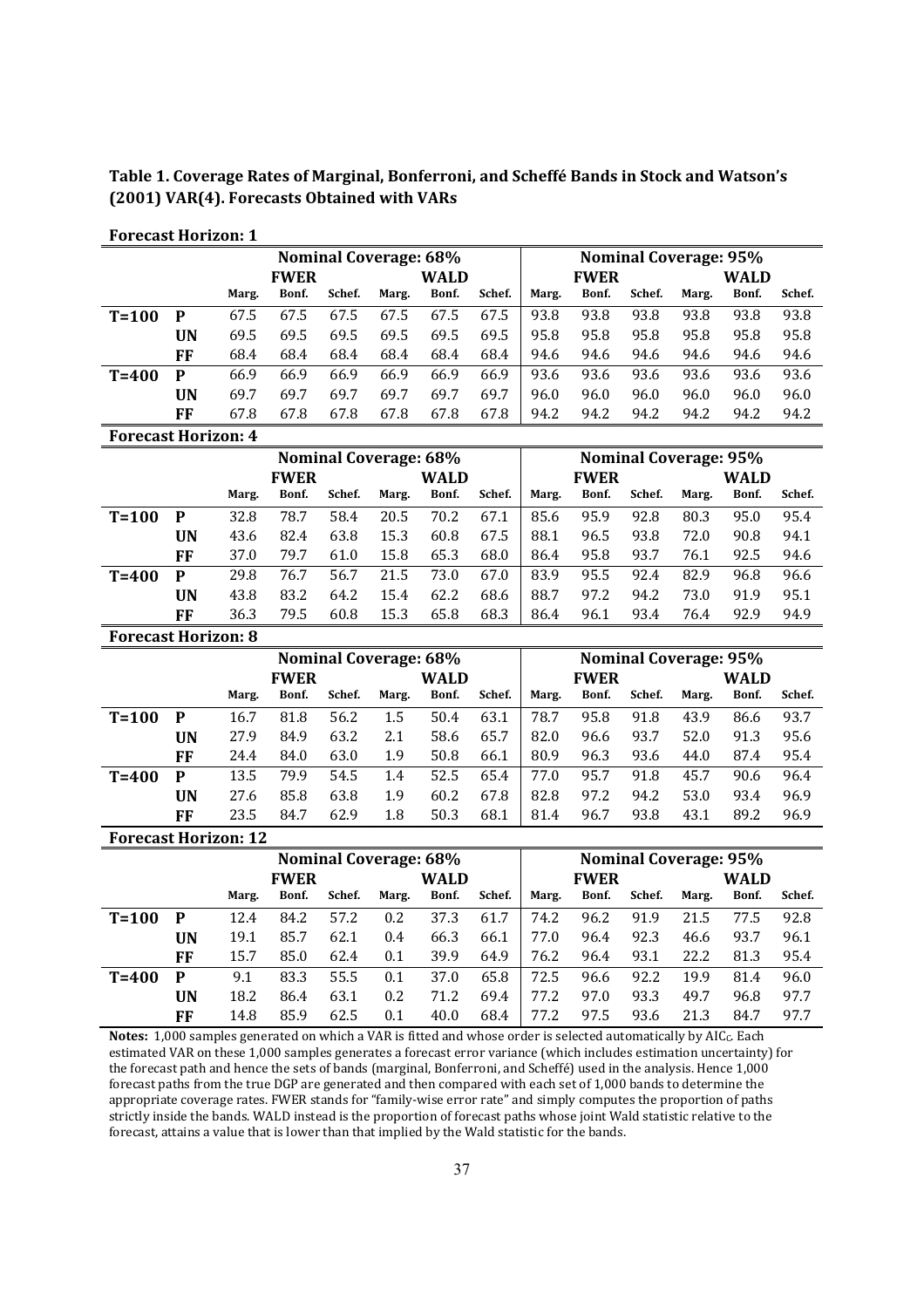**Table 2. Coverage Rates of Marginal, Bonferroni, and Scheffé Bands in Stock and Watson's (2001) VAR(4). Forecasts Obtained by Direct Forecasts**

| TUTCCASCHUIHDUM 1          |    |       |             |                              |       |       |        |       |             |                              |       |       |        |  |
|----------------------------|----|-------|-------------|------------------------------|-------|-------|--------|-------|-------------|------------------------------|-------|-------|--------|--|
|                            |    |       |             | <b>Nominal Coverage: 68%</b> |       |       |        |       |             | <b>Nominal Coverage: 95%</b> |       |       |        |  |
|                            |    |       | <b>FWER</b> |                              |       | WALD  |        |       | <b>FWER</b> |                              |       | WALD  |        |  |
|                            |    | Marg. | Bonf.       | Schef.                       | Marg. | Bonf. | Schef. | Marg. | Bonf.       | Schef.                       | Marg. | Bonf. | Schef. |  |
| $T = 100$                  | P  | 67.5  | 67.5        | 67.5                         | 67.5  | 67.5  | 67.5   | 93.8  | 93.8        | 93.8                         | 93.8  | 93.8  | 93.8   |  |
|                            | UN | 69.5  | 69.5        | 69.5                         | 69.5  | 69.5  | 69.5   | 95.8  | 95.8        | 95.8                         | 95.8  | 95.8  | 95.8   |  |
|                            | FF | 68.4  | 68.4        | 68.4                         | 68.4  | 68.4  | 68.4   | 94.6  | 94.6        | 94.6                         | 94.6  | 94.6  | 94.6   |  |
| $T = 400$                  | P  | 66.9  | 66.9        | 66.9                         | 66.9  | 66.9  | 66.9   | 93.6  | 93.6        | 93.6                         | 93.6  | 93.6  | 93.6   |  |
|                            | UN | 69.8  | 69.8        | 69.8                         | 69.8  | 69.8  | 69.8   | 96.0  | 96.0        | 96.0                         | 96.0  | 96.0  | 96.0   |  |
|                            | FF | 67.9  | 67.9        | 67.9                         | 67.9  | 67.9  | 67.9   | 94.2  | 94.2        | 94.2                         | 94.2  | 94.2  | 94.2   |  |
| <b>Forecast Horizon: 4</b> |    |       |             |                              |       |       |        |       |             |                              |       |       |        |  |

#### **Forecast Horizon: 1**

|           |    |             |       | <b>Nominal Coverage: 68%</b> |       |       | <b>Nominal Coverage: 95%</b> |       |             |        |       |             |        |  |
|-----------|----|-------------|-------|------------------------------|-------|-------|------------------------------|-------|-------------|--------|-------|-------------|--------|--|
|           |    | <b>FWER</b> |       |                              |       | WALD  |                              |       | <b>FWER</b> |        |       | <b>WALD</b> |        |  |
|           |    | Marg.       | Bonf. | Schef.                       | Marg. | Bonf. | Schef.                       | Marg. | Bonf.       | Schef. | Marg. | Bonf.       | Schef. |  |
| $T=100$   | P  | 30.5        | 76.4  | 55.9                         | 24.9  | 76.3  | 68.0                         | 83.8  | 95.0        | 91.7   | 85.4  | 97.1        | 96.4   |  |
|           | UN | 41.7        | 80.7  | 63.1                         | 16.7  | 63.6  | 68.7                         | 86.9  | 95.7        | 93.6   | 74.5  | 92.0        | 94.8   |  |
|           | FF | 34.6        | 77.2  | 59.4                         | 18.0  | 69.2  | 69.0                         | 84.4  | 94.7        | 93.0   | 79.3  | 94.2        | 95.5   |  |
| $T = 400$ | P  | 29.5        | 76.3  | 56.2                         | 22.1  | 74.0  | 67.1                         | 83.6  | 95.3        | 92.2   | 83.8  | 97.1        | 96.7   |  |
|           | UN | 43.3        | 82.8  | 64.1                         | 15.6  | 62.7  | 68.8                         | 88.4  | 97.0        | 94.2   | 73.6  | 92.1        | 95.3   |  |
|           | FF | 35.9        | 79.0  | 60.5                         | 15.6  | 66.5  | 68.4                         | 86.1  | 95.9        | 93.7   | 76.9  | 93.2        | 95.1   |  |

#### **Forecast Horizon: 8 Nominal Coverage: 68% Nominal Coverage: 95% FWER WALD FWER WALD Marg. Bonf. Schef. Marg. Bonf. Schef. Marg. Bonf. Schef. Marg. Bonf. Schef. T=100 P** 13.5 78.6 52.9 3.1 65.1 68.2 75.3 94.4 90.0 58.6 93.9 96.0 **UN** 25.1 81.2 61.2 3.9 69.7 68.9 78.7 95.2 92.7 63.4 95.1 96.6 **FF** 21.1 80.6 60.7 3.3 64.0 70.6 77.3 94.7 92.5 57.4 93.5 96.9 **T=400 P** 12.8 79.2 53.9 1.6 56.2 66.6 76.3 95.3 91.6 49.2 92.3 96.7 **UN** 26.8 84.9 63.5 2.3 62.9 68.5 81.9 96.9 94.1 55.9 94.3 97.2 **FF** 22.7 83.8 62.6 2.0 53.2 68.8 80.5 96.4 93.6 45.8 90.6 97.2

#### **Forecast Horizon: 12**

|           |    |                          |      | <b>Nominal Coverage: 68%</b> |             |        | <b>Nominal Coverage: 95%</b> |             |        |       |             |        |      |
|-----------|----|--------------------------|------|------------------------------|-------------|--------|------------------------------|-------------|--------|-------|-------------|--------|------|
|           |    | <b>FWER</b>              |      |                              | <b>WALD</b> |        |                              | <b>FWER</b> |        |       | <b>WALD</b> |        |      |
|           |    | Schef.<br>Bonf.<br>Marg. |      | Marg.                        | Bonf.       | Schef. | Marg.                        | Bonf.       | Schef. | Marg. | Bonf.       | Schef. |      |
| $T = 100$ | P  | 9.3                      | 80.4 | 52.8                         | 0.7         | 58.6   | 69.6                         | 69.3        | 94.8   | 89.4  | 39.4        | 90.7   | 95.9 |
|           | UN | 16.6                     | 82.2 | 55.7                         | 2.3         | 83.3   | 71.2                         | 72.9        | 94.8   | 87.3  | 68.7        | 97.7   | 97.1 |
|           | FF | 12.8                     | 81.1 | 58.7                         | 0.5         | 65.0   | 72.8                         | 71.4        | 94.6   | 91.3  | 45.0        | 93.7   | 97.5 |
| $T = 400$ | P  | 8.3                      | 82.2 | 54.7                         | 0.2         | 42.5   | 67.7                         | 71.0        | 96.2   | 91.9  | 24.0        | 85.5   | 96.6 |
|           | UN | 17.3                     | 85.3 | 62.0                         | 0.3         | 76.2   | 70.6                         | 75.9        | 96.6   | 92.3  | 56.0        | 97.7   | 97.9 |
|           | FF | 14.0                     | 85.0 | 62.0                         | 0.1         | 45.1   | 70.2                         | 76.0        | 97.0   | 93.4  | 24.9        | 87.8   | 98.1 |

**Notes:** 1,000 samples generated on which local projections are fitted and whose order is selected automatically by AIC<sub>c</sub>. From each of these 1,000 samples, one obtains the forecast error variance (which includes estimation uncertainty) for the forecast path and hence the sets of bands (marginal, Bonferroni, and Scheffé) used in the analysis. Hence 1,000 forecast paths from the true DGP are generated and then compared with each set of 1,000 bands to determine the appropriate coverage rates. FWER stands for "family-wise error rate" and simply computes the proportion of paths strictly inside the bands. WALD instead is the proportion of forecast paths whose joint Wald statistic relative to the forecast, attains a value that is lower than that implied by the Wald statistic for the bands.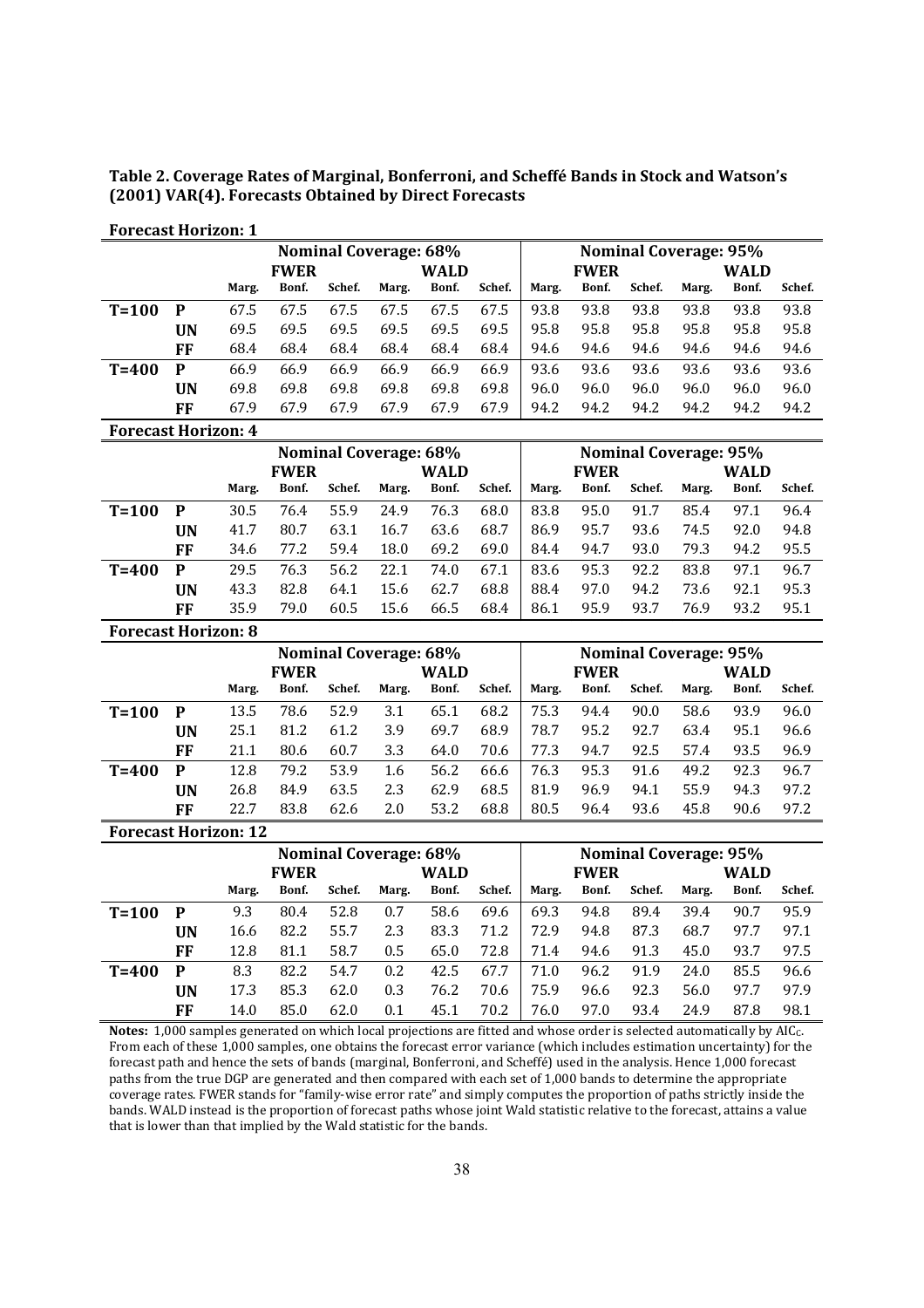|                             | <b>Nominal Coverage Level: 68%</b> |              |               |              |              |                |              |               |              |              |  |  |  |
|-----------------------------|------------------------------------|--------------|---------------|--------------|--------------|----------------|--------------|---------------|--------------|--------------|--|--|--|
|                             |                                    |              | Horizon $= 1$ |              |              |                |              | Horizon $= 4$ |              |              |  |  |  |
| <b>FWER</b>                 | $\rho = 0.5$                       | $\rho = 0.6$ | $\rho = 0.7$  | $\rho = 0.8$ | $\rho = 0.9$ | $\rho = 0.5$   | $\rho = 0.6$ | $\rho = 0.7$  | $\rho = 0.8$ | $\rho = 0.9$ |  |  |  |
| Marg.                       | 68                                 | 67.5         | 67.8          | 68.5         | 68.2         | 27.3           | 28.3         | 28.1          | 34.2         | 33.2         |  |  |  |
| Bonf.                       | 68                                 | 67.5         | 67.8          | 68.5         | 68.2         | 73.8           | 77.3         | 75            | 79           | 77.8         |  |  |  |
| Schef.                      | 68                                 | 67.5         | 67.8          | 68.5         | 68.2         | 53             | 54.3         | 55.9          | 62.3         | 60.6         |  |  |  |
| <b>WALD</b>                 | $\rho = 0.5$                       | $\rho = 0.6$ | $\rho = 0.7$  | $\rho = 0.8$ | $\rho = 0.9$ | $\rho = 0.5$   | $\rho = 0.6$ | $\rho = 0.7$  | $\rho = 0.8$ | $\rho = 0.9$ |  |  |  |
| Marg.                       | 68                                 | 67.5         | 67.8          | 68.5         | 68.2         | 26.3           | 24.7         | 20.5          | 20.6         | 15.5         |  |  |  |
| Bonf.                       | 68                                 | 67.5         | 67.8          | 68.5         | 68.2         | 83             | 79           | 72.6          | 69.1         | 61.8         |  |  |  |
| Schef.                      | 68                                 | 67.5         | 67.8          | 68.5         | 68.2         | 67.4           | 69.2         | 65.7          | 68.2         | 66.6         |  |  |  |
| Nominal Coverage Level: 68% |                                    |              |               |              |              |                |              |               |              |              |  |  |  |
|                             |                                    |              | Horizon $= 8$ |              |              | Horizon $= 12$ |              |               |              |              |  |  |  |
| <b>FWER</b>                 | $\rho = 0.5$                       | $\rho = 0.6$ | $\rho = 0.7$  | $\rho = 0.8$ | $\rho = 0.9$ | $\rho = 0.5$   | $\rho = 0.6$ | $\rho = 0.7$  | $\rho = 0.8$ | $\rho = 0.9$ |  |  |  |
| Marg.                       | 6.8                                | 8.9          | 9.9           | 15.4         | 22.4         | 1.8            | 3.6          | 3.8           | 6.6          | 11.6         |  |  |  |
| Bonf.                       | 76.8                               | 76           | 76.1          | 79.5         | 82.8         | 74.6           | 75.2         | 79.4          | 80.5         | 85.3         |  |  |  |
| Schef.                      | 42.3                               | 49.6         | 52.3          | 59.8         | 59.3         | 33.3           | 42.2         | 53.4          | 59.5         | 59.5         |  |  |  |
| <b>WALD</b>                 | $\rho = 0.5$                       | $\rho = 0.6$ | $\rho = 0.7$  | $\rho = 0.8$ | $\rho = 0.9$ | $\rho = 0.5$   | $\rho = 0.6$ | $\rho = 0.7$  | $\rho = 0.8$ | $\rho = 0.9$ |  |  |  |
| Marg.                       | 8.2                                | 6.2          | 3.1           | 2.2          | $\mathbf{1}$ | 3.3            | 1.7          | 0.4           | 0.3          | 0.1          |  |  |  |
| Bonf.                       | 93                                 | 85.4         | 71.9          | 62.7         | 50.7         | 98             | 90.6         | 78            | 56.1         | 37.1         |  |  |  |
| Schef.                      | 69.4                               | 68.4         | 65.9          | 68.3         | 69.2         | 69.2           | 67.2         | 69.6          | 68.5         | 69.9         |  |  |  |

**Table 3. Coverage Rates of Marginal, Bonferroni, and Scheffé Bands in Simple AR(1) Model**

|             | <b>Nominal Coverage Level: 95%</b> |                     |               |              |              |               |              |                     |              |              |  |  |  |
|-------------|------------------------------------|---------------------|---------------|--------------|--------------|---------------|--------------|---------------------|--------------|--------------|--|--|--|
|             |                                    |                     | Horizon $= 1$ |              |              | Horizon $=$ 4 |              |                     |              |              |  |  |  |
| <b>FWER</b> | $\rho = 0.5$                       | $\rho = 0.6$        | $\rho = 0.7$  | $\rho = 0.8$ | $\rho = 0.9$ | $\rho = 0.5$  | $\rho = 0.6$ | $\rho = 0.7$        | $\rho = 0.8$ | $\rho = 0.9$ |  |  |  |
| Marg.       | 94.7                               | 94.8                | 95.3          | 96.2         | 94.4         | 82.6          | 85.9         | 84.1                | 86.7         | 84.2         |  |  |  |
| Bonf.       | 94.7                               | 94.8                | 95.3          | 96.2         | 94.4         | 95.2          | 95.5         | 95.9                | 96.6         | 95.5         |  |  |  |
| Schef.      | 94.7                               | 94.8                | 95.3          | 96.2         | 94.4         | 90.4          | 93.3         | 93.8                | 95.2         | 92.9         |  |  |  |
| <b>WALD</b> | $\rho = 0.5$                       | $= 0.6$<br>$\theta$ | $\rho = 0.7$  | $\rho = 0.8$ | $\rho = 0.9$ | $= 0.5$       | $\rho = 0.6$ | $= 0.7$<br>$\theta$ | $\rho = 0.8$ | $= 0.9$      |  |  |  |
| Marg.       | 94.7                               | 94.8                | 95.3          | 96.2         | 94.4         | 91            | 87.7         | 83.3                | 80.2         | 74.9         |  |  |  |
| Bonf.       | 94.7                               | 94.8                | 95.3          | 96.2         | 94.4         | 99.3          | 97.9         | 96.8                | 96.5         | 93.1         |  |  |  |
| Schef.      | 94.7                               | 94.8                | 95.3          | 96.2         | 94.4         | 98.1          | 97.2         | 97                  | 97.5         | 95.3         |  |  |  |

|             | <b>Nominal Coverage Level: 95%</b> |              |               |              |              |                |              |              |              |              |  |  |  |
|-------------|------------------------------------|--------------|---------------|--------------|--------------|----------------|--------------|--------------|--------------|--------------|--|--|--|
|             |                                    |              | Horizon $= 8$ |              |              | Horizon $= 12$ |              |              |              |              |  |  |  |
| <b>FWER</b> | $\rho = 0.5$                       | $\rho = 0.6$ | $\rho = 0.7$  | $\rho = 0.8$ | $\rho = 0.9$ | $\rho = 0.5$   | $\rho = 0.6$ | $\rho = 0.7$ | $\rho = 0.8$ | $\rho = 0.9$ |  |  |  |
| Marg.       | 72.6                               | 70.5         | 71.2          | 75           | 79.4         | 57.8           | 59.1         | 64           | 69.9         | 75.7         |  |  |  |
| Bonf.       | 95.7                               | 95.3         | 96            | 92.4         | 97.6         | 95.4           | 95.6         | 95.3         | 96.8         | 97.2         |  |  |  |
| Schef.      | 87.7                               | 91.7         | 92.2          | 95.9         | 95.2         | 80.2           | 87.5         | 92.2         | 92.3         | 93.9         |  |  |  |
| <b>WALD</b> | $\rho = 0.5$                       | $\rho = 0.6$ | $\rho = 0.7$  | $\rho = 0.8$ | $\rho = 0.9$ | $\rho = 0.5$   | $\rho = 0.6$ | $\rho = 0.7$ | $\rho = 0.8$ | $\rho = 0.9$ |  |  |  |
| Marg.       | 89.1                               | 80.3         | 65.4          | 56.3         | 43.7         | 89.1           | 72.9         | 55.8         | 34.5         | 18.7         |  |  |  |
| Bonf.       | 99.9                               | 99.6         | 97.8          | 92.4         | 90           | 100            | 99.8         | 98.8         | 93.2         | 81           |  |  |  |
| Schef.      | 98.6                               | 98.4         | 97.8          | 95.9         | 97.2         | 99.6           | 98.4         | 98.3         | 97.3         | 97.3         |  |  |  |

**Notes:** Theoretical values of the forecast error variance (excluding parameter estimation uncertainty) are used to construct three sets of bands (marginal, Bonferroni, and Scheffe). Then 1,000 Monte Carlo replications from the DGP are generated. FWER stands for "family-wise error rate" and computes the proportion of paths inside the bands. WALD computes the Wald statistic for each path relative to its forecast and computes the proportion whose value is lower than the Wald statistic implied by the bands.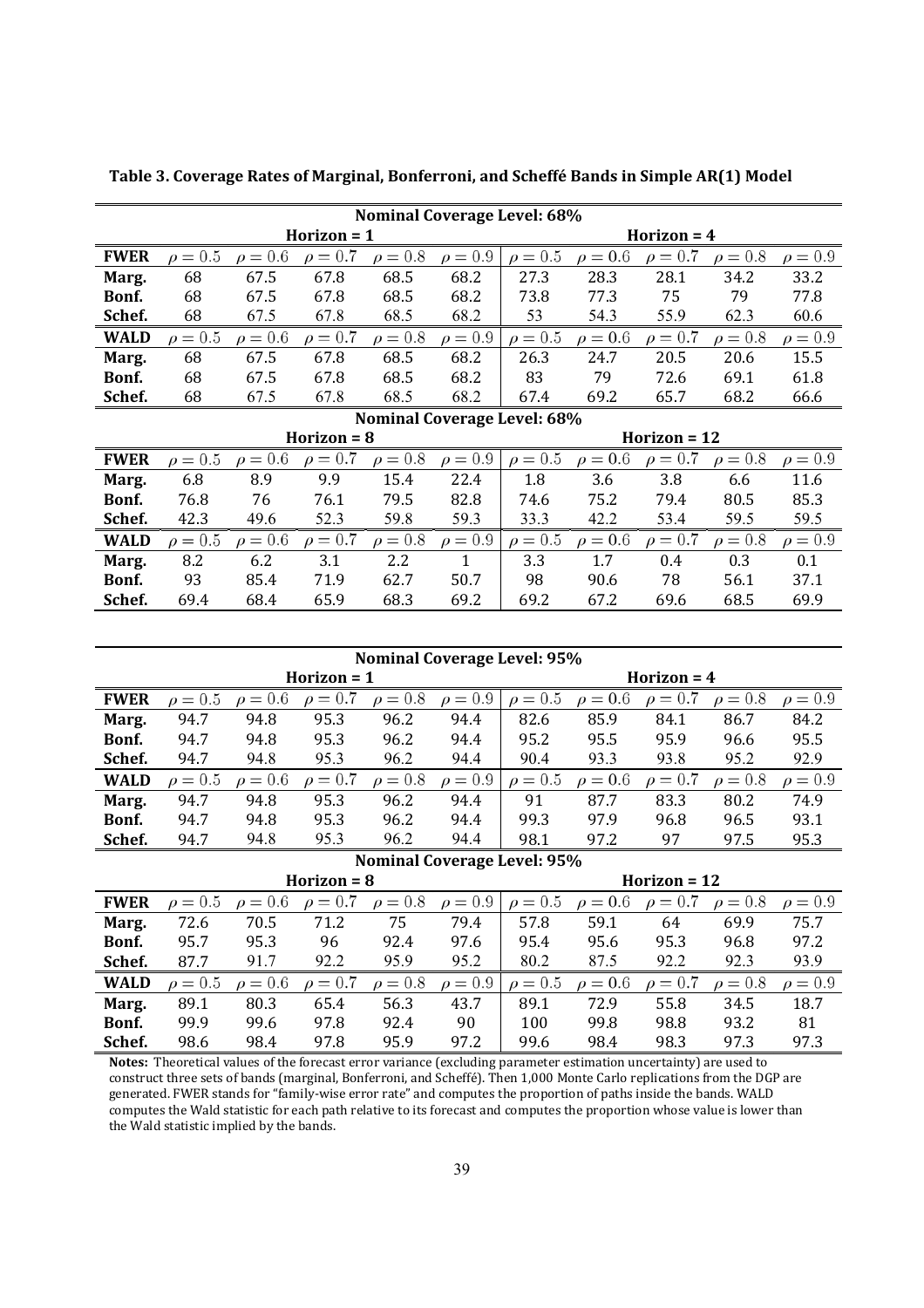**Figure 1 – 95% Scheffe bounds for AR(1) Forecast Path over Two Horizons**

**Panel 1 – Standard confidence bands, confidence ellipse, and Scheffé Bounds**



**Panel 2 – 95% Confidence Circle for Orthogonalized Forecast Path**



**Notes: AR Coefficient = 0.75, Error Variance = 1**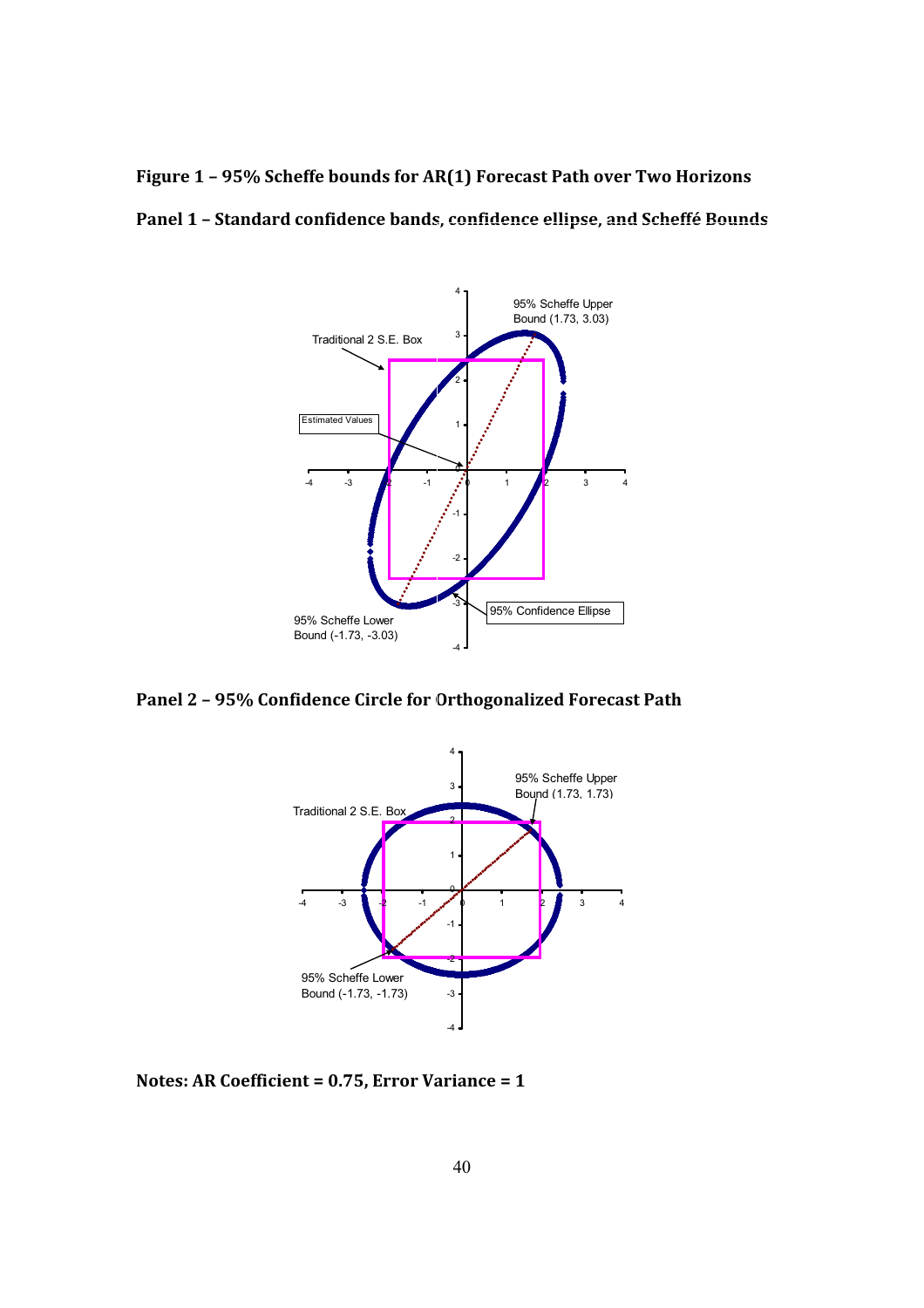## **Figure 2 – Correlation pairs between1,2,3,and 4Ǧstep ahead forecast errors, AR(1) and ARMA(1,1)**



**Panel 1 – AR model**

**Panel 2 – ARMA(1,1) model, AR parameter = 0.75**



Notes: Panel 1 displays the correlation between forecast error pairs in an AR(1) model as a function of the AR parameter. Panel 2 displays the correlation between forecast error pairs of an ARMA(1,1) model as a function of the MA parameter with the AR parameter fixed at 0.75.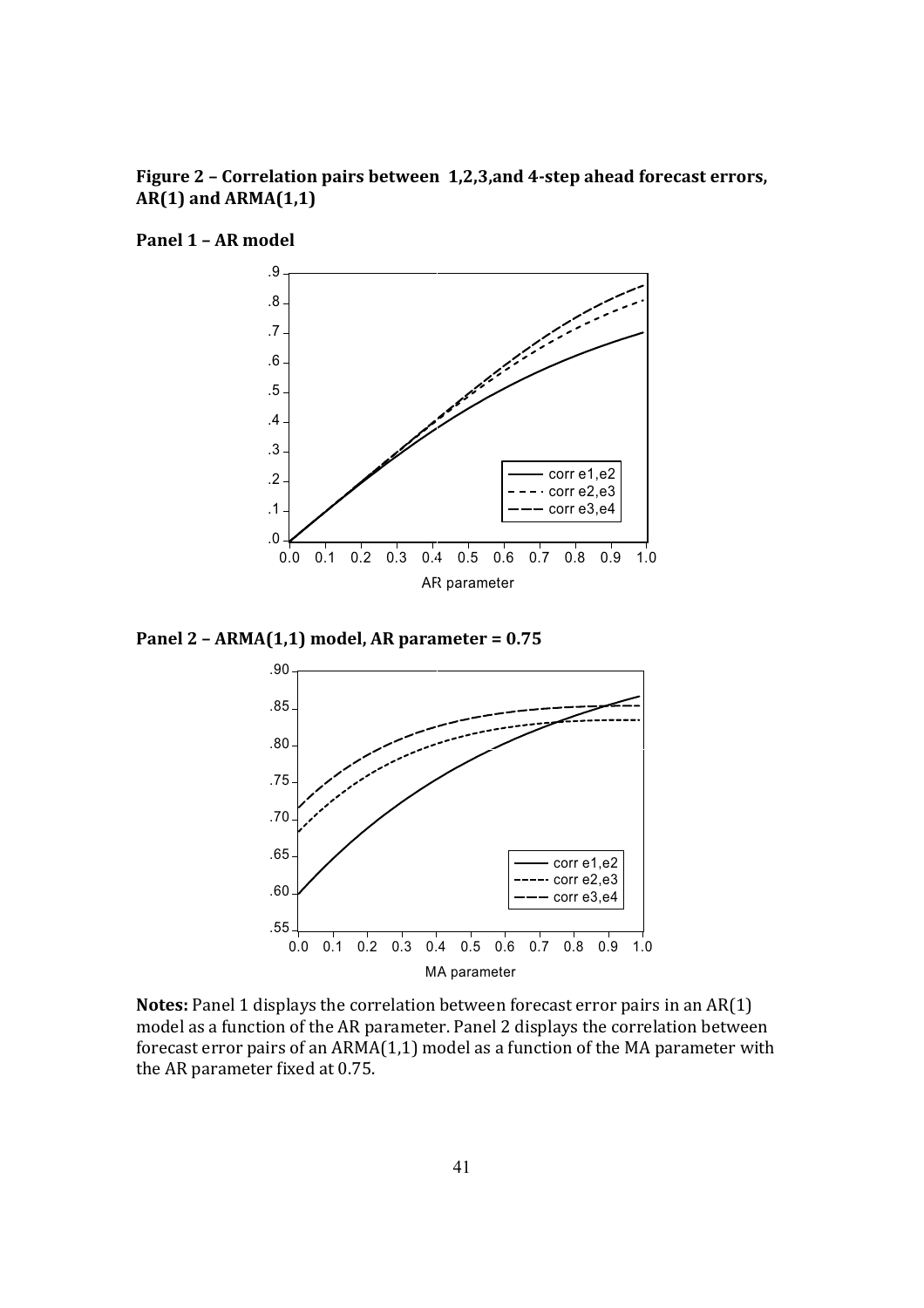

**Figure 3. Stock and Watson (2001) OutǦofǦSample Forecasts, 8Ǧperiods Ahead**

Notes: Out-of-sample forecasts for the Stock and Watson (2001) VAR. Estimation sample 1960:I-2004:IV. Prediction sample 2005:I-2007:I. Predictions based on VAR(4). P stands for inflation (measured by the chain-weighted GDP price index), UN stands for unemployment (measured by the civilian unemployment rate), and FF stands for federal funds rate (average over the quarter).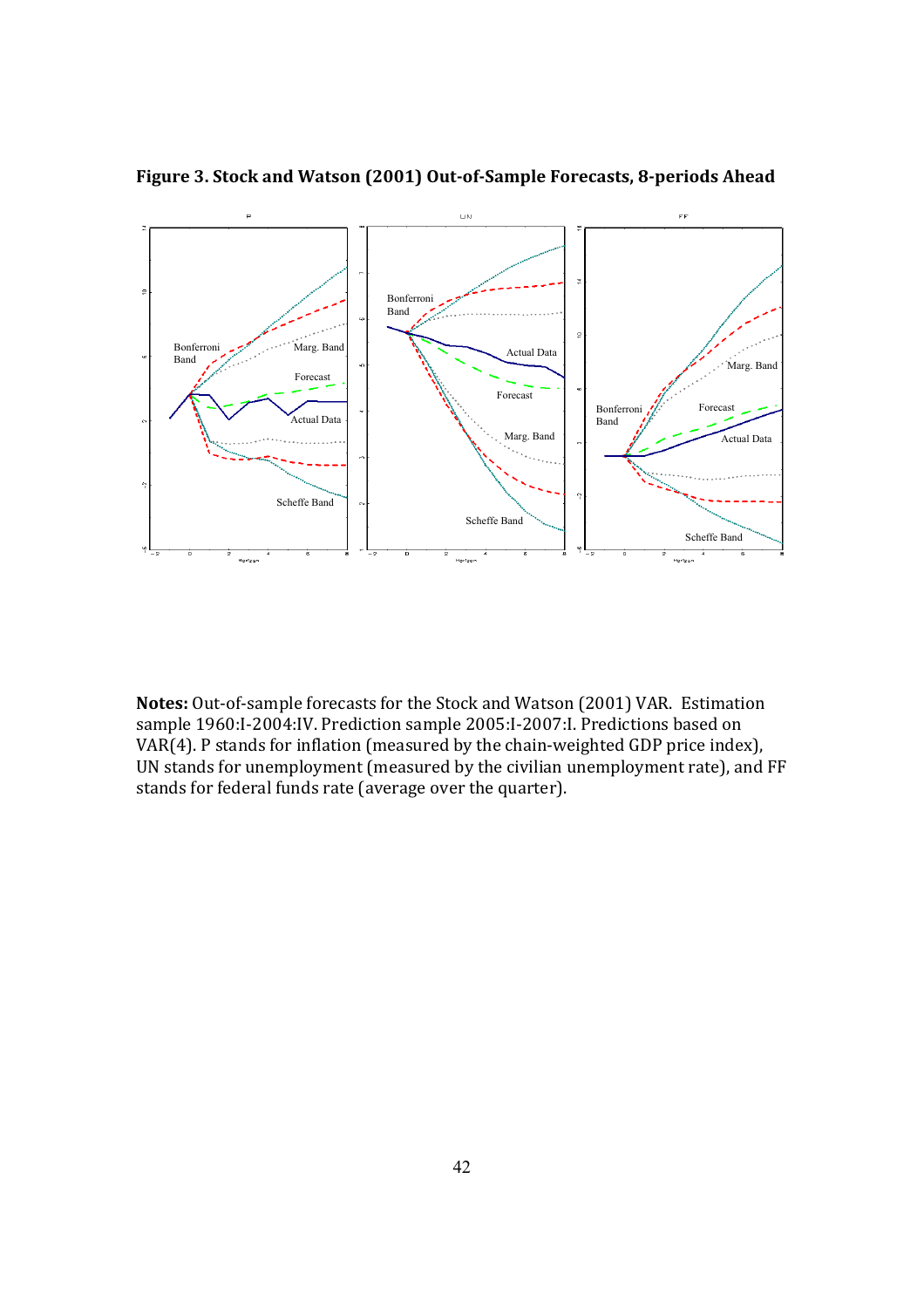

**Figure 4. 95% Marginal, Scheffé and Conditional Error Bands and Forecast**

Notes: Estimation sample: 1953:II - 2004:II; out-of-sample forecast period: 2004:II  $-2006:$ II